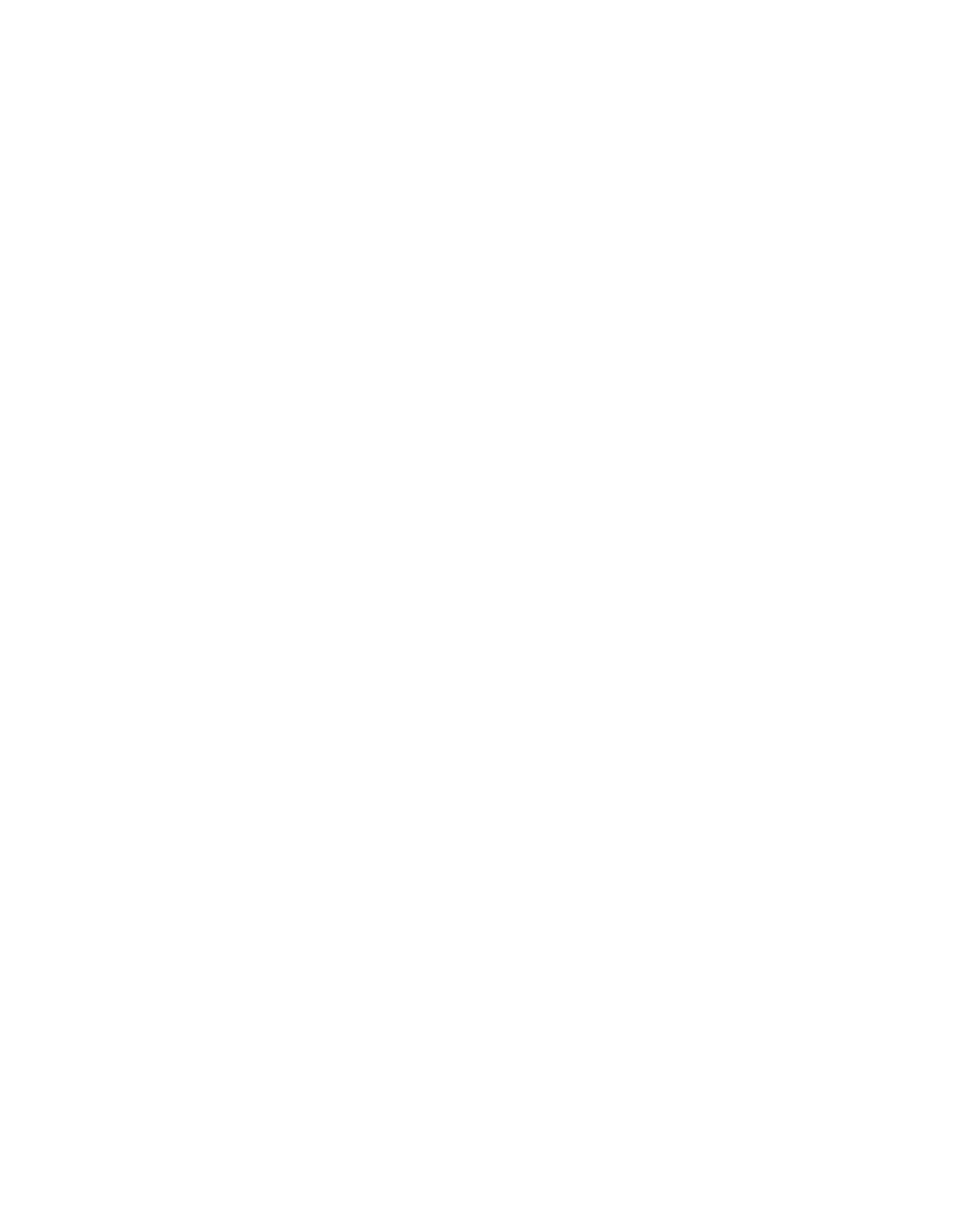## **Table of Contents**

Effective November 1, 2020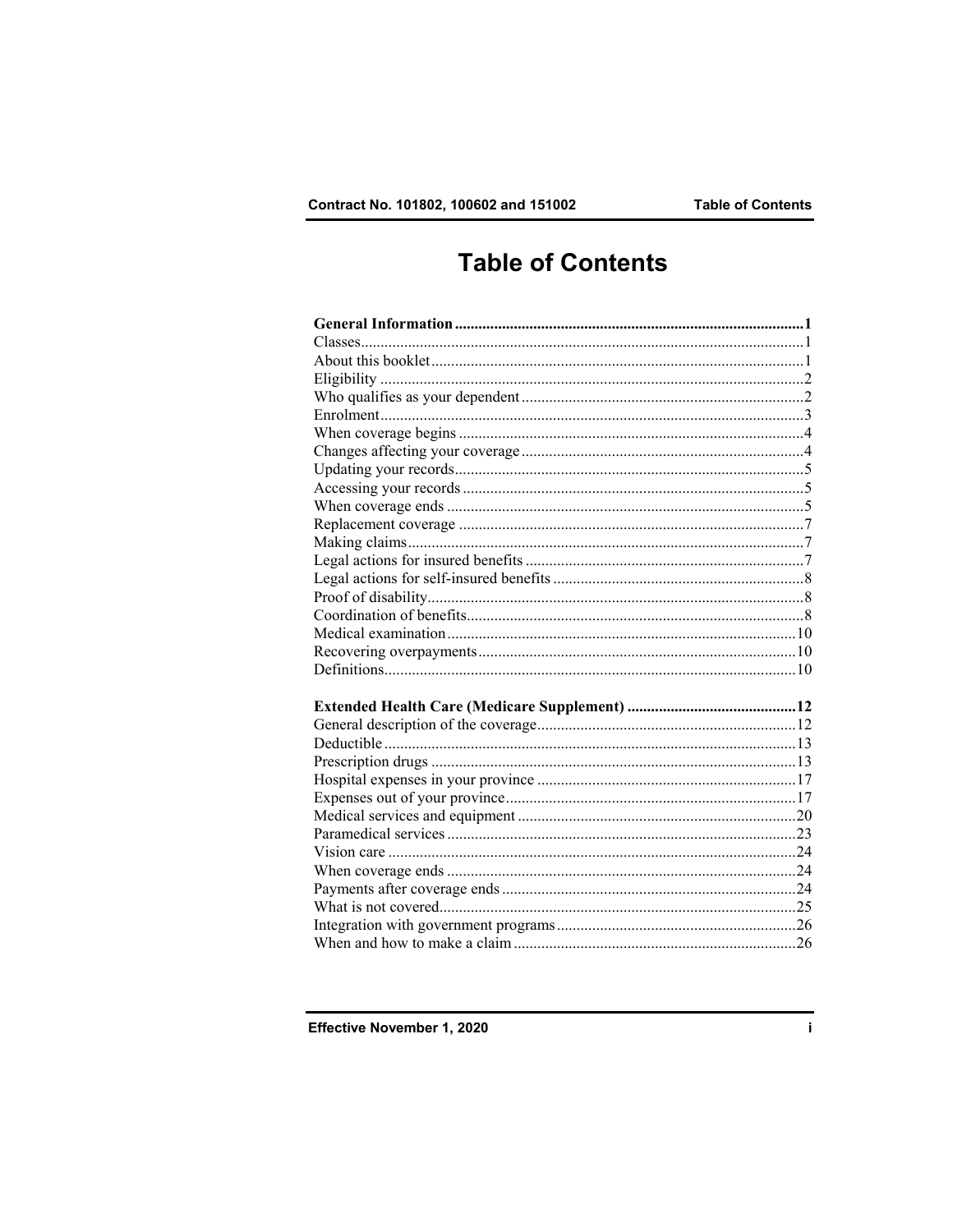Contract No. 101802, 100602 and 151002

Effective November 1, 2020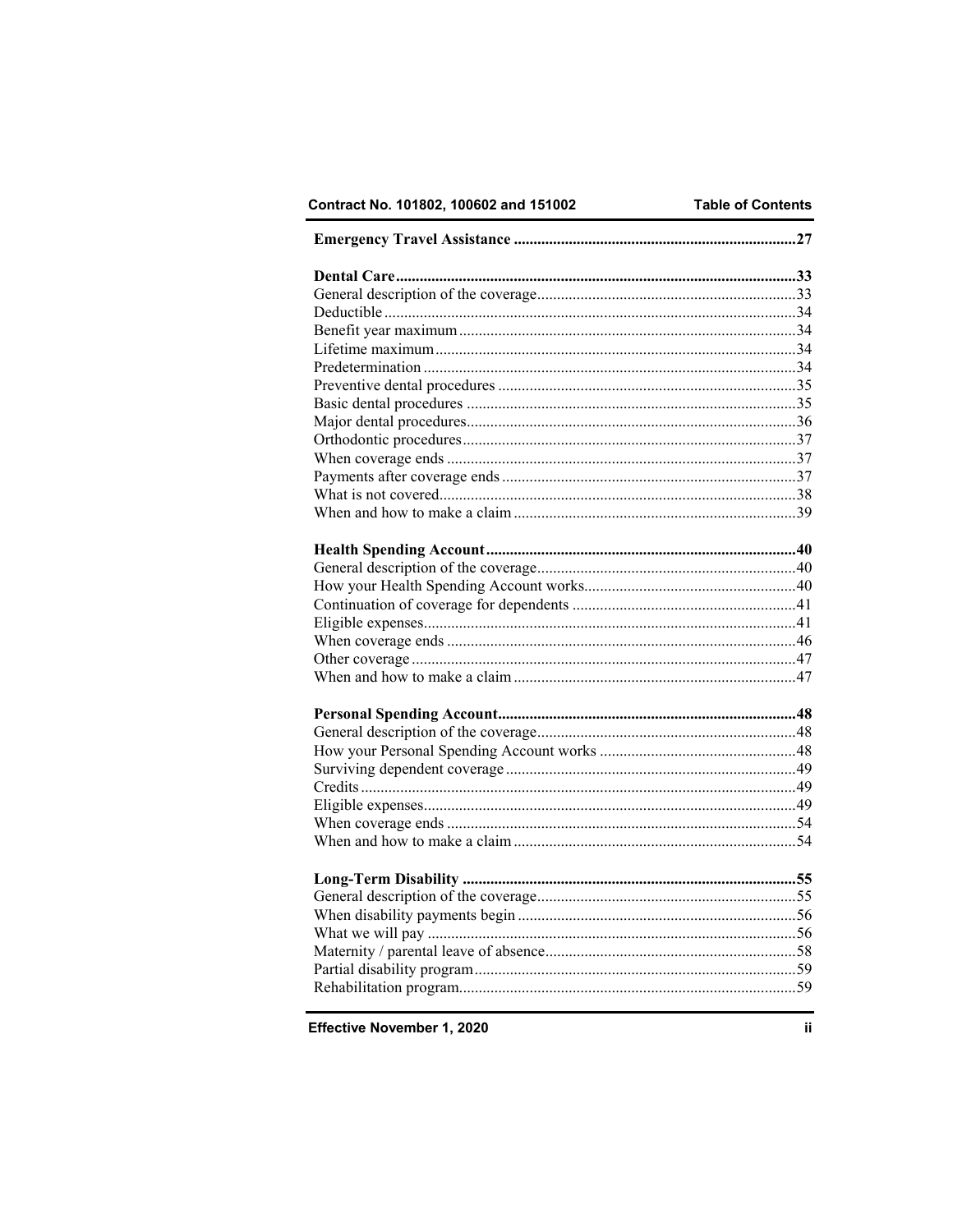## Contract No. 101802, 100602 and 151002

## **Table of Contents**

| Suicide. |  |
|----------|--|
|          |  |
|          |  |
|          |  |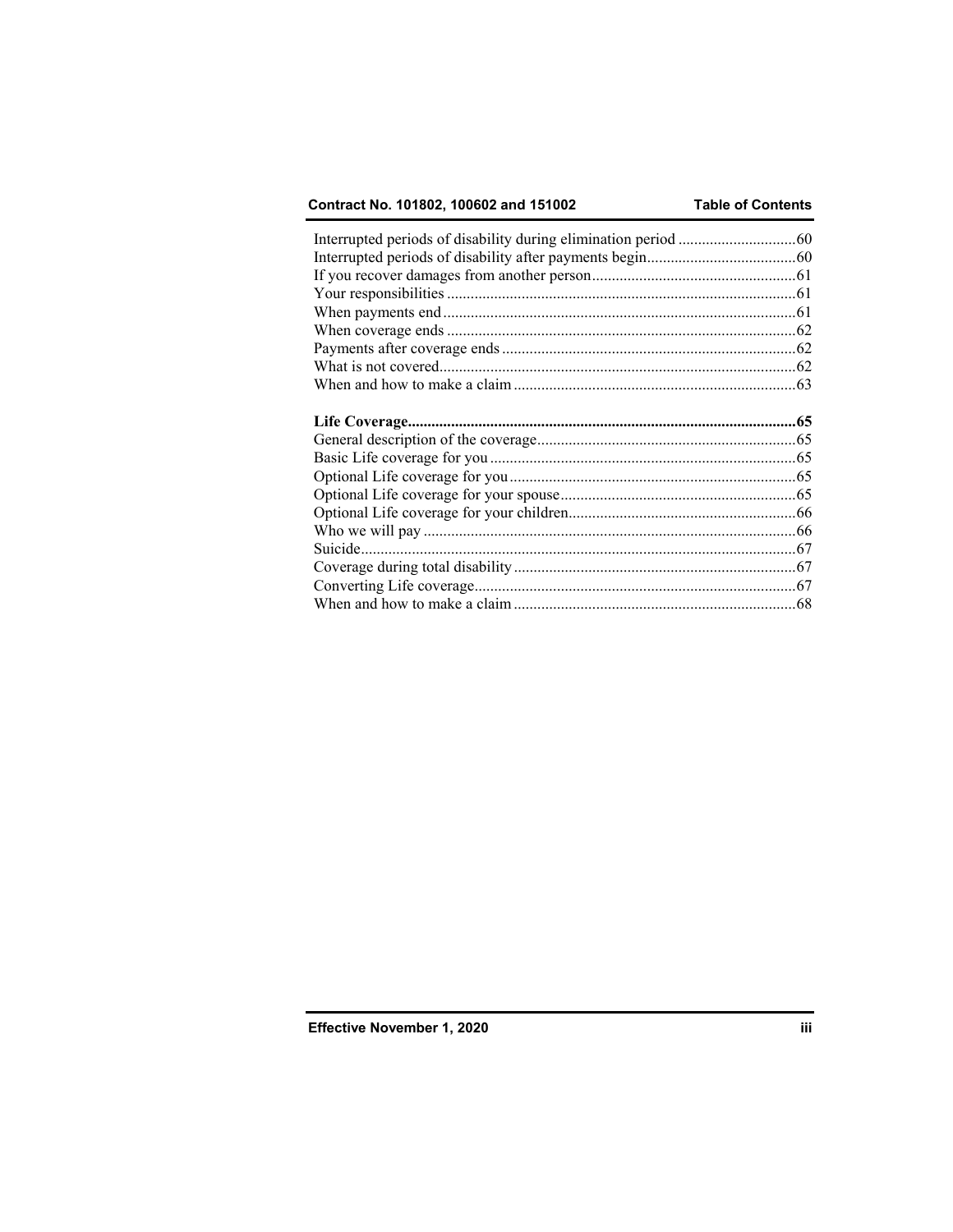# **General Information**

| <b>Classes</b>            | This booklet describes the coverage for the following classes of<br>employees:                                                                                                                                                                                                                                                      |  |
|---------------------------|-------------------------------------------------------------------------------------------------------------------------------------------------------------------------------------------------------------------------------------------------------------------------------------------------------------------------------------|--|
|                           | Class $A - Faculty$<br>$\blacksquare$                                                                                                                                                                                                                                                                                               |  |
|                           | Class I – Faculty with grandfathered spousal amount of $$15,000$<br>■<br>(Closed Class)                                                                                                                                                                                                                                             |  |
| <b>About this booklet</b> | The information in this employee benefits booklet is important to you.<br>It provides the information you need about the group benefits available<br>through your employer's group contracts with Sun Life Assurance<br>Company of Canada (Sun Life), a member of the Sun Life Financial<br>group of companies, as described below. |  |
|                           | Your group benefits may be modified after the effective date of this<br>booklet. You will receive written notification of changes to your group<br>plan. The notification will supplement your group benefits booklet and<br>should be kept in a safe place together with this booklet.                                             |  |
|                           | If you have any questions about the information in this employee<br>benefits booklet, or you need additional information about your group<br>benefits, please contact your employer.                                                                                                                                                |  |
|                           | The contract holder, Mount Royal University, has entered into an<br>Administrative Services Contract with Sun Life for the following<br>benefits:                                                                                                                                                                                   |  |
|                           | <b>Extended Health Care</b><br>$\blacksquare$                                                                                                                                                                                                                                                                                       |  |
|                           | <b>Emergency Travel Assistance</b><br>■                                                                                                                                                                                                                                                                                             |  |
|                           | Dental Care<br>■                                                                                                                                                                                                                                                                                                                    |  |
|                           | Health Spending Account<br>■                                                                                                                                                                                                                                                                                                        |  |
|                           |                                                                                                                                                                                                                                                                                                                                     |  |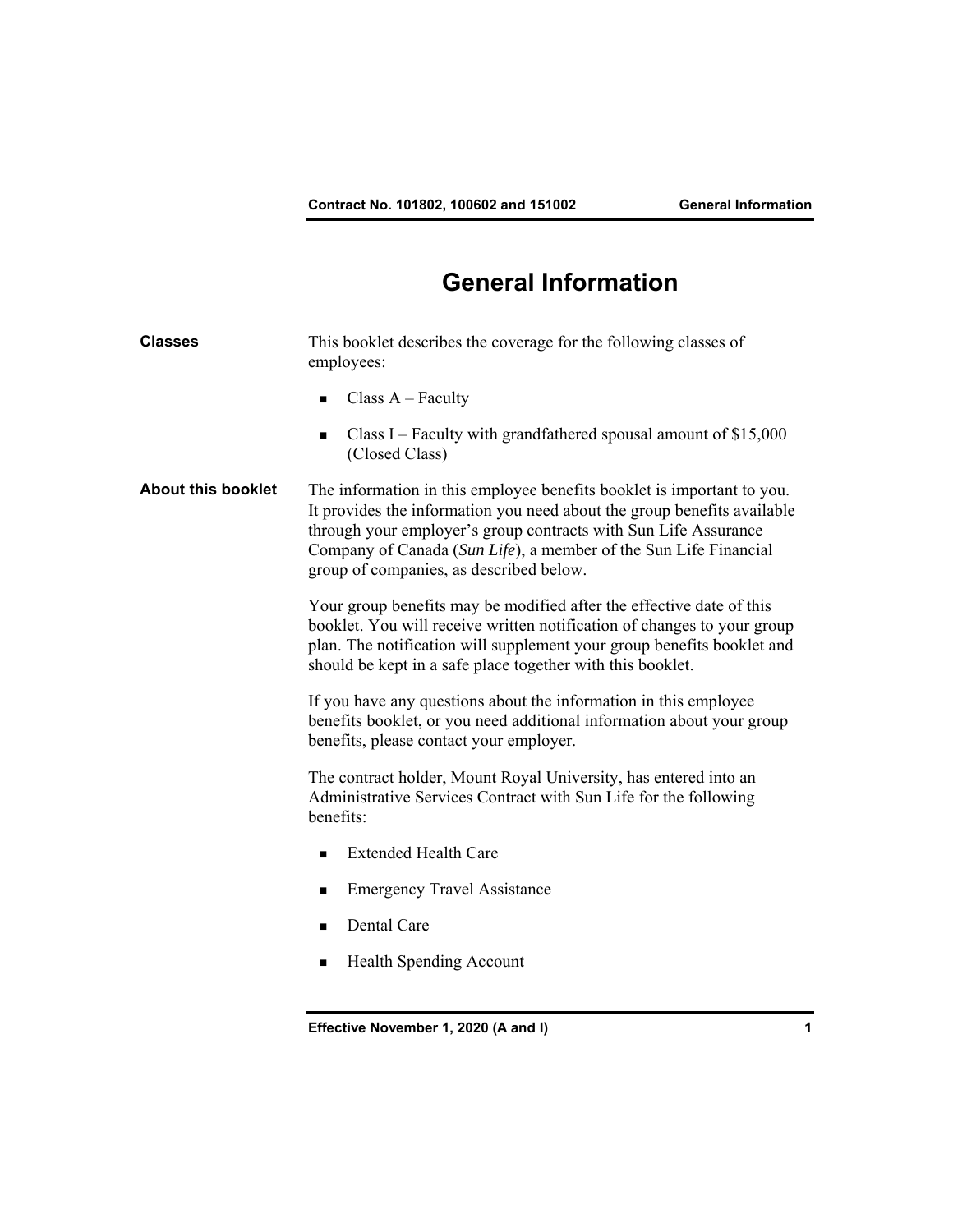The contract holder self-insures the benefits listed above. This means the contract holder has the sole legal and financial liability for these benefits and funds the claims. Sun Life provides administrative services only (ASO) such as claims adjudication and claims processing. In addition, the contract holder has established a Personal Spending Account and entered into a Personal Spending Account Services Contract with Sun Life. The contract holder has the sole legal and financial liability for the Personal Spending Account and Sun Life only acts as administrator. All other benefits are insured by Sun Life. **Eligibility** To be eligible for group benefits, you must be a resident of Canada and meet the following conditions: you are a permanent employee or term employee actively working for your employer at least 25 hours a week or you are *half-time tenured* employee. **For the Long-Term Disability benefit:** there is no waiting period. **For all other benefits:** the waiting period for your group plan is 3 months of continuous employment. We consider you to be actively working if you are performing all the usual and customary duties of your job with your employer for the scheduled number of hours for that day. This includes scheduled nonworking days and any period of continuous paid vacation of up to 3 months if you were actively working on the last scheduled working day. We do not consider you to be actively at work if you are receiving disability benefits or are participating in a partial disability or rehabilitation program. Your dependents become eligible for coverage on the date you become eligible or the date they first become your dependent, whichever is later. You must apply for coverage for yourself in order for your dependents to be eligible. **Who qualifies as your dependent**  Your dependent must be your spouse or your child and a resident of Canada or the United States.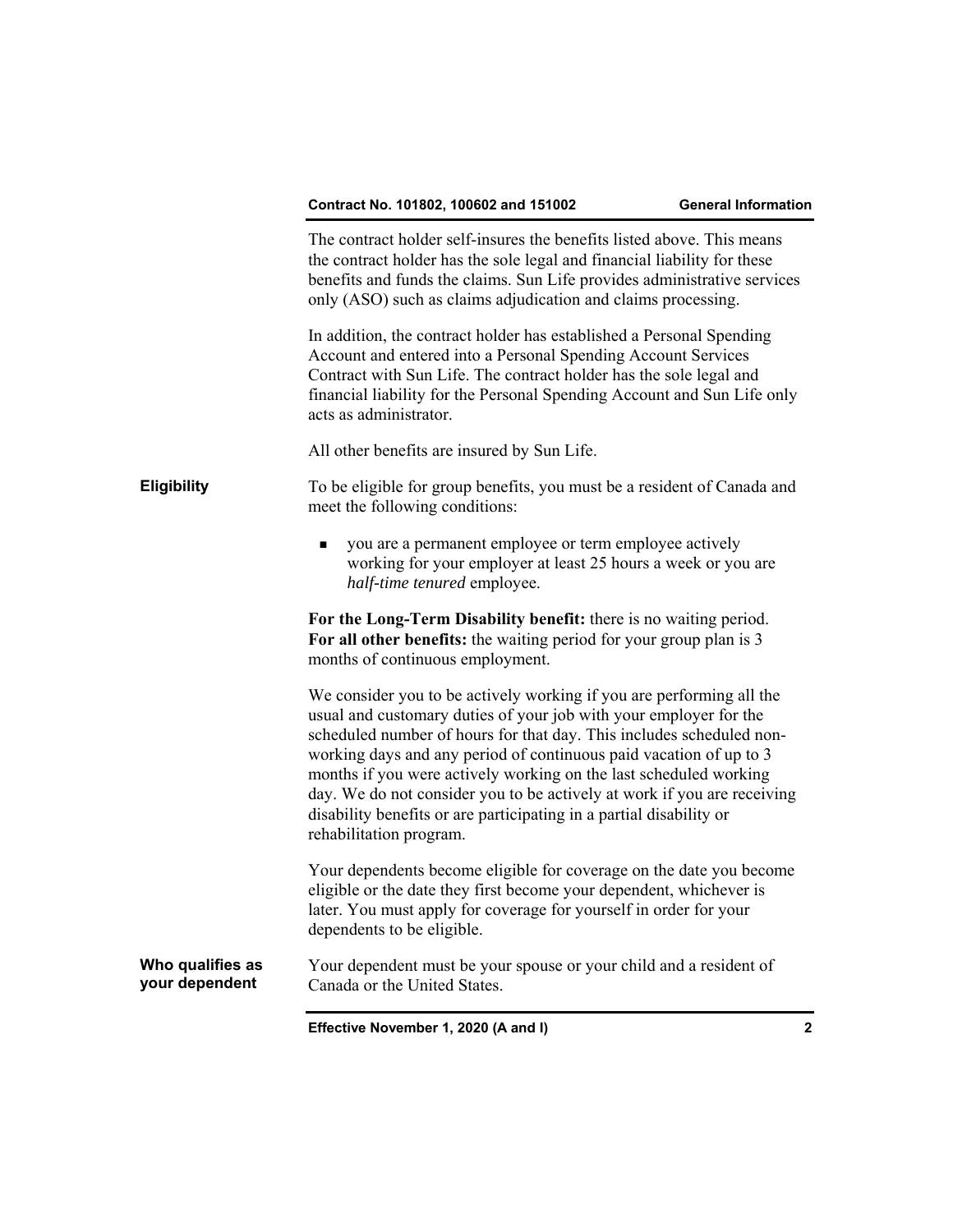Your spouse by marriage or under any other formal union recognized by law, or your partner of the opposite sex or of the same sex who has been publicly represented as your spouse for at least 12 months, is an eligible dependent. You can only cover one spouse at a time.

 Your children and your spouse's children (other than foster children) are eligible dependents if they are not married or in any other formal union recognized by law, and are under age 21.

 A child who is a full-time student attending an educational institution recognized under the Income Tax Act (Canada) is also considered an eligible dependent until the age of 26 as long as the child is entirely dependent on you for financial support.

 If a child becomes handicapped before the limiting age, we will continue coverage as long as:

- $\blacksquare$  the child is incapable of financial self-support because of a physical or mental disability, and
- the child depends on you for financial support, and is not married nor in any other formal union recognized by law.

 In these cases, you must notify Sun Life within 31 days of the date the child attains the limiting age. Your employer can give you more information about this.

**Enrolment** You have to enrol to receive coverage. To enrol, you must request coverage in writing by supplying the appropriate enrolment information to your employer. For a dependent to receive coverage, you must request dependent coverage.

> If you or your dependents are covered for comparable Extended Health Care or Dental Care coverage under this or another group plan, you may refuse this coverage under this plan. If, at a later date, the other coverage ends, you can enrol for coverage under this plan at that time.

 Proof of good health will be required when you request Optional Life coverage and any increase in that coverage. Coverage will not take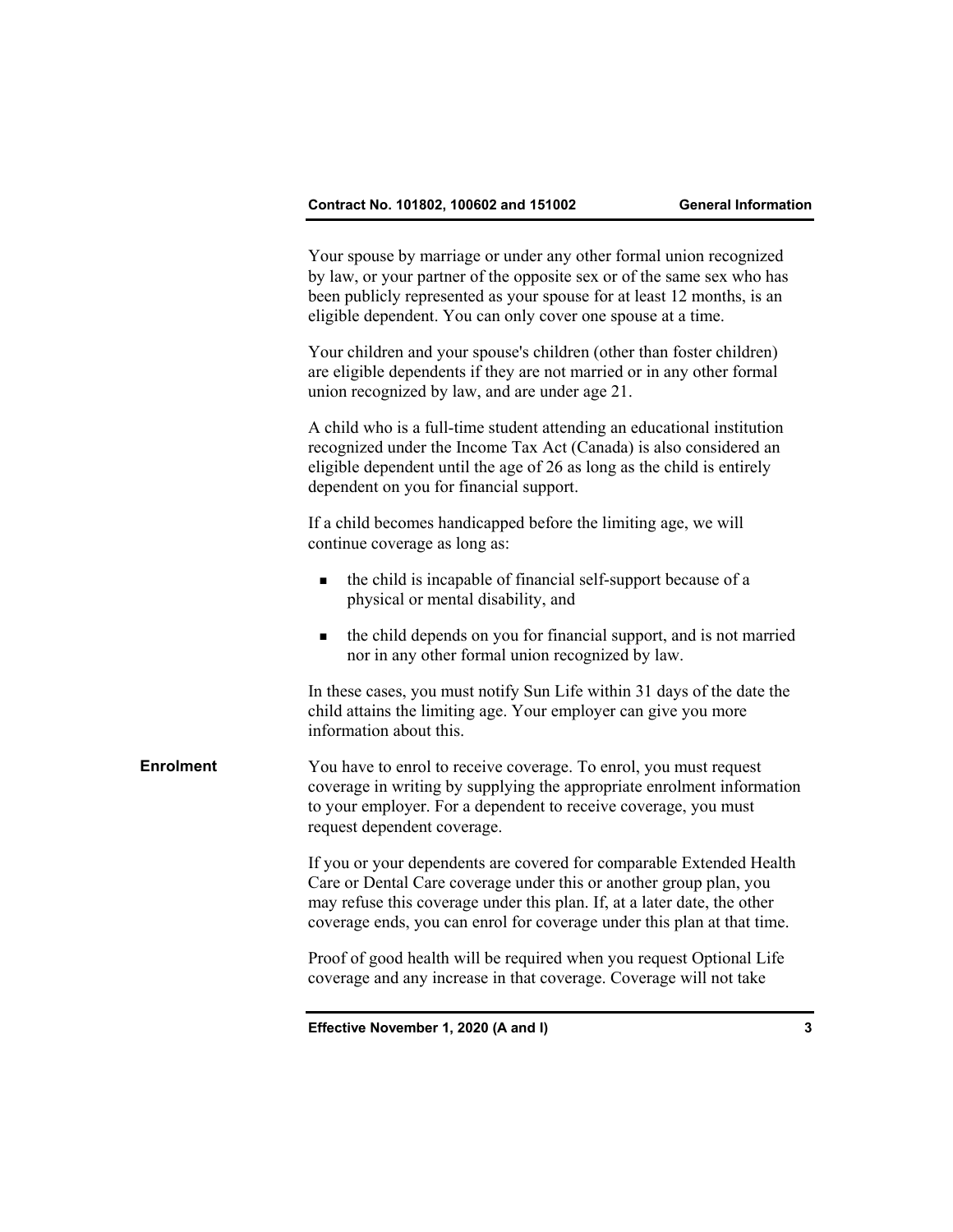|                                           | effect before Sun Life approves the proof of good health.                                                                                                                                                                       |
|-------------------------------------------|---------------------------------------------------------------------------------------------------------------------------------------------------------------------------------------------------------------------------------|
| When coverage<br>begins                   | Your coverage begins on the date you become eligible for coverage.                                                                                                                                                              |
|                                           | If you are not actively working on the date coverage would normally<br>begin, your coverage will not begin until you return to active work.                                                                                     |
|                                           | Dependent coverage begins on the date your coverage begins or the<br>date you first have an eligible dependent, whichever is later.                                                                                             |
|                                           | However, for a dependent, other than a newborn child, who is<br>hospitalized, coverage will begin when the dependent is discharged<br>from hospital and is actively pursuing normal activities.                                 |
|                                           | Once you have dependent coverage, any subsequent dependents will be<br>covered automatically.                                                                                                                                   |
|                                           | For Spouse and Child Optional Life, if you are not actively working on<br>the date Optional Life coverage would normally begin, then that<br>coverage will not begin until you return to active work with your<br>employer.     |
|                                           | If there are additional conditions for a particular benefit, these<br>conditions will appear in the appropriate benefit section later in this<br>booklet.                                                                       |
| <b>Changes affecting</b><br>your coverage | From time to time, there may be circumstances that change your<br>coverage.                                                                                                                                                     |
|                                           | You may have a life event change, your employment status may<br>change, or your employer may change the group contract. Any<br>resulting change in the coverage will take effect on the date of the<br>change in circumstances. |
|                                           | The following exceptions apply if the result of the change is an increase<br>in coverage:                                                                                                                                       |
|                                           | if proof of good health is required, the change cannot take effect<br>$\blacksquare$<br>before Sun Life approves the proof of good health.                                                                                      |
|                                           | if you are not actively working when the change occurs or when<br>■                                                                                                                                                             |
|                                           | Effective November 1, 2020 (A and I)<br>4                                                                                                                                                                                       |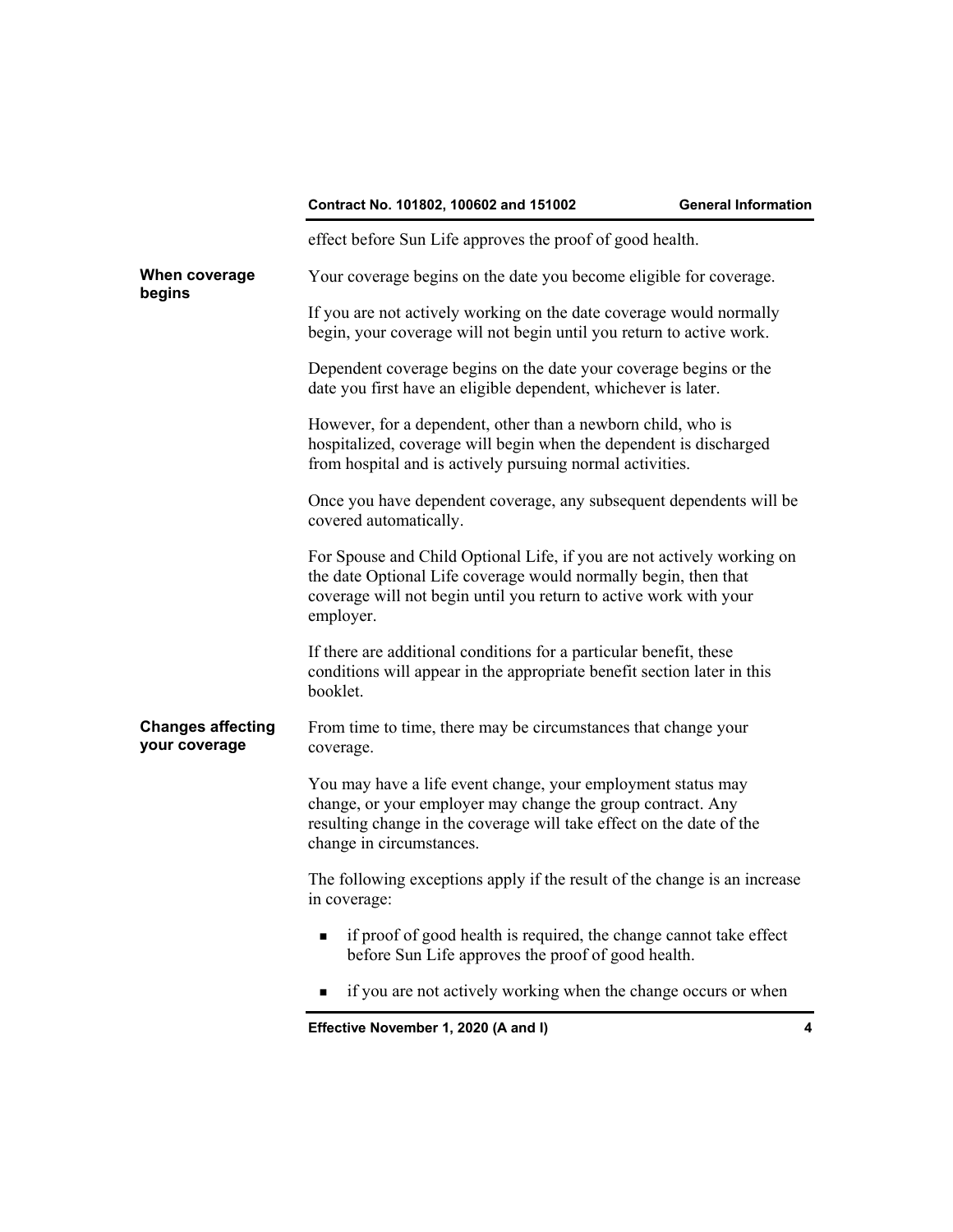|                                                                                                                | Contract No. 101802, 100602 and 151002                                                                                                                                                                                                            | <b>General Information</b> |
|----------------------------------------------------------------------------------------------------------------|---------------------------------------------------------------------------------------------------------------------------------------------------------------------------------------------------------------------------------------------------|----------------------------|
|                                                                                                                | Sun Life approves proof of good health, the change cannot take<br>effect before you return to active work.                                                                                                                                        |                            |
|                                                                                                                | if a dependent, other than a newborn child, is hospitalized on the<br>date when the change occurs, the change in the dependent's<br>coverage cannot take effect before the dependent is discharged<br>and is actively pursuing normal activities. |                            |
| <b>Updating your</b><br>records                                                                                | To ensure that coverage is kept up-to-date, it is important that you<br>report any of the following changes to your employer:                                                                                                                     |                            |
|                                                                                                                | change of dependents.<br>$\blacksquare$                                                                                                                                                                                                           |                            |
|                                                                                                                | change of name.<br>■                                                                                                                                                                                                                              |                            |
|                                                                                                                | change of beneficiary.<br>■                                                                                                                                                                                                                       |                            |
| <b>Accessing your</b><br>For insured benefits, you may obtain copies of the following<br>records<br>documents: |                                                                                                                                                                                                                                                   |                            |
|                                                                                                                | your enrolment form or application for insurance.                                                                                                                                                                                                 |                            |
|                                                                                                                | any written statements or other record, not otherwise part of the<br>■<br>application, that you provided to Sun Life as evidence of<br>insurability.                                                                                              |                            |
|                                                                                                                | For insured benefits, on reasonable notice, you may also request a copy<br>of the contract.                                                                                                                                                       |                            |
|                                                                                                                | The first copy will be provided at no cost to you but a fee may be<br>charged for subsequent copies.                                                                                                                                              |                            |
|                                                                                                                | All requests for copies of documents should be directed to one of the<br>following sources:                                                                                                                                                       |                            |
|                                                                                                                | our website at www.mysunlife.ca.<br>■                                                                                                                                                                                                             |                            |
|                                                                                                                | our Customer Care centre by calling toll-free at 1-800-361-6212.<br>■                                                                                                                                                                             |                            |
|                                                                                                                | <b>When coverage ends</b> As an employee, your coverage will end on the earlier of the following<br>dates:                                                                                                                                        |                            |
|                                                                                                                | Effective November 1, 2020 (A and I)                                                                                                                                                                                                              | 5                          |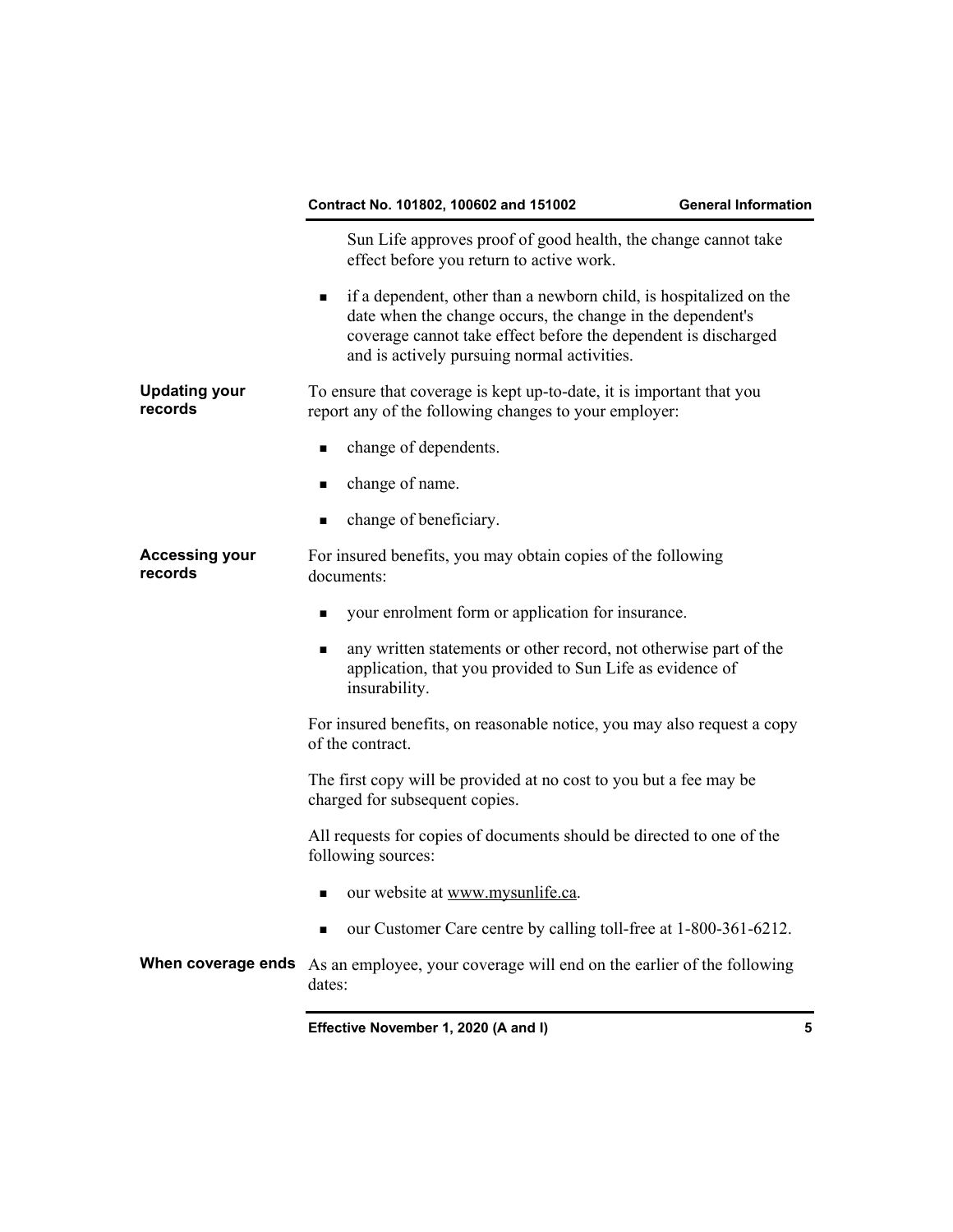- the date your employment ends or you retire.
- the date you are no longer actively working.
- the end of the period for which premiums have been paid to Sun Life for your coverage.
- the date the group contract ends.

 A dependent's coverage terminates on the earlier of the following dates:

- the date your coverage ends.
- the date the dependent is no longer an eligible dependent.
- the end of the period for which premiums have been paid for dependent coverage.

 The termination of coverage may vary from benefit to benefit. For information about the termination of a specific benefit, please refer to the appropriate section of this employee benefits booklet.

 However, if you die while covered by this plan, coverage for your dependents will continue, without premiums, until the earlier of the following dates:

- 24 months after the date of your death.
- the date the person would no longer be considered your dependent under this plan if you were still alive.
- $\blacksquare$  the date the benefit provision under which the dependent is covered terminates.

 The continuation of coverage does not apply to Spouse and Child Optional Life.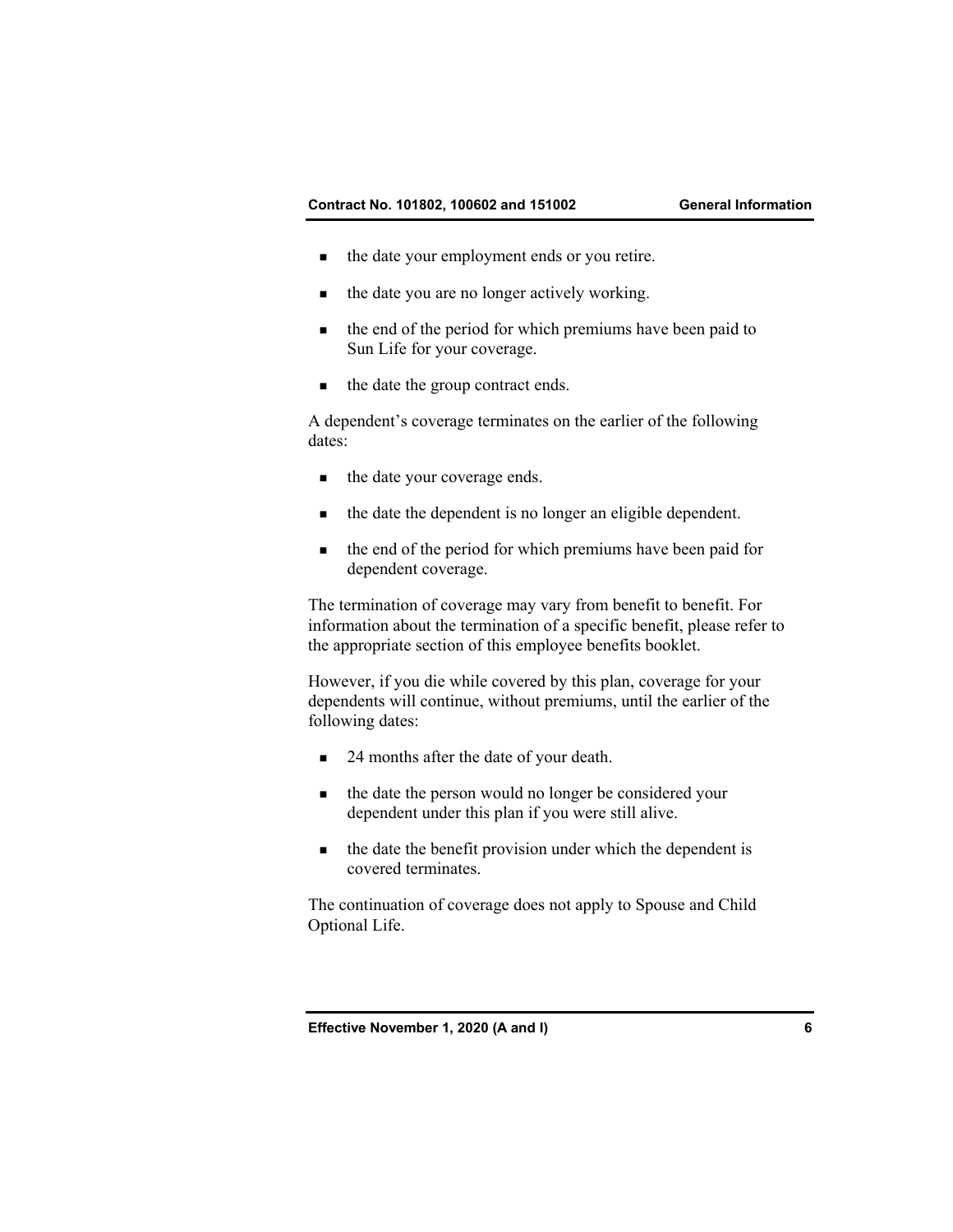| Replacement<br>coverage               | The group contract will be interpreted and administered according to all<br>applicable legislation and the guidelines of the Canadian Life and<br>Health Insurance Association concerning the continuation of insurance<br>following contract termination and the replacement of group insurance. |
|---------------------------------------|---------------------------------------------------------------------------------------------------------------------------------------------------------------------------------------------------------------------------------------------------------------------------------------------------|
|                                       | Sun Life will not be responsible for paying benefits if an insurer under<br>a previous group contract is responsible for paying similar benefits.                                                                                                                                                 |
|                                       | If such legislation or guidelines require that Sun Life resume paying<br>certain benefits because of a recurrence of an employee's total<br>disability, Sun Life will resume payment at the same amount and for<br>the remainder of the maximum benefit period.                                   |
| <b>Making claims</b>                  | Sun Life is dedicated to processing your claims promptly and<br>efficiently. You should contact your employer to get the proper form to<br>make a claim.                                                                                                                                          |
|                                       | There are time limits for making claims. These limits are discussed in<br>the appropriate sections of this employee benefits booklet. If you fail to<br>abide by these time limits, you may not be entitled to some or all<br>benefit payments.                                                   |
|                                       | All claims must be made in writing on forms approved by Sun Life.                                                                                                                                                                                                                                 |
|                                       | For the assessment of a claim, Sun Life may require medical records or<br>reports, proof of payment, itemized bills, or other information Sun Life<br>considers necessary. Proof of claim is at your expense.                                                                                     |
| Legal actions for<br>insured benefits | Limitation period for Ontario:                                                                                                                                                                                                                                                                    |
|                                       | Every action or proceeding against an insurer for the recovery of<br>insurance money payable under the contract is absolutely barred unless<br>commenced within the time set out in the <i>Limitations Act</i> , 2002.                                                                            |
|                                       | Limitation period for any other province:                                                                                                                                                                                                                                                         |
|                                       | Every action or proceeding against an insurer for the recovery of<br>insurance money payable under the contract is absolutely barred unless<br>commenced within the time set out in the <i>Insurance Act</i> or other<br>applicable legislation of your province or territory.                    |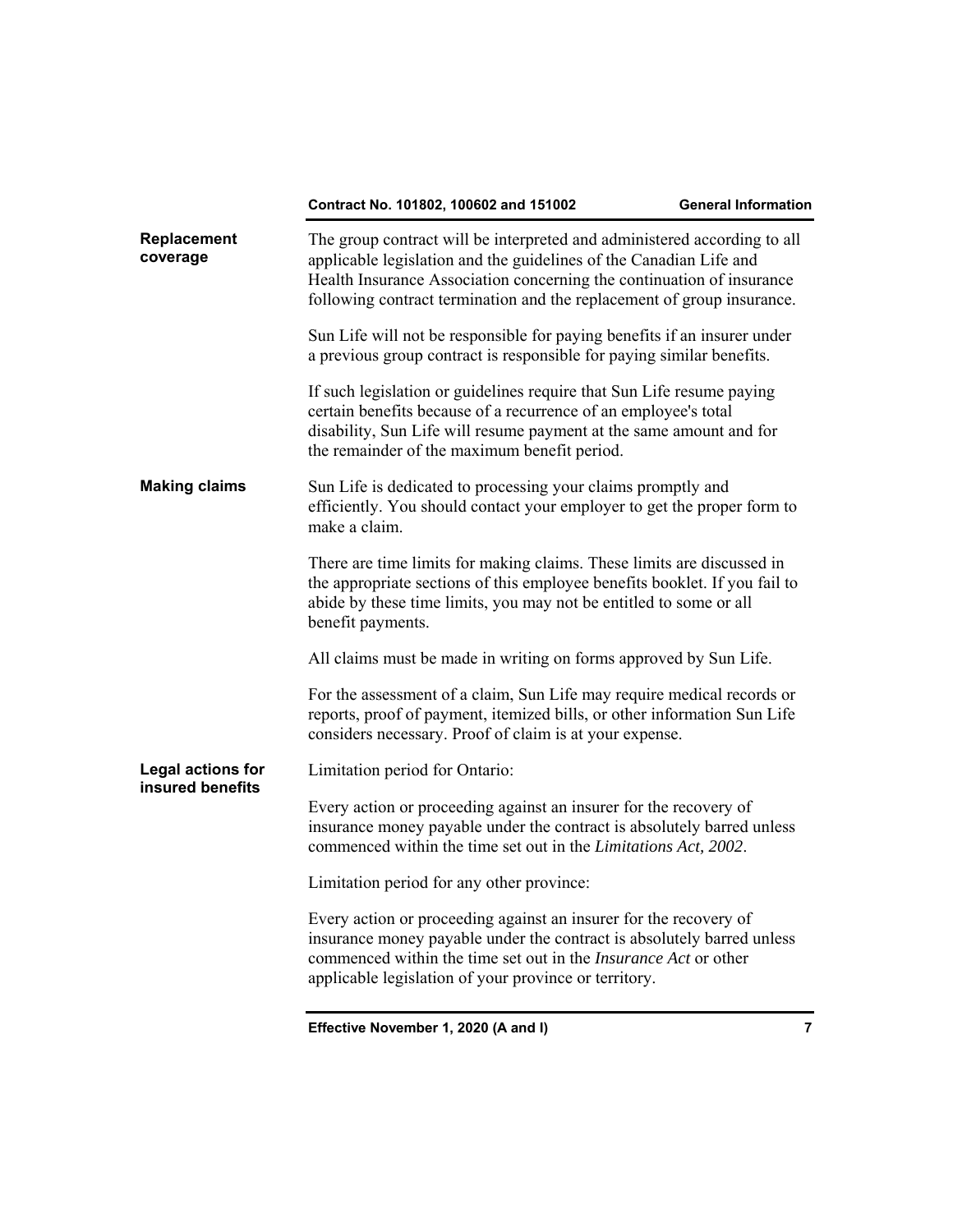| <b>Legal actions for</b><br>self-insured<br>benefits | Where the applicable legislation of your province or territory permits<br>the use of a different limitation period, every action or proceeding for<br>the recovery of money payable under the plan is absolutely barred<br>unless it is commenced within one year of the date that we must receive<br>your claim forms. Otherwise, every action or proceeding for the<br>recovery of money payable under the plan must be commenced within<br>the time set out in the applicable legislation of your province or<br>territory. |
|------------------------------------------------------|--------------------------------------------------------------------------------------------------------------------------------------------------------------------------------------------------------------------------------------------------------------------------------------------------------------------------------------------------------------------------------------------------------------------------------------------------------------------------------------------------------------------------------|
| <b>Proof of disability</b>                           | From time to time, Sun Life can require that you provide us with proof<br>of your total disability. If you do not provide this information within 90<br>days of the request, you will not be entitled to benefits.                                                                                                                                                                                                                                                                                                             |
| <b>Coordination of</b><br>benefits                   | If you or your dependents are covered for Extended Health Care or<br>Dental Care under this plan and another plan, our benefits will be<br>coordinated with the other plan following insurance industry standards.<br>These standards determine which plan you should claim from first.                                                                                                                                                                                                                                        |
|                                                      | The plan that does not contain a coordination of benefits clause is<br>considered to be the first payer and therefore pays benefits before a<br>plan which includes a coordination of benefits clause.                                                                                                                                                                                                                                                                                                                         |
|                                                      | For dental accidents, health plans with dental accident coverage pay<br>benefits before dental plans.                                                                                                                                                                                                                                                                                                                                                                                                                          |
|                                                      | The maximum amount that you can receive from all plans for eligible<br>expenses is 100% of actual expenses.                                                                                                                                                                                                                                                                                                                                                                                                                    |
|                                                      | Where both plans contain a coordination of benefits clause, claims must<br>be submitted in the order described below.                                                                                                                                                                                                                                                                                                                                                                                                          |
|                                                      | Claims for you and your spouse should be submitted in the following<br>order:                                                                                                                                                                                                                                                                                                                                                                                                                                                  |
|                                                      | the plan where the person is covered as an employee. If the<br>$\blacksquare$<br>person is an employee under two plans, the following order<br>applies:                                                                                                                                                                                                                                                                                                                                                                        |
|                                                      |                                                                                                                                                                                                                                                                                                                                                                                                                                                                                                                                |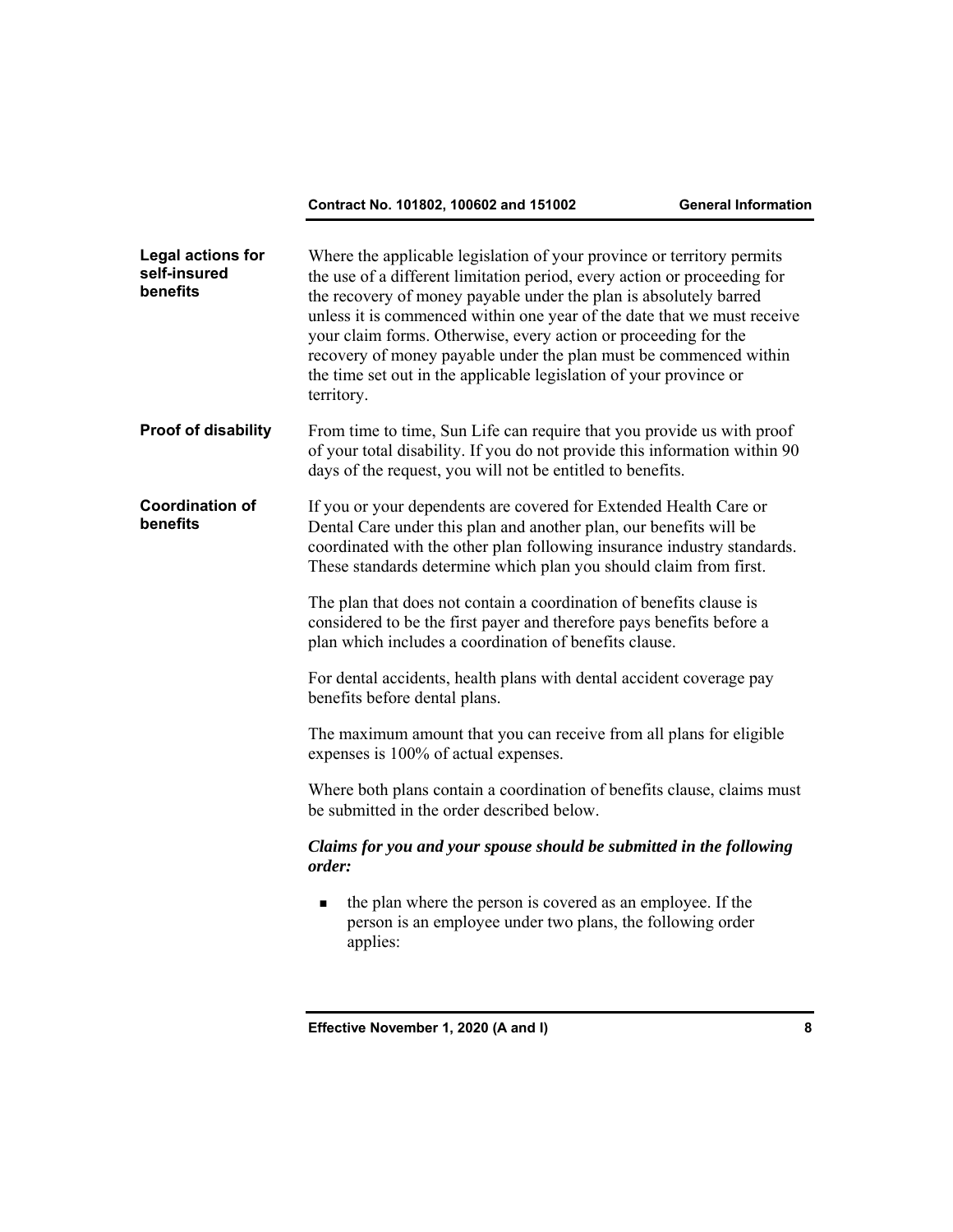- $\Box$  the plan where the person is covered as an active full-time employee.
- $\Box$  the plan where the person is covered as an active part-time employee.
- $\Box$  the plan where the person is covered as a retiree.
- the plan where the person is covered as a dependent.

## *Claims for a child should be submitted in the following order:*

- the plan where the child is covered as an employee.
- the plan where the child is covered under a student health or dental plan provided through an educational institution.
- the plan of the parent with the earlier birth date (month and day) in the calendar year. For example, if your birthday is May 1 and your spouse's birthday is June 5, you must claim under your plan first.
- the plan of the parent whose first name begins with the earlier letter in the alphabet, if the parents have the same birth date.

 The above order applies in all situations except when parents are separated/divorced and there is no joint custody of the child, in which case the following order applies:

- $\blacksquare$  the plan of the parent with custody of the child.
- the plan of the spouse of the parent with custody of the child.
- the plan of the parent not having custody of the child.
- the plan of the spouse of the parent not having custody of the child.

 When you submit a claim, you have an obligation to disclose to Sun Life all other equivalent coverage that you or your dependents have.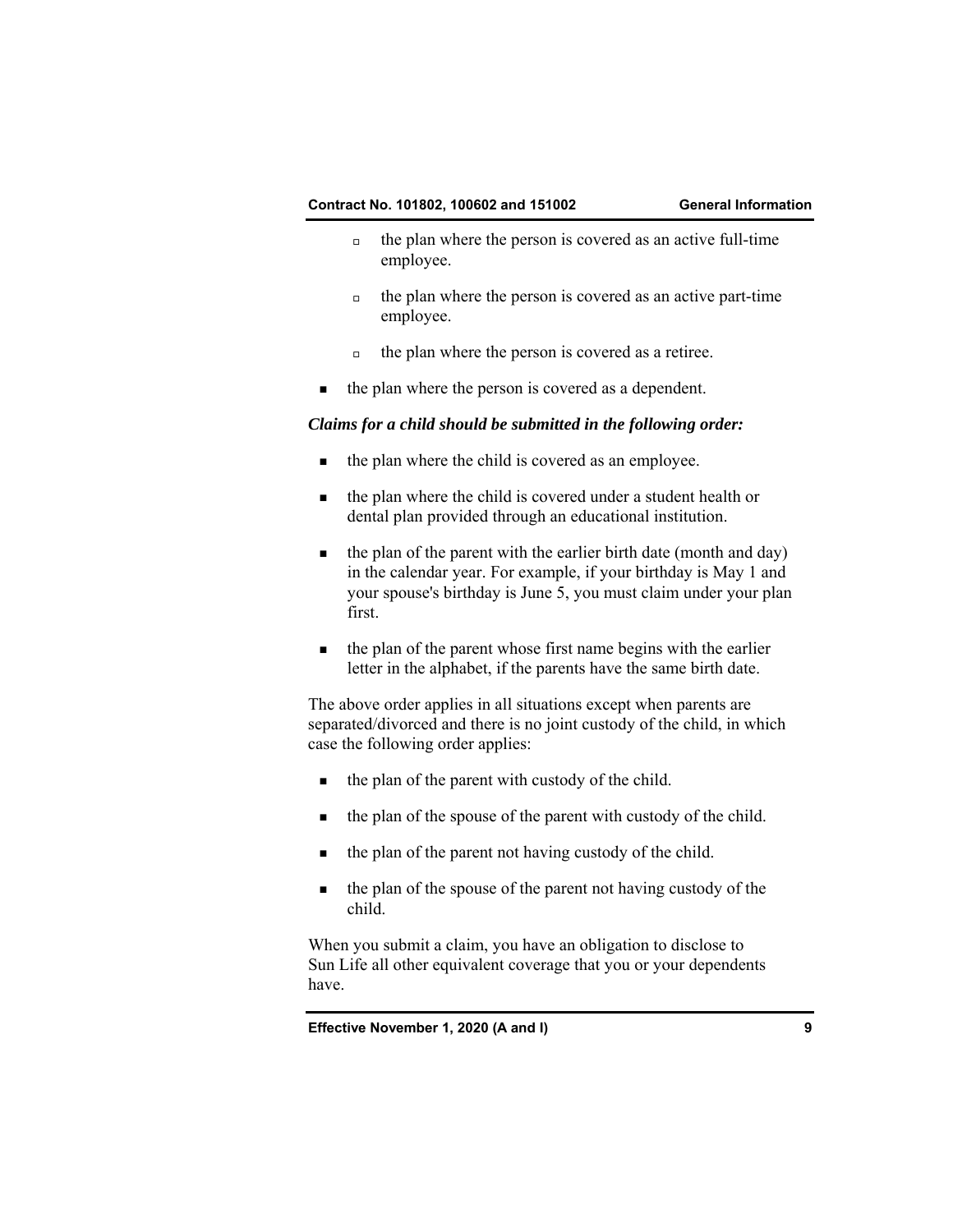Your employer can help you determine which plan you should claim from first.

- **Medical examination** We can require you to have a medical examination if you make a claim for benefits. We will pay for the cost of the examination. If you fail or refuse to have this examination, we will not pay any benefit.
- **Recovering overpayments**  We have the right to recover all overpayments of benefits either by deducting from other benefits or by any other available legal means.
- **Definitions Here** is a list of definitions of some terms that appear in this employee benefits booklet. Other definitions appear in the benefit sections.
	- *Accident* An accident is a bodily injury that occurs solely as a direct result of a violent, sudden and unexpected action from an outside source.
- *Appropriate treatment* Appropriate treatment is defined as any treatment that is performed and prescribed by a doctor or, when Sun Life believes it is necessary, by a medical specialist. It must be the usual and reasonable treatment for the condition and must be provided as frequently as is usually required by the condition. It must not be limited solely to examinations or testing.
	- **Basic earnings** Basic earnings are the salary you receive from your employer excluding any bonus, overtime or incentive pay. Monthly basic earnings are your annual earnings divided by 12.
		- *Doctor* A doctor is a physician or surgeon who is licensed to practice medicine where that practice is located.
	- *Half-time Tenured* Half-time tenured means you have worked at least 4 years on a regular full-time basis for the employer as outlined below:
		- full-time for 6 consecutive months, or
		- 50% of full time on a full year basis.
		- *Illness* An illness is a bodily injury, disease, mental infirmity or sickness. Any surgery needed to donate a body part to another person which causes total disability is an illness.
	- *Life event change* Life event changes include: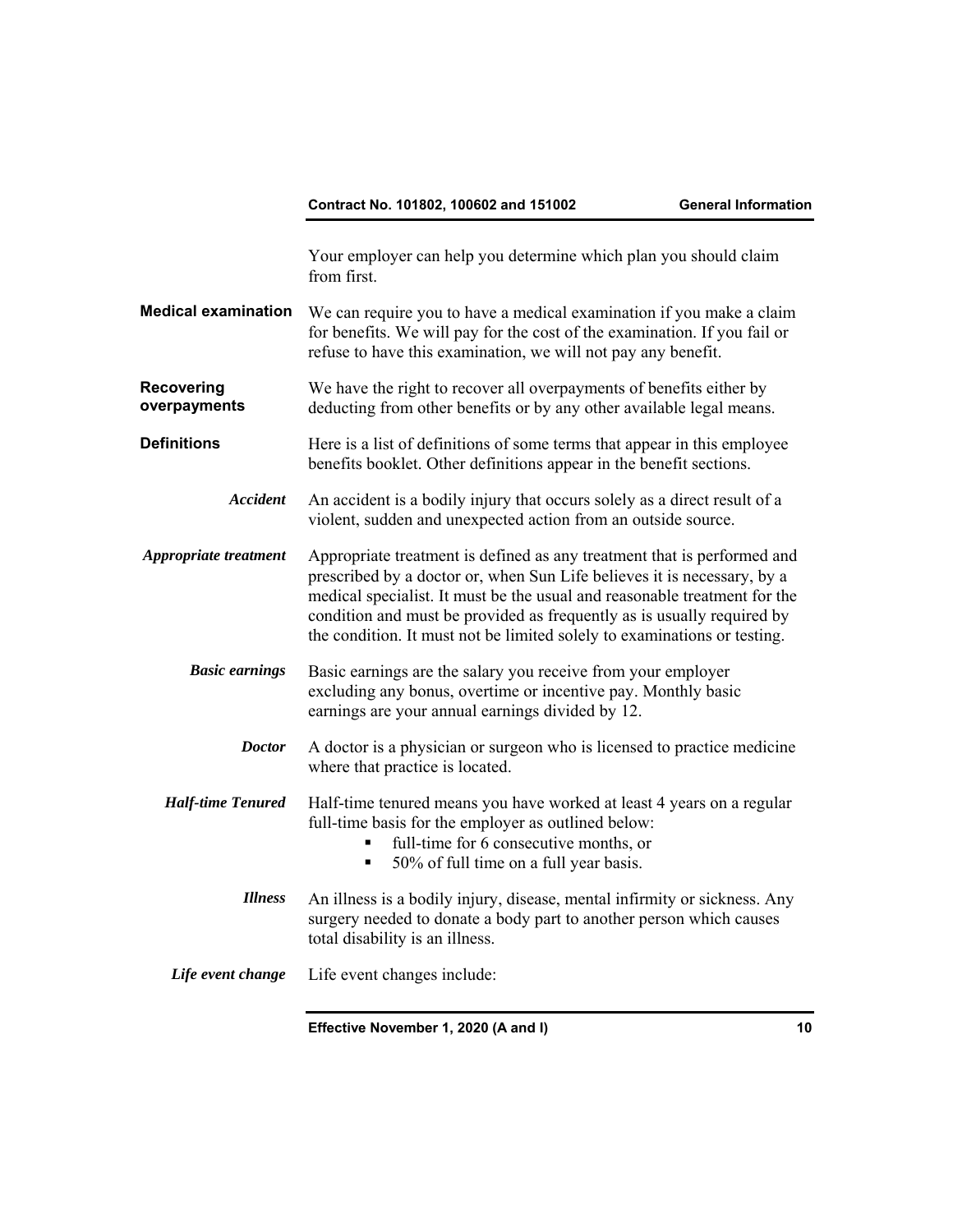- marriage or any other formal union recognized by law, or common-law (after one year),
- $\blacksquare$  birth or adoption of a child,
- divorce or legal separation,
- loss of spouse's benefit coverage, or
- death of a dependent.

*Retirement date* If you are totally disabled, your retirement date is your 65th birthday, unless you have actually retired before then.

*We, our and us* We, our and us mean Sun Life Assurance Company of Canada.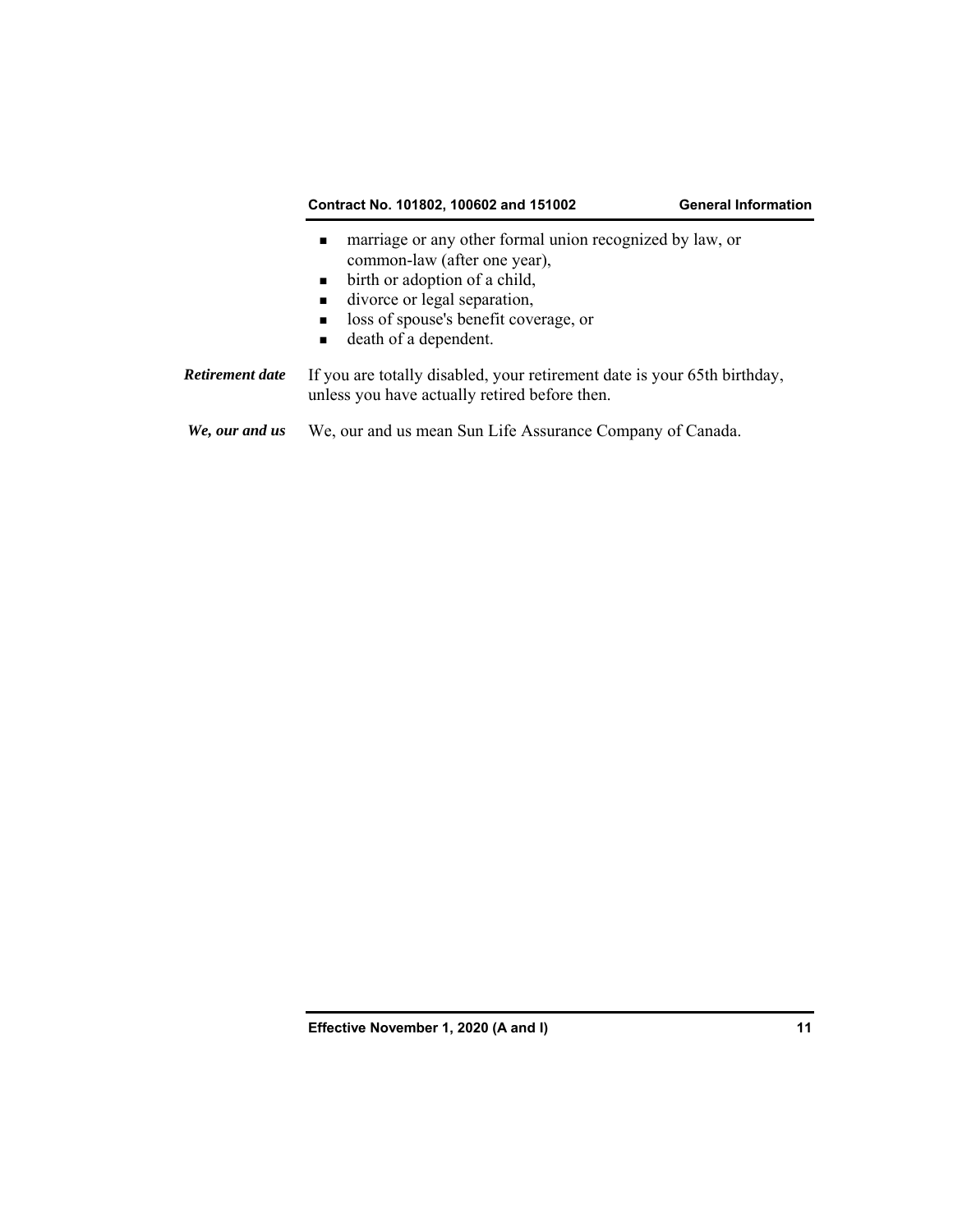## **Extended Health Care (Medicare Supplement)**

**General description of the coverage**  The contract holder has the sole legal and financial liability for this benefit. Sun Life only acts as administrator on behalf of the contract holder. In this section, *you* means the employee and all dependents covered for Extended Health Care benefits. Extended Health Care coverage pays for eligible services or supplies for you that are medically necessary for the treatment of an illness. However, there are additional eligibility requirements that apply to drugs (see *Prior authorization program* for details). *Medically necessary* means generally recognized by the Canadian medical profession as effective, appropriate and required in the treatment of an illness in accordance with Canadian medical standards. To qualify for this coverage you must be entitled to benefits under a provincial medicare plan or federal government plan that provides similar benefits. *Reference to Doctor may also include a nurse practitioner –* If the applicable provincial legislation permits nurse practitioners to prescribe or order certain supplies or services, Sun Life will reimburse those eligible services or supplies prescribed or ordered by a nurse practitioner the same way as if they were prescribed or ordered by a doctor. For drugs, refer to *Other health professionals allowed to prescribe drugs.* An expense must be claimed for the benefit year in which the expense is incurred. You incur an expense on the date the service is received or the supplies are purchased or rented. The benefit year is from January 1 to December 31.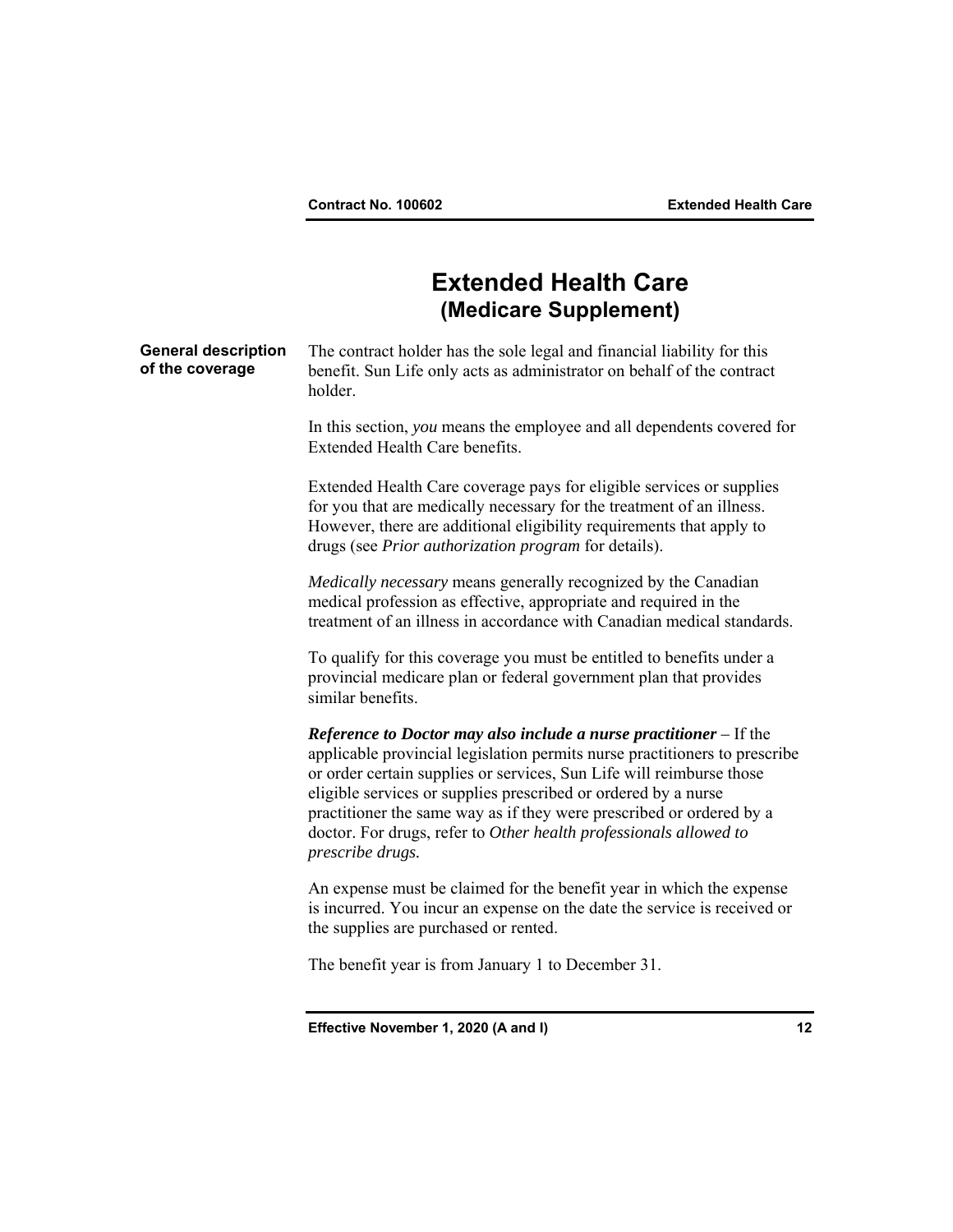|                           | <b>Contract No. 100602</b>                                                                                                                                                                                | <b>Extended Health Care</b> |
|---------------------------|-----------------------------------------------------------------------------------------------------------------------------------------------------------------------------------------------------------|-----------------------------|
| <b>Deductible</b>         | There is no deductible for this coverage.                                                                                                                                                                 |                             |
| <b>Prescription drugs</b> | Drugs covered under this plan must have a Drug Identification Number<br>(DIN) and be approved under Drug evaluation.                                                                                      |                             |
|                           | We will cover 80% of the cost of the following drugs and supplies that<br>are prescribed by a doctor or dentist and are obtained from a<br>pharmacist:                                                    |                             |
|                           | drugs that legally require a prescription.<br>п                                                                                                                                                           |                             |
|                           | life-sustaining drugs that may not legally require a prescription.<br>п                                                                                                                                   |                             |
|                           | injectable drugs and vitamins.<br>■                                                                                                                                                                       |                             |
|                           | compounded preparations, provided that the principal active<br>$\blacksquare$<br>ingredient is an eligible expense and has a DIN.                                                                         |                             |
|                           | diabetic supplies.<br>$\blacksquare$                                                                                                                                                                      |                             |
|                           | drugs for the treatment of infertility, up to a lifetime maximum of<br>٠<br>\$15,000 for each person.                                                                                                     |                             |
|                           | products to help a person quit smoking, up to a lifetime maximum<br>٠<br>of \$300 for each person.                                                                                                        |                             |
|                           | vaccines.<br>٠                                                                                                                                                                                            |                             |
|                           | intrauterine devices (IUDs) and diaphragms.<br>٠                                                                                                                                                          |                             |
|                           | colostomy supplies.<br>п                                                                                                                                                                                  |                             |
|                           | varicose vein injections.<br>п                                                                                                                                                                            |                             |
|                           | Payments for any single purchase are limited to quantities that can<br>reasonably be used in a 34 day period or, in the case of certain<br>maintenance drugs, in a 100 day period as ordered by a doctor. |                             |
|                           | We will not pay for the following, even when prescribed:                                                                                                                                                  |                             |
|                           | infant formulas (milk and milk substitutes), minerals, proteins,<br>■                                                                                                                                     |                             |
|                           | Effective November 1, 2020 (A and I)                                                                                                                                                                      | 13                          |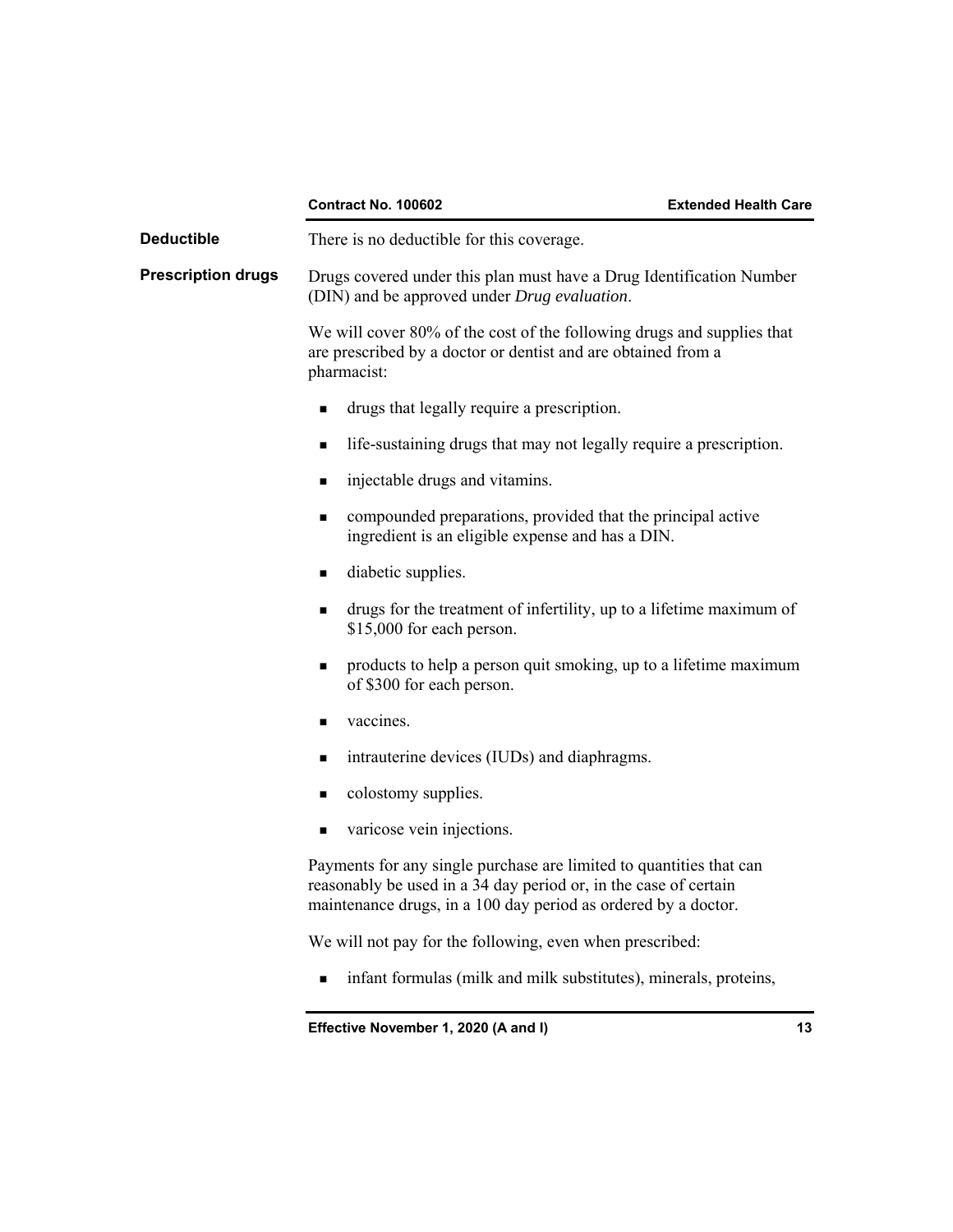vitamins and collagen treatments.

- $\blacksquare$  the cost of giving injections, serums and vaccines.
- treatments for weight loss, including drugs, proteins and food or dietary supplements.
- hair growth stimulants.
- drugs for the treatment of sexual dysfunction.
- drugs that are used for cosmetic purposes.
- natural health products, whether or not they have a Natural Product Number (NPN).
- drugs and treatments, and any services and supplies relating to the administration of the drug and treatment, administered in a hospital, on an in-patient or out-patient basis, or in a governmentfunded clinic or treatment facility.

*Drug evaluation* The following drugs will be evaluated and must be approved by us to be eligible for coverage:

- drugs that receive Health Canada Notice of Compliance for an initial or a new indication on or after November 1, 2017.
- drugs covered under this plan and subject to a significant increase in cost.

 Drug expenses are eligible for reimbursement only if incurred on or after the date of our approval.

We will assess the eligibility of the drug based on factors such as:

- comparative analysis of the drug cost and its clinical effectiveness.
- **recommendations by health technology assessment organizations** and provinces.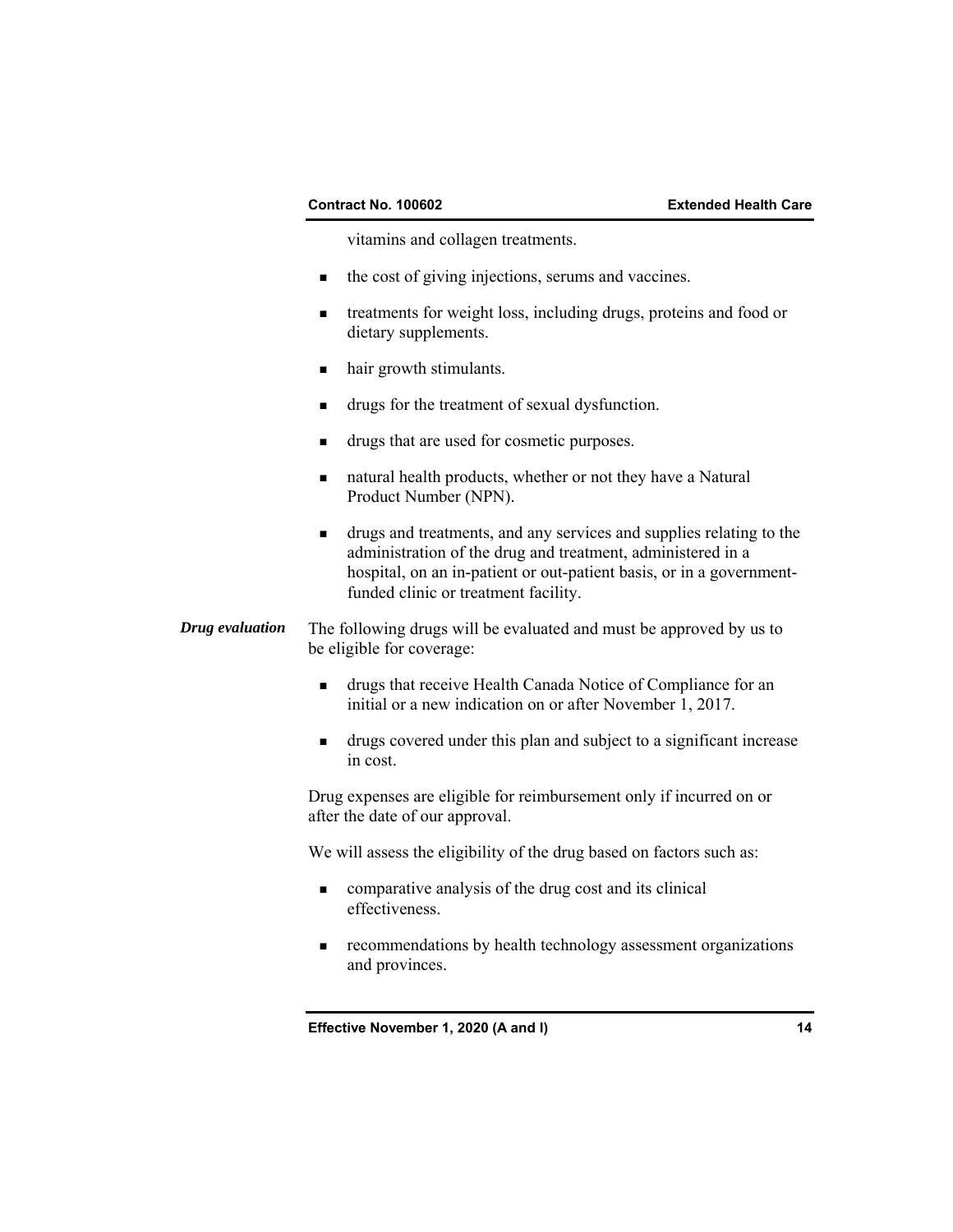- availability of other drugs treating the same or similar conditions(s).
- plan sustainability.
- *Drug substitution limit*  Charges in excess of the lowest priced equivalent drug are not covered unless specifically approved by Sun Life. To assess the medical necessity of a higher priced drug, Sun Life will require you and your doctor to complete and submit an exception form.
- *Prior authorization program*  The prior authorization (PA) program applies to a limited number of drugs and, as its name suggests, prior approval is required for coverage under the program. If you submit a claim for a drug included in the PA program and you have not been pre-approved, your claim will be declined.

 In order for drugs in the PA program to be covered, you need to provide medical information. Please use our PA form to submit this information. Both you and your doctor need to complete parts of the form.

 You will be eligible for coverage for these drugs if the information you and your doctor provide meets our clinical criteria based on factors such as:

- Health Canada Product Monograph.
- recognized clinical guidelines.
- comparative analysis of the drug cost and its clinical effectiveness.
- recommendations by health technology assessment organizations and provinces.
- vour response to preferred drug therapy.

If not, your claim will be declined.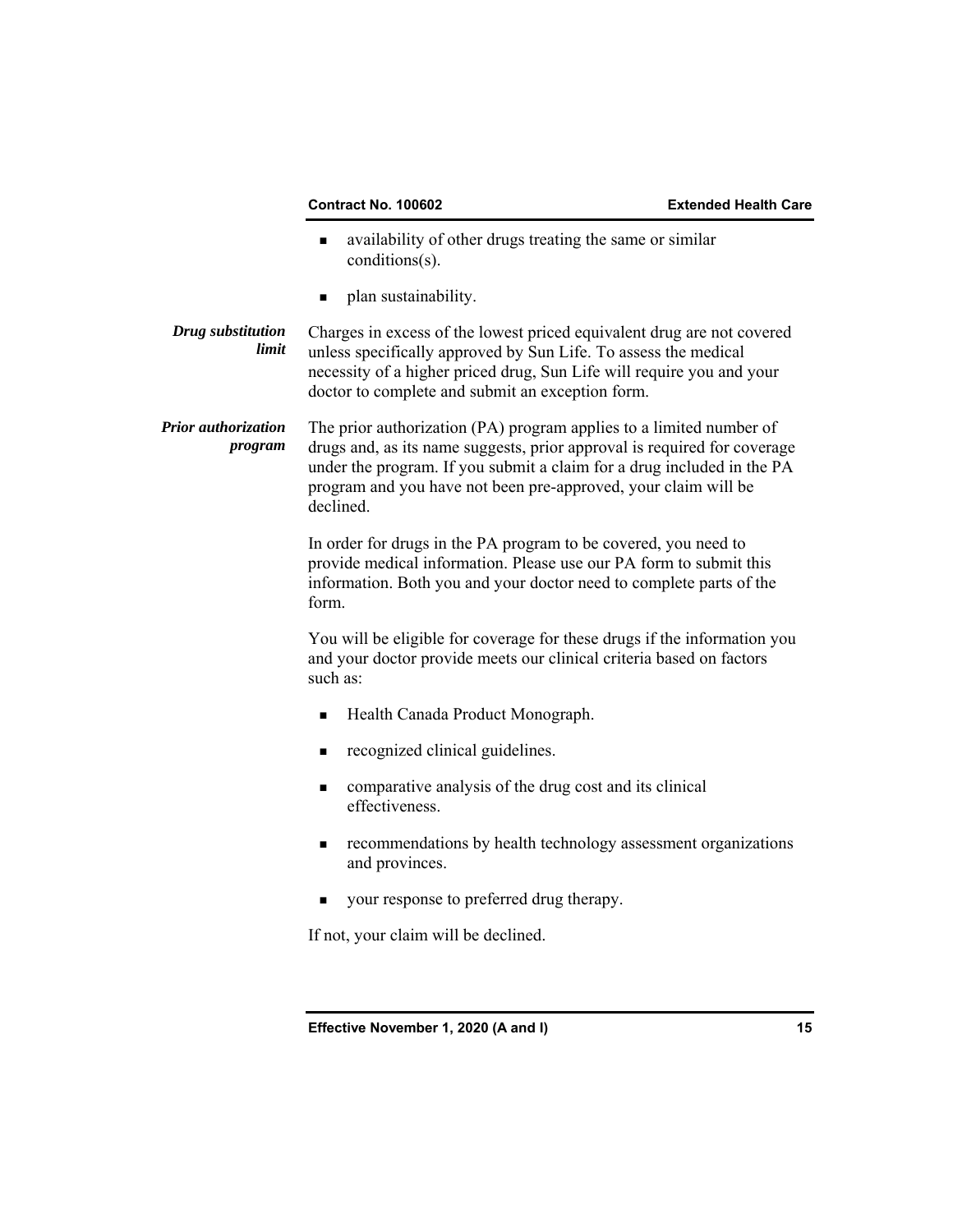Our prior authorization forms are available from the following sources:

- our website at www.mysunlife.ca/priorauthorization
- our Customer Care centre by calling toll-free 1-800-361-6212

*Reference Drug Program*  The Reference Drug Program (RDP) applies to select drugs determined by Sun Life. Under RDP, Sun Life will:

- group together a set of drugs that are used to treat the same condition(s) in the same or similar way (a *therapeutic category*).
- determine the most cost-effective drug within a *therapeutic category* (the *Reference Drug*), considering such factors as cost to the plan, provincial programs, safety and clinical effectiveness.
- limit the eligible cost of drugs in a particular *therapeutic category* to the eligible cost of the *Reference Drug* (the *Reference Drug Limit*).
- apply the *Reference Drug Limit* to select province(s), excluding Québec. The selected province(s) may vary with each *therapeutic category.*

 For all *therapeutic categories*, the *Reference Drug Limit* applies to covered persons in the selected provinces having no previous claims for a non-*Reference Drug*. The *Reference Drug Limit* may also apply to covered persons with previous claims for a non-*Reference Drug* depending upon the *therapeutic category* and such factors as:

- clinical support for switching to the *Reference Drug*.
- expected duration of treatment.
- provincial programs.

 Any claim submitted under this plan within 120 days before the date that Sun Life applies the *Reference Drug* to the plan is a previous claim. Any drug other than the *Reference Drug* in a *therapeutic category* is a non-*Reference Drug*.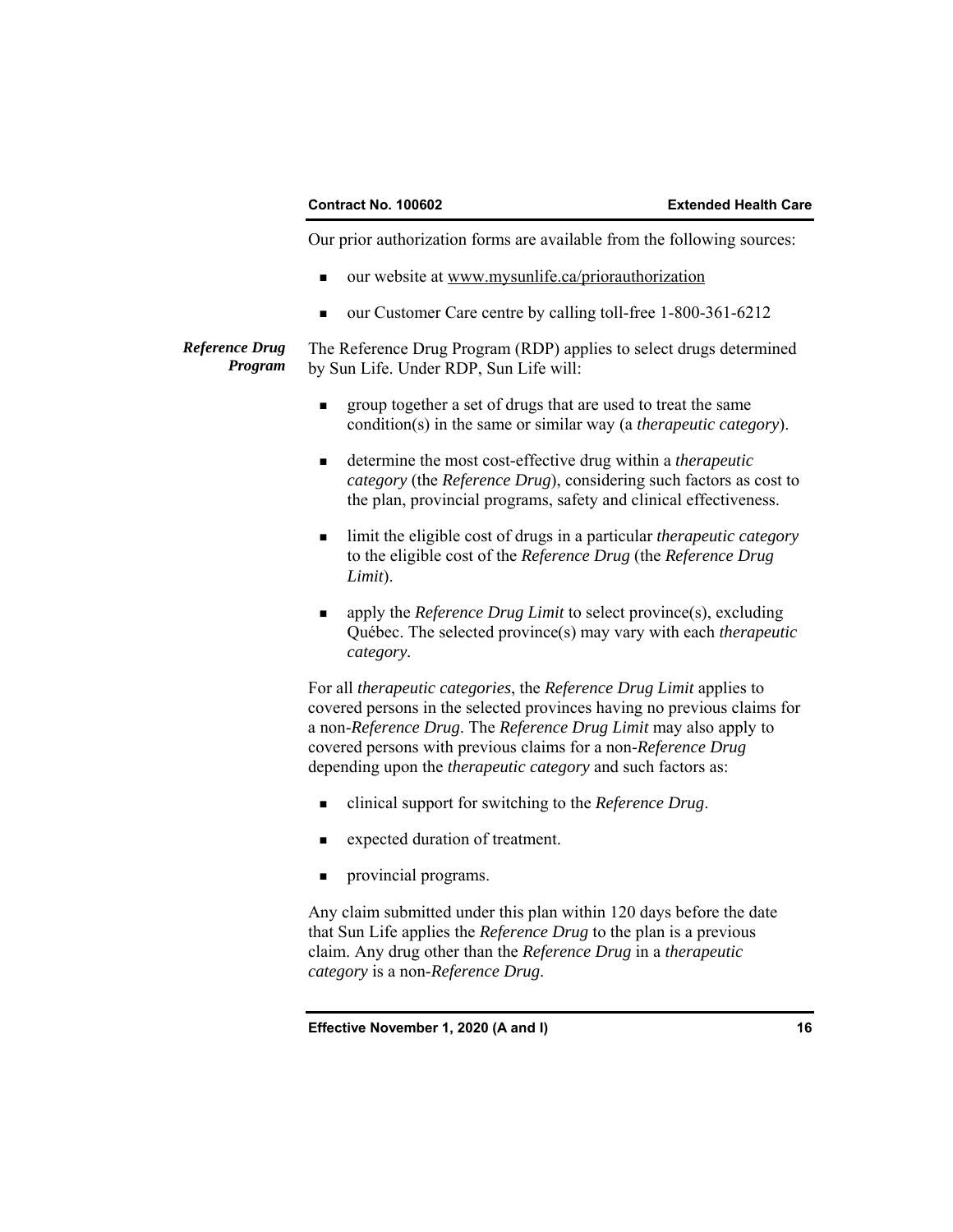|                                                             | When the Reference Drug Limit applies, charges in excess of this limit<br>are not covered, unless there is a medical reason for the covered person<br>to take the non-Reference Drug. To assess medical necessity, Sun Life<br>will require the covered person and the attending doctor to complete<br>and submit an exception form.                                                                                                                                                                        |
|-------------------------------------------------------------|-------------------------------------------------------------------------------------------------------------------------------------------------------------------------------------------------------------------------------------------------------------------------------------------------------------------------------------------------------------------------------------------------------------------------------------------------------------------------------------------------------------|
| Other health<br>professionals allowed<br>to prescribe drugs | We reimburse certain drugs prescribed by other qualified health<br>professionals the same way as if the drugs were prescribed by a doctor<br>or a dentist if the applicable provincial legislation permits them to<br>prescribe those drugs.                                                                                                                                                                                                                                                                |
| <b>Hospital expenses in</b><br>your province                | We will cover 100% of the costs for hospital care in the province where<br>you live.                                                                                                                                                                                                                                                                                                                                                                                                                        |
|                                                             | We will cover out-patient services in a hospital, except for any services<br>explicitly excluded under this benefit, and the difference between the<br>cost of a ward and a semi-private hospital room.                                                                                                                                                                                                                                                                                                     |
|                                                             | We will also cover the cost of room and board in a convalescent<br>hospital if this care has been ordered by a doctor as long as it is<br>primarily for rehabilitation, and not for custodial care, up to a<br>maximum of 180 days.                                                                                                                                                                                                                                                                         |
|                                                             | For purposes of this plan, a <i>convalescent hospital</i> is a facility licensed<br>to provide convalescent care and treatment for sick or injured patients<br>on an in-patient basis. Nursing and medical care must be available 24<br>hours a day. It does not include a nursing home, rest home, home for<br>the aged or chronically ill, sanatorium or a facility for treating alcohol<br>or drug abuse.                                                                                                |
|                                                             | A hospital is a facility licensed to provide care and treatment for sick or<br>injured patients, primarily while they are acutely ill. It must have<br>facilities for diagnostic treatment and major surgery. Nursing care must<br>be available 24 hours a day. It does not include a nursing home, rest<br>home, home for the aged or chronically ill, sanatorium, convalescent<br>hospital or a facility for treating alcohol or drug abuse or beds set aside<br>for any of these purposes in a hospital. |
| <b>Expenses out of</b><br>your province                     | We will cover emergency services while you are outside the province<br>where you live. We will also cover referred services.                                                                                                                                                                                                                                                                                                                                                                                |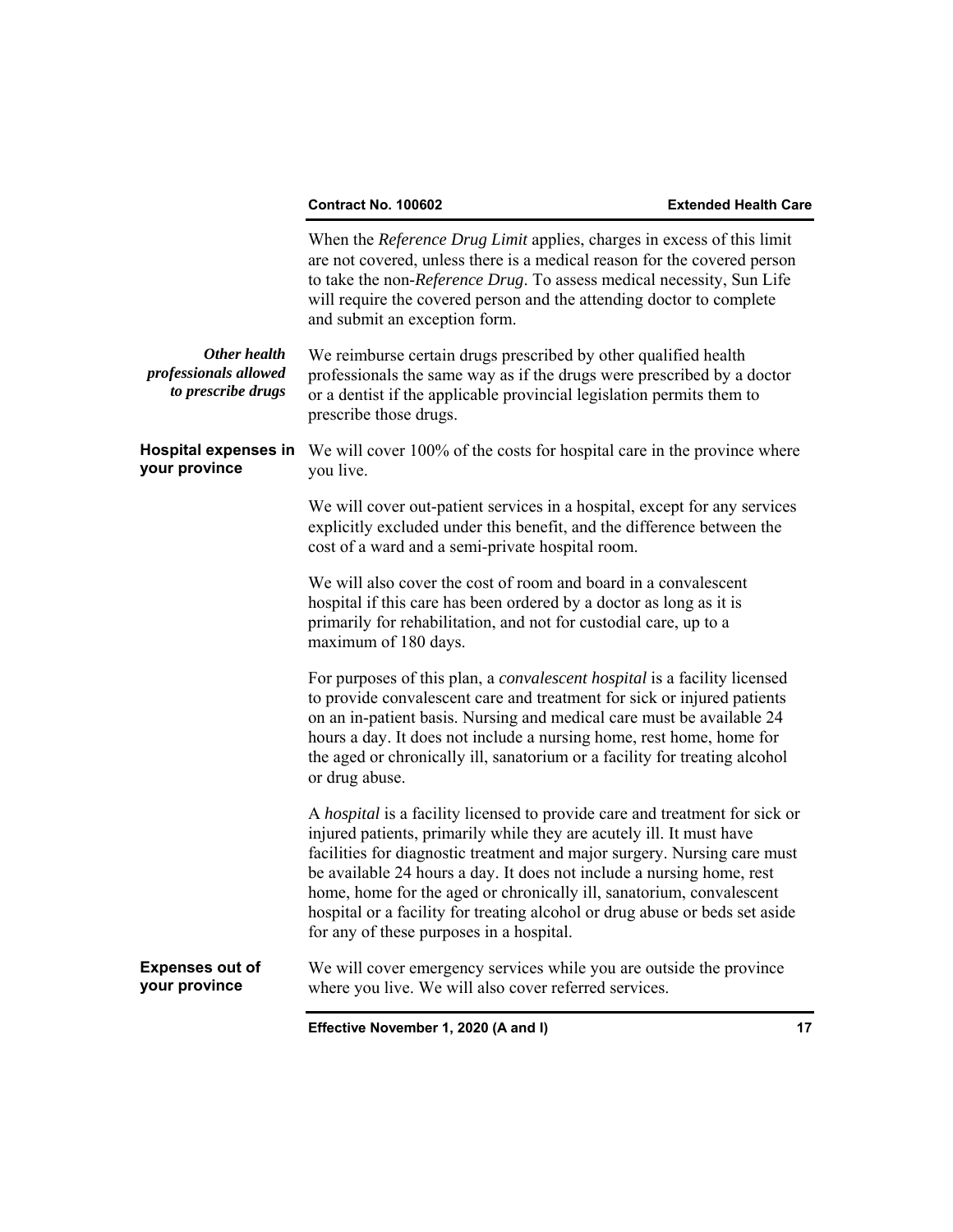For both emergency services and referred services, we will cover the cost of:

- a semi-private hospital room.
- other hospital services provided outside of Canada.
- out-patient services in a hospital.
- the services of a doctor.

 Expenses for all other services or supplies eligible under this plan are also covered when they are incurred outside the province where you live, subject to the reimbursement level and all conditions applicable to those expenses.

*Emergency services* We will pay 100% of the cost of covered emergency services.

 We will only cover emergency services obtained within 60 days of the date you leave the province where you live. If hospitalization occurs within this period, in-patient services are covered until the date you are discharged.

*Emergency services* mean any reasonable medical services or supplies, including advice, treatment, medical procedures or surgery, required as a result of an emergency. When a person has a chronic condition, emergency services do not include treatment provided as part of an established management program that existed prior to the person leaving the province where the person lives.

*Emergency* means an acute illness or accidental injury that requires immediate, medically necessary treatment prescribed by a doctor.

 At the time of an emergency, you or someone with you must contact Sun Life's Emergency Travel Assistance provider, AZGA Service Canada Inc. *(Allianz Global Assistance).* All invasive and investigative procedures (including any surgery, angiogram, MRI, PET scan, CAT scan), must be pre-authorized by Allianz Global Assistance prior to being performed, except in extreme circumstances where surgery is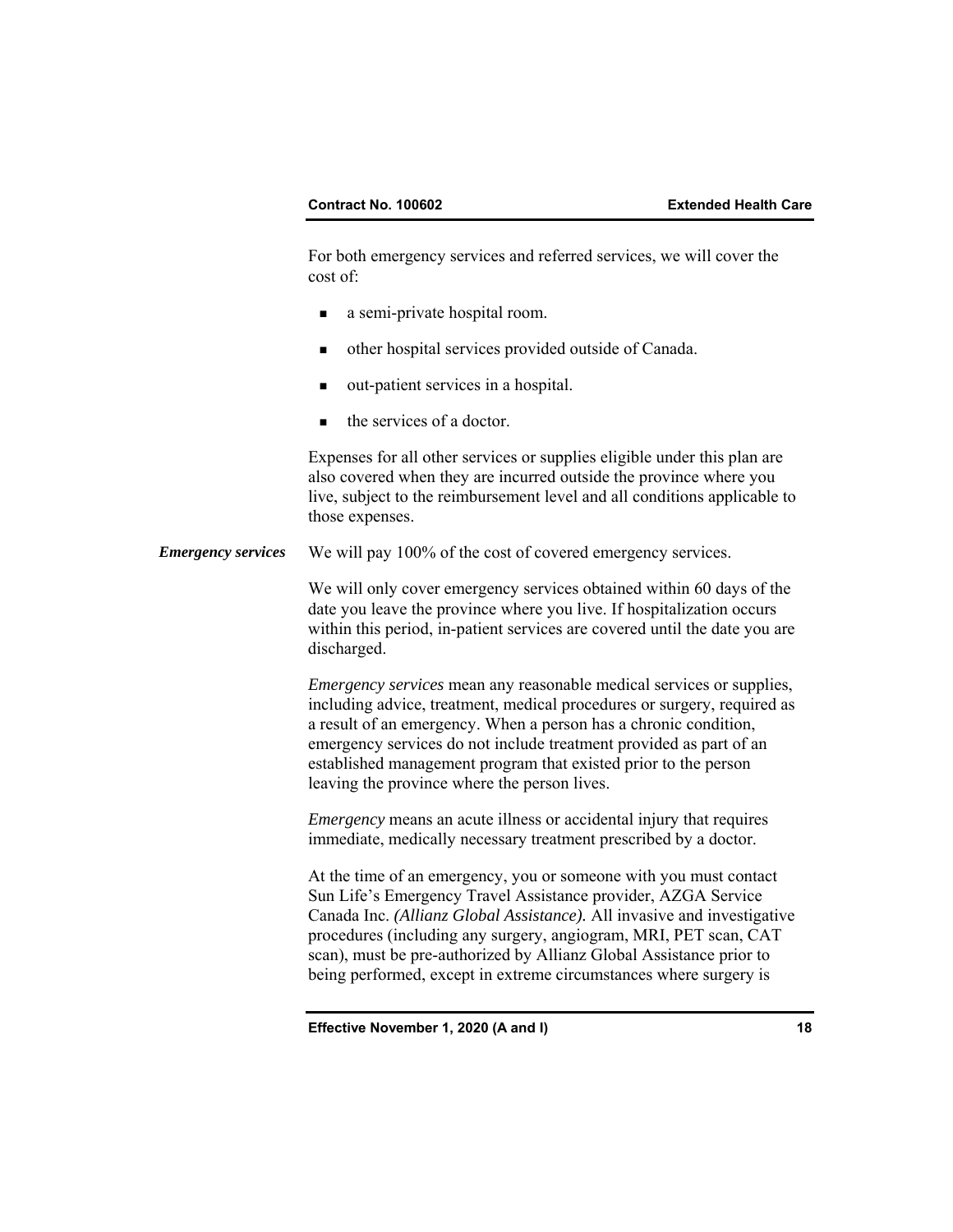performed on an emergency basis immediately following admission to a hospital.

 If contact with Allianz Global Assistance cannot be made before services are provided, contact with Allianz Global Assistance must be made as soon as possible afterwards. If contact is not made and emergency services are provided in circumstances where contact could reasonably have been made, then Sun Life has the right to deny or limit payments for all expenses related to that emergency.

 An emergency ends when you are medically stable to return to the province where you live.

*Emergency services excluded from coverage*  Any expenses related to the following emergency services are not covered:

- services that are not immediately required or which could reasonably be delayed until you return to the province where you live, unless your medical condition reasonably prevents you from returning to that province prior to receiving the medical services.
- services relating to an illness or injury which caused the emergency, after such emergency ends.
- continuing services, arising directly or indirectly out of the original emergency or any recurrence of it, after the date that Sun Life or Allianz Global Assistance, based on available medical evidence, determines that you can be returned to the province where you live, and you refuse to return.
- services which are required for the same illness or injury for which you received emergency services, including any complications arising out of that illness or injury, if you had unreasonably refused or neglected to receive the recommended medical services.
- where the trip was taken to obtain medical services for an illness or injury, services related to that illness or injury, including any complications or any emergency arising directly or indirectly out of that illness or injury.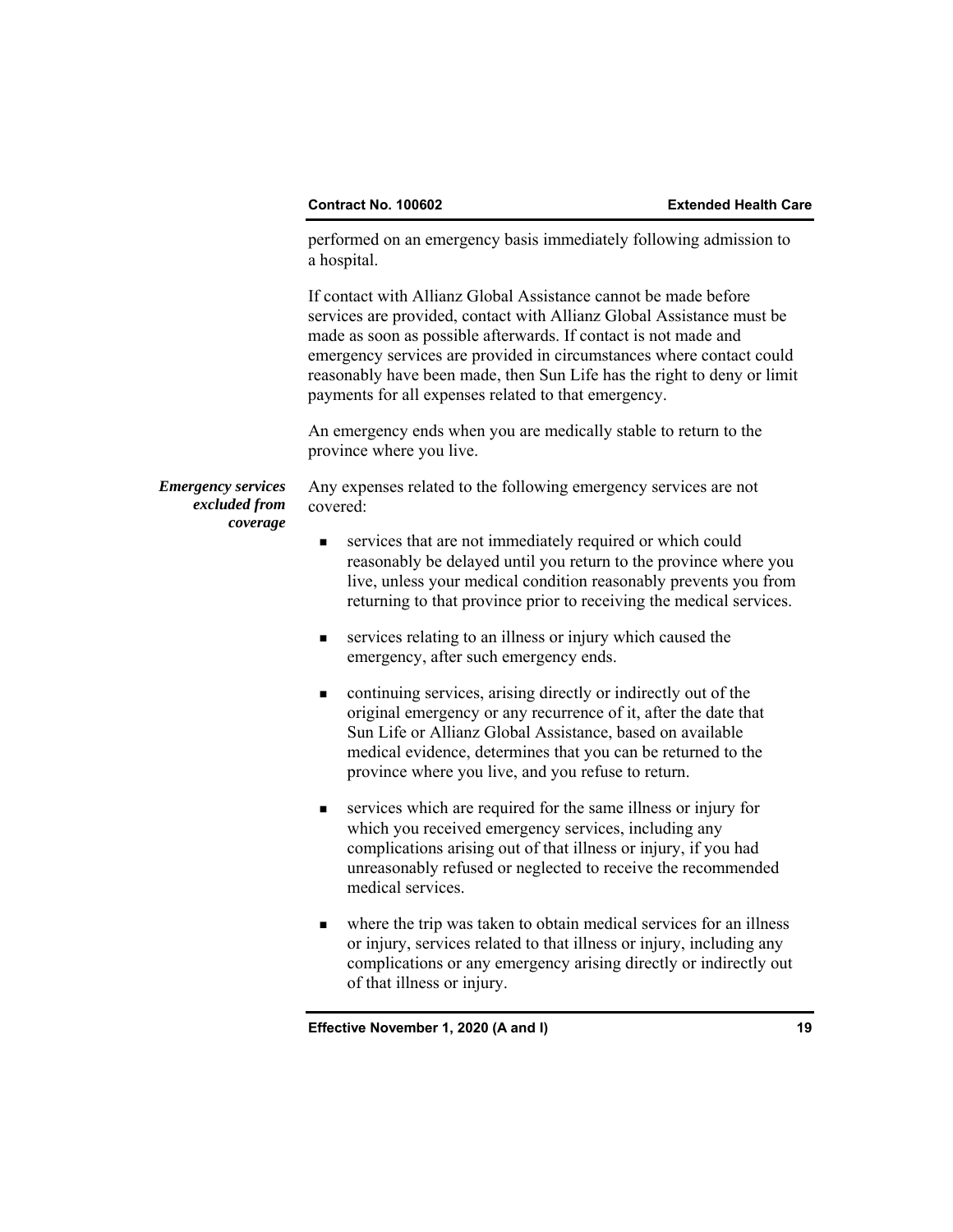*Referred services Referred services* must be for the treatment of an illness and ordered in writing by a doctor located in the province where you live. We will pay 80% of the costs of referred services. Your provincial medicare plan must agree in writing to pay benefits for the referred services. All referred services must be: obtained in Canada, if available, regardless of any waiting lists, and covered by the medicare plan in the province where you live. However, if referred services are not available in Canada, they may be obtained outside of Canada. *Emergency services outside Canada*  Expenses incurred for emergency services outside Canada are subject to a lifetime maximum of \$3,000,000 per person or, if lower, any other applicable lifetime maximum. **Medical services and equipment**  We will cover 80% of the costs for the medical services listed below when ordered by a doctor (the services of a licensed optometrist, ophthalmologist or dentist do not require a doctor's order). out-of-hospital private duty nurse services when medically necessary. Services must be for nursing care, and not for custodial care. The private duty nurse must be a nurse, or nursing assistant who is licensed, certified or registered in the province where you live and who does not normally live with you. The services of a registered nurse are eligible only when someone with lesser qualifications cannot perform the duties. There is a limit of \$25,000 per person during any 3 consecutive benefit years. transportation in a licensed ambulance, if medically necessary, that takes you to and from the nearest hospital that is able to provide the necessary medical services. Expenses incurred outside Canada for emergency services will be paid based on the conditions specified above for emergency services under *Expenses out of your province*.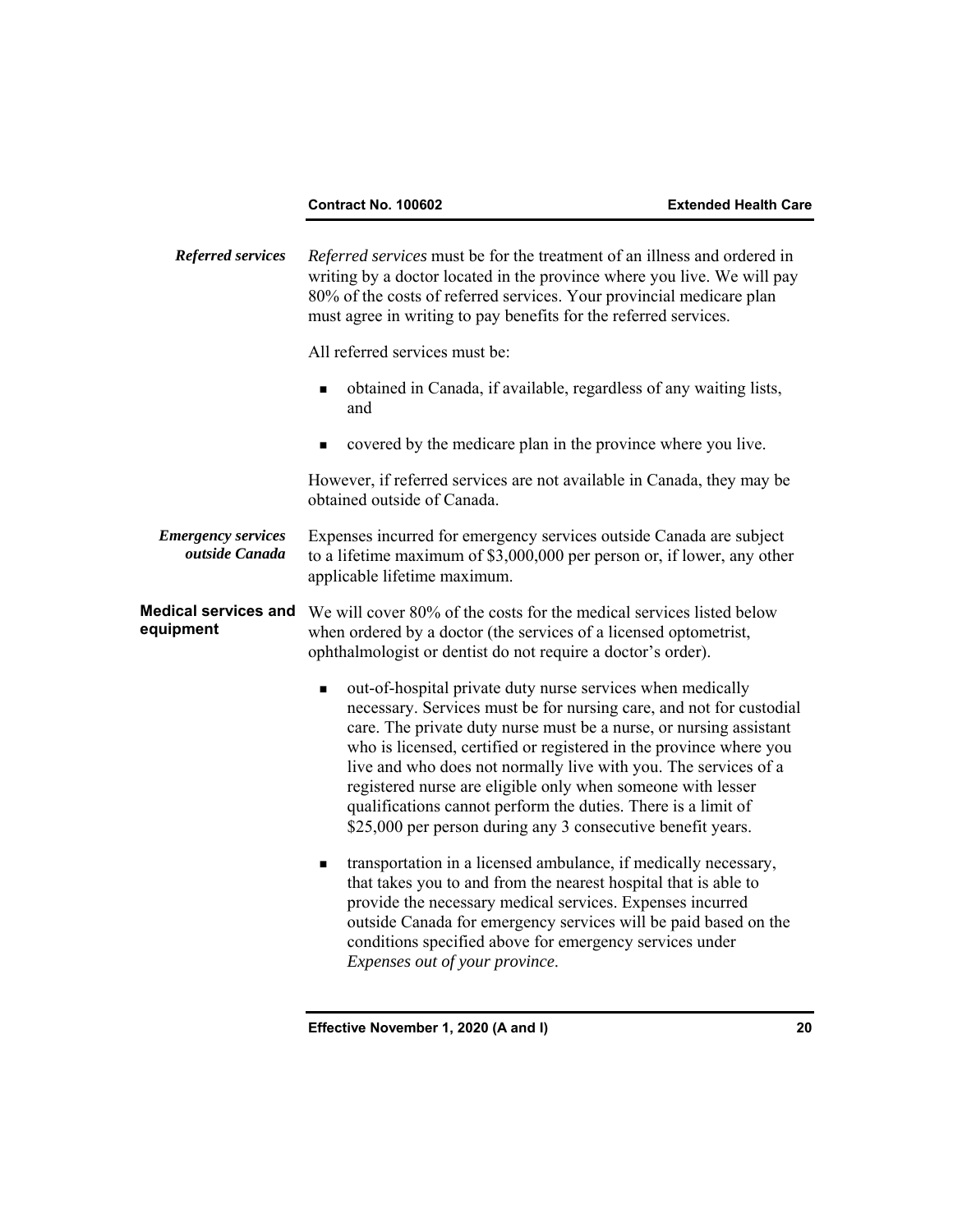- transportation in a licensed air ambulance, if medically necessary, that takes you to the nearest hospital that provides the necessary emergency services. Expenses incurred outside Canada for emergency services will be paid based on the conditions specified above for emergency services under *Expenses out of your province*.
- the following diagnostic services rendered outside of a hospital, except if the covered person's provincial plan prohibits payment of these expenses:
	- a laboratory tests.
	- $\Box$  ultrasounds.
	- MRI (magnetic resonance imaging), CT (computed tomography) scans and other medical imaging services, up to a combined maximum of \$1,000 per person per benefit year.
- dental services, including braces and splints, to repair damage to natural teeth caused by an accidental blow to the mouth that occurs while you are covered. These services must be received within 12 months of the accident. We will not cover more than the fee stated in the Dental Association Fee Guide for a general practitioner in the province where the employee lives. The guide must be the current guide at the time that treatment is received.
- contact lenses or intraocular lenses following a cataract surgery, limited to a lifetime maximum of one lens per eye.
- wigs following chemotherapy, up to a maximum of \$300 per person in a benefit year. Wigs do not require a doctor's order.
- medically necessary equipment rented, or purchased at our request, that meets your basic medical needs. If alternate equipment is available, eligible expenses are limited to the cost of the least expensive equipment that meets your basic medical needs. For wheelchairs, eligible expenses are limited to the cost of a manual wheelchair, except if the person's medical condition warrants the use of an electric wheelchair.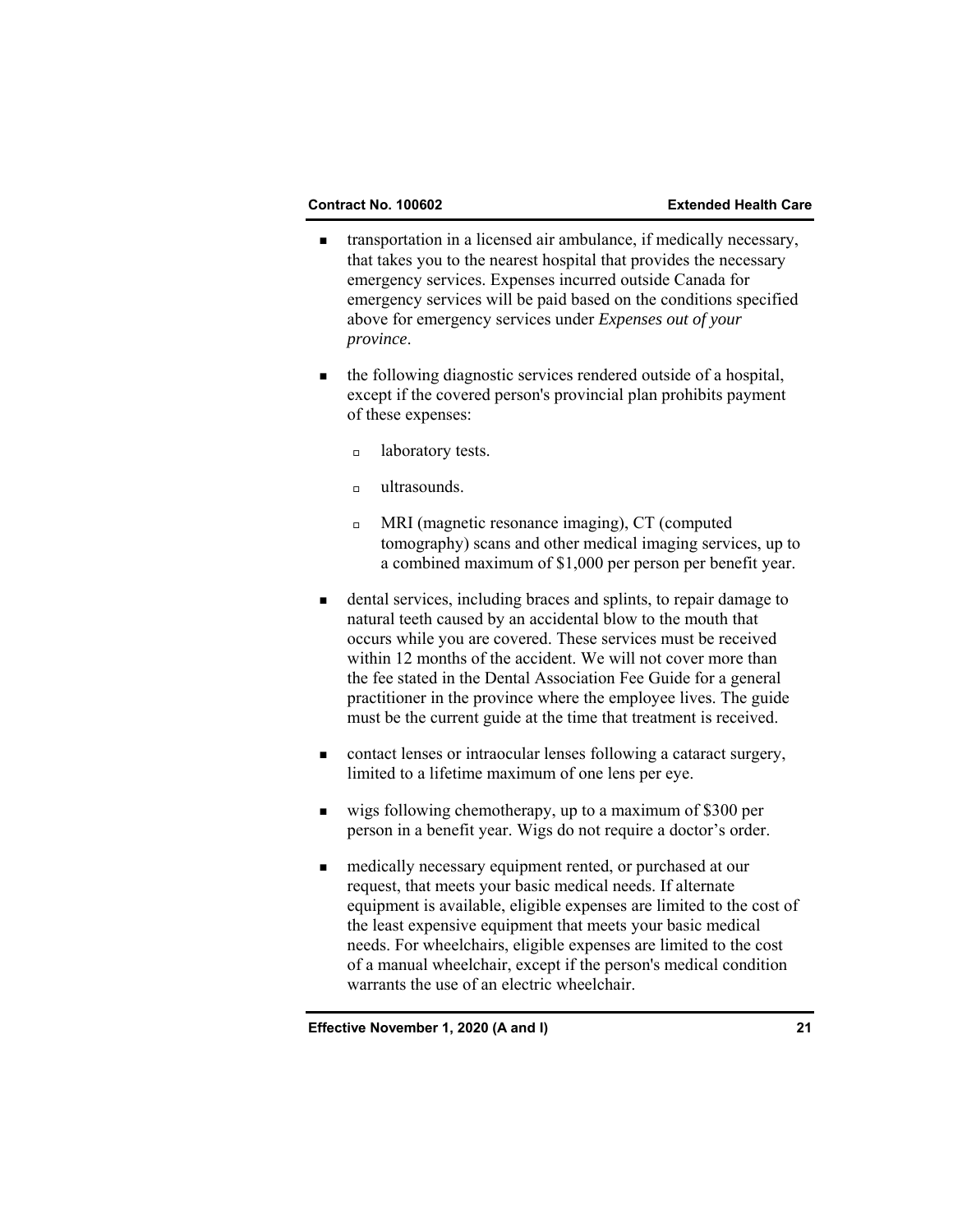- casts, splints, trusses, braces or crutches.
- **•** breast prostheses required as a result of surgery, up to a maximum of \$200 per person in a benefit year.
- surgical brassieres required as a result of surgery, up to a maximum of 2 brassieres per person in a benefit year.
- **artificial limbs and eyes.**
- stump socks, up to a maximum of 5 pairs per person in a benefit year.
- elastic support stockings, including pressure gradient hose, up to a maximum of \$200 per person in a benefit year.
- custom-made orthotic inserts for shoes, when prescribed by a doctor, podiatrist or chiropodist, up to a maximum of \$500 per person in a benefit year.
- custom-made orthopaedic shoes or modifications to orthopaedic shoes when prescribed by a doctor, podiatrist or chiropodist, up to a maximum of \$500 per person in a benefit year.
- hearing aids prescribed by an ear, nose and throat specialist, up to a maximum of \$1,000 per person over a period of 3 benefit years. Repairs are included in this maximum.
- radiotherapy or coagulotherapy.
- oxygen, plasma and blood transfusions.
- glucometers prescribed by a diabetologist or a specialist in internal medicine, up to a lifetime maximum of \$700 per person.
- **n** insulin pumps.
- Continuous Glucose Monitor (CGM) receivers, transmitters or sensors, for persons diagnosed with Type 1 diabetes, up to a combined maximum of \$4,000 per person per benefit year. You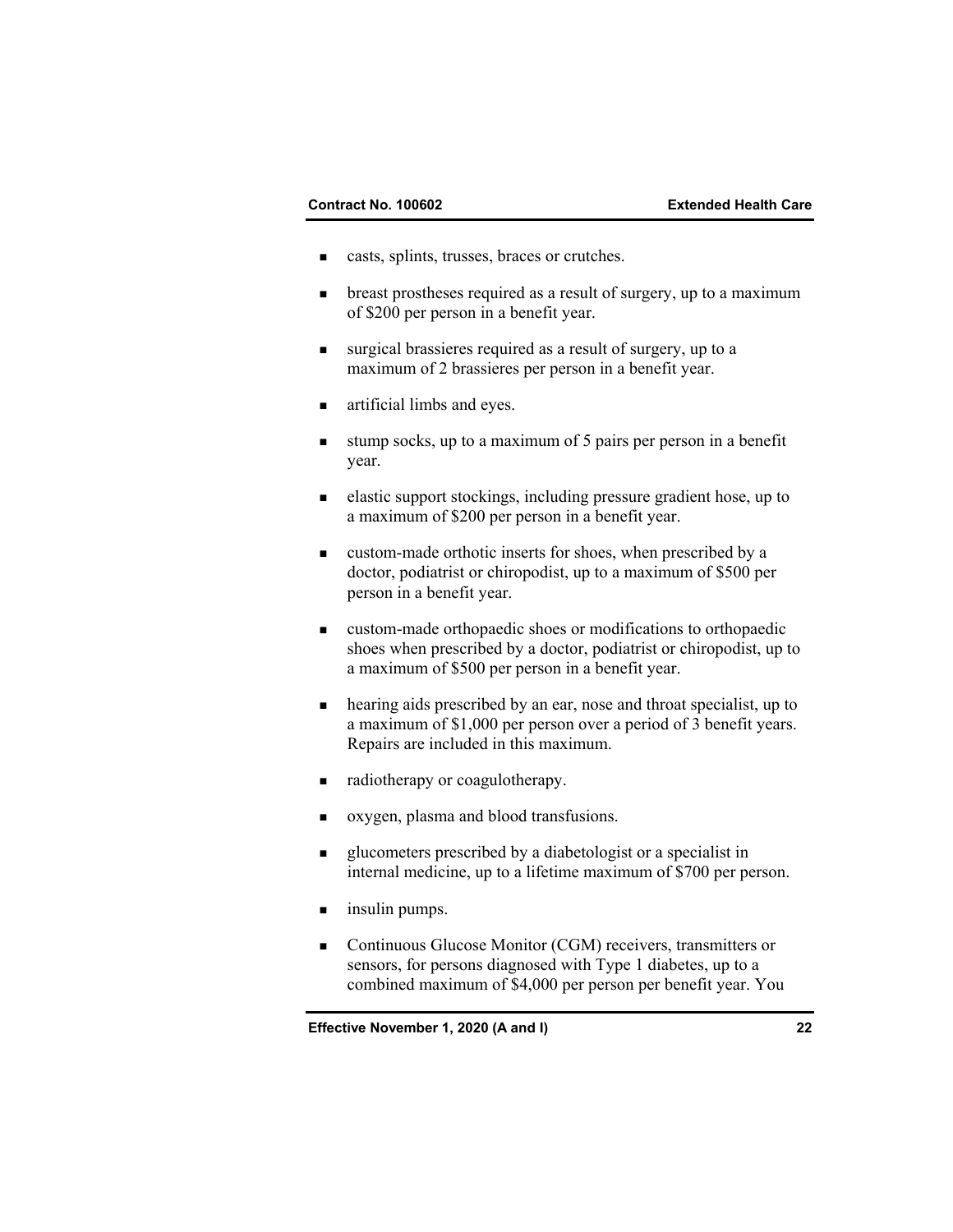must provide us with a doctor's note confirming the diagnosis.

**Paramedical services**  We will cover 80% of the costs, up to a combined maximum of \$500 per person per benefit year for all paramedical specialists listed below:

- licensed massage therapists.
- licensed speech therapists.
- licensed physiotherapists.
- licensed naturopaths.
- licensed acupuncturists.
- licensed audiologists.
- licensed dieticians.
- **In the licensed occupational therapists.**
- **I** licensed osteopaths or osteopathic practitioners, including a maximum of one x-ray examination each benefit year.
- licensed chiropractors, including a maximum of one x-ray examination each benefit year.
- **I** licensed podiatrists or chiropodists, including a maximum of one x-ray examination each benefit year.
- licensed athletic therapists, or athletic therapists who are active members of the Canadian Athletic Therapists Association (CATA) or of a provincial association approved by Sun Life.

 We will also cover 80% of the costs, up to a maximum of \$1,000 per person per benefit year for licensed psychologists or social workers.

 We will not pay for the cost of services rendered by a podiatrist in Alberta unless they are performed after the provincial medicare plan has paid its annual maximum benefit.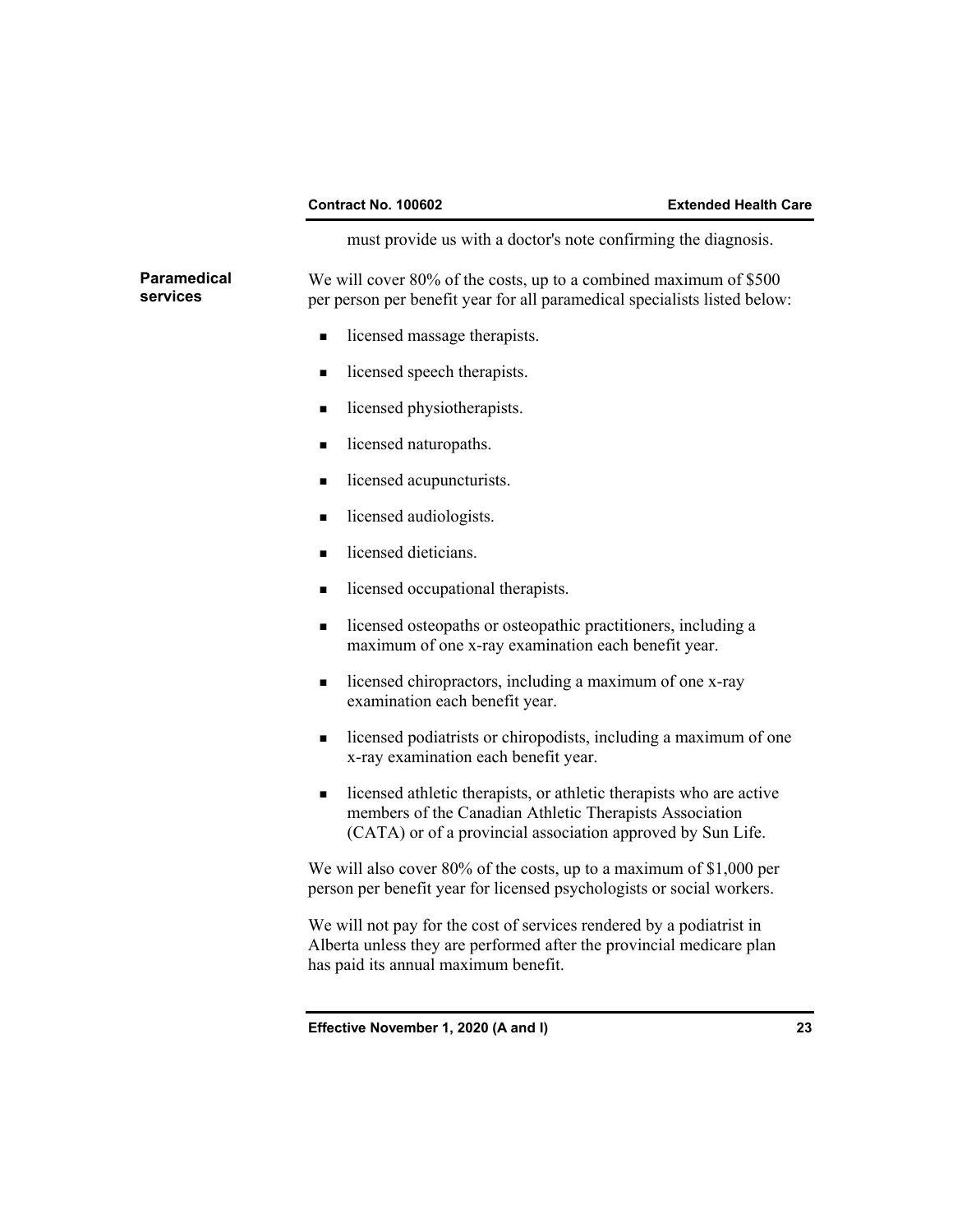|                                        | <b>Contract No. 100602</b>                                                                                                                                                                                                                                                                                                                        | <b>Extended Health Care</b> |
|----------------------------------------|---------------------------------------------------------------------------------------------------------------------------------------------------------------------------------------------------------------------------------------------------------------------------------------------------------------------------------------------------|-----------------------------|
| <b>Vision care</b>                     | We will cover the cost of contact lenses, eyeglasses or laser eye<br>correction surgery. Contact lenses or eyeglasses must be prescribed by<br>an ophthalmologist or licensed optometrist and obtained from an<br>ophthalmologist, licensed optometrist or optician. Laser eye correction<br>surgery must be performed by an ophthalmologist.     |                             |
|                                        | We will cover 100% of these costs up to a maximum of \$250 in any 12<br>month period for a person under age 19 or in any 24 month period for<br>any other person.                                                                                                                                                                                 |                             |
|                                        | We will also cover 100% of the costs for services of an<br>ophthalmologist or licensed optometrist, limited to one examination up<br>to a maximum of \$100 in any 12 month period for a person under age<br>19 or in any 24 month period for any other person.                                                                                    |                             |
|                                        | We will not pay for sunglasses, magnifying glasses, or safety glasses of<br>any kind, unless they are prescription glasses needed for the correction<br>of vision.                                                                                                                                                                                |                             |
|                                        | When coverage ends Extended Health Care coverage will end when the employee retires.                                                                                                                                                                                                                                                              |                             |
|                                        | Coverage may also end on an earlier date, as specified in General<br>Information.                                                                                                                                                                                                                                                                 |                             |
| <b>Payments after</b><br>coverage ends | If you are totally disabled when your coverage ends, benefits will<br>continue for expenses that result from the illness that caused the total<br>disability if the expenses are incurred:                                                                                                                                                        |                             |
|                                        | during the uninterrupted period of total disability,<br>$\blacksquare$                                                                                                                                                                                                                                                                            |                             |
|                                        | within 90 days of the end of coverage, and<br>$\blacksquare$                                                                                                                                                                                                                                                                                      |                             |
|                                        | while this provision is in force.<br>■                                                                                                                                                                                                                                                                                                            |                             |
|                                        | For the purpose of this provision, an employee is totally disabled if<br>prevented by illness from performing any occupation the employee is<br>or may become reasonably qualified for by education, training or<br>experience, and a dependent is totally disabled if prevented by illness<br>from performing the dependent's normal activities. |                             |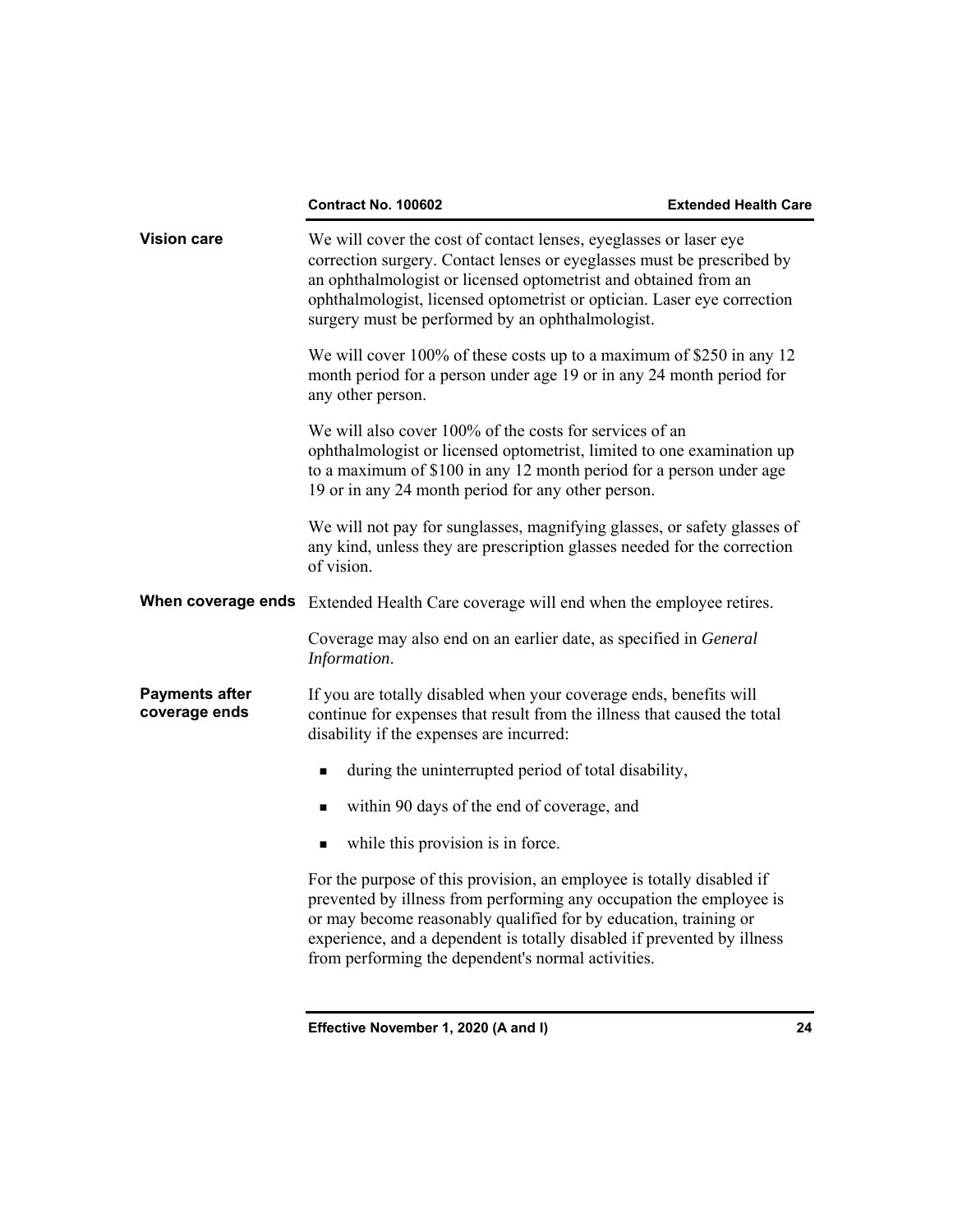### **Contract No. 100602 Extended Health Care**

 If the Extended Health Care benefit terminates, coverage for dental services to repair natural teeth damaged by an accidental blow will continue, if the accident occurred while you were covered, and the procedure is performed within 6 months after the date of the accident.

**What is not covered** We will not pay for the costs of:

- services or supplies payable or available (regardless of any waiting list) under any government-sponsored plan or program, except as described below under *Integration with government programs*.
- services or supplies to the extent that their costs exceed the reasonable and usual rates in the locality where the services or supplies are provided.
- equipment that Sun Life considers ineligible (examples of this equipment are orthopaedic mattresses, exercise equipment, airconditioning or air-purifying equipment, whirlpools and humidifiers).
- any services or supplies that are not usually provided to treat an illness, including experimental or investigational treatments. *Experimental or investigational treatments* mean treatments that are not approved by Health Canada or other government regulatory body for the general public.
- services or supplies that do not qualify as medical expenses under the Income Tax Act (Canada).
- services or supplies for which no charge would have been made in the absence of this coverage.

We will not pay benefits when the claim is for an illness resulting from:

- the hostile action of any armed forces, insurrection or participation in a riot or civil commotion.
- any work for which you were compensated that was not done for the employer who is providing this plan.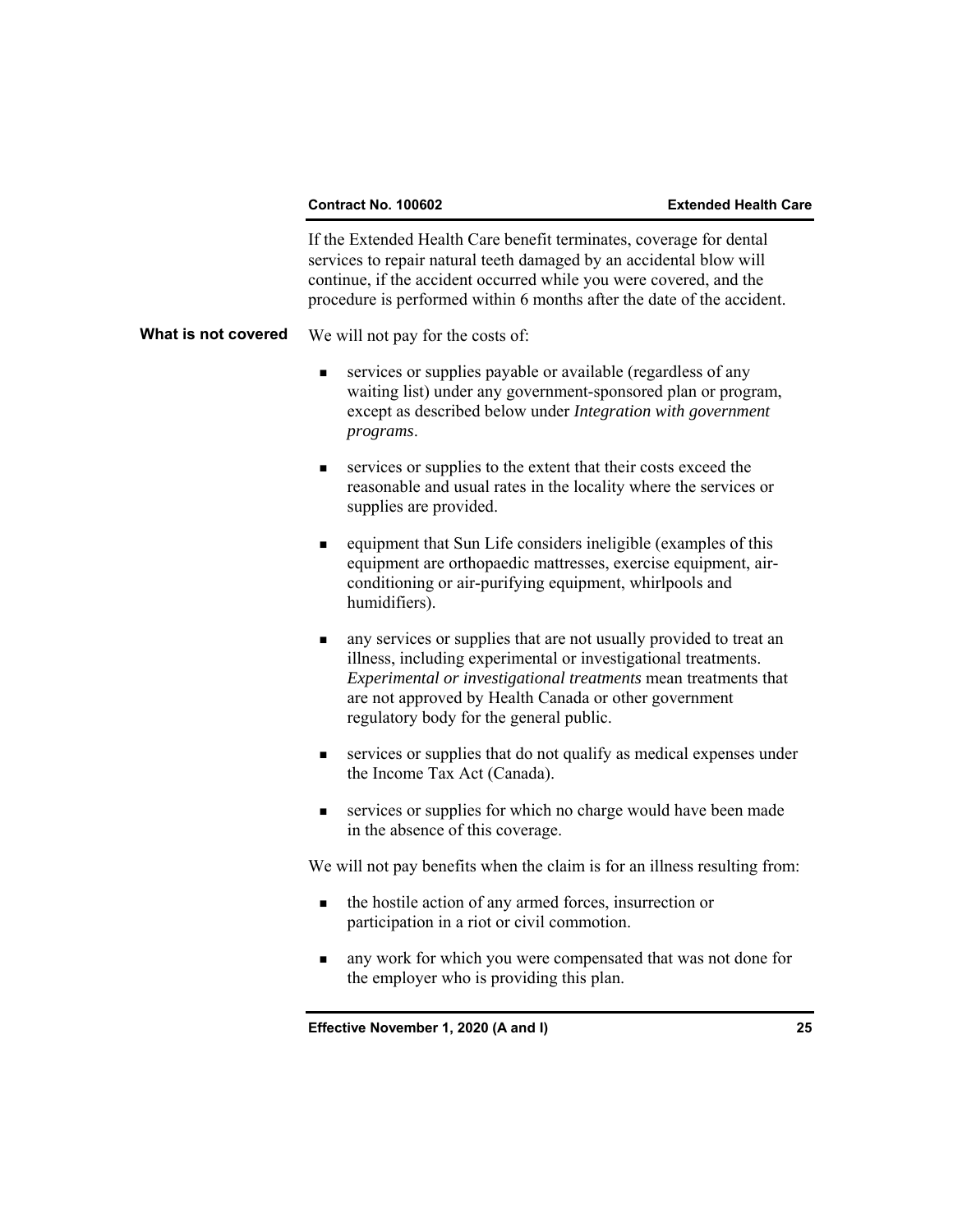**n** participation in a criminal offence.

**Integration with government programs**  This plan will integrate with benefits payable or available under the government-sponsored plan or program (the *government program*).

> The covered expense under this plan is that portion of the expense that is not payable or available under the government program, regardless of:

- whether you have made an application to the government program,
- whether coverage under this plan affects your eligibility or entitlement to any benefits under the government program, or
- **a** any waiting lists.

## **When and how to make a claim**

To make a claim, complete the claim form that is available from your employer or on our Sun Life Financial Plan Member Services website at www.mysunlife.ca.

 In order for you to receive benefits, we must receive the claim no later than 90 days after the earlier of:

- the end of the benefit year during which you incur the expenses, or
- the end of your Extended Health Care coverage.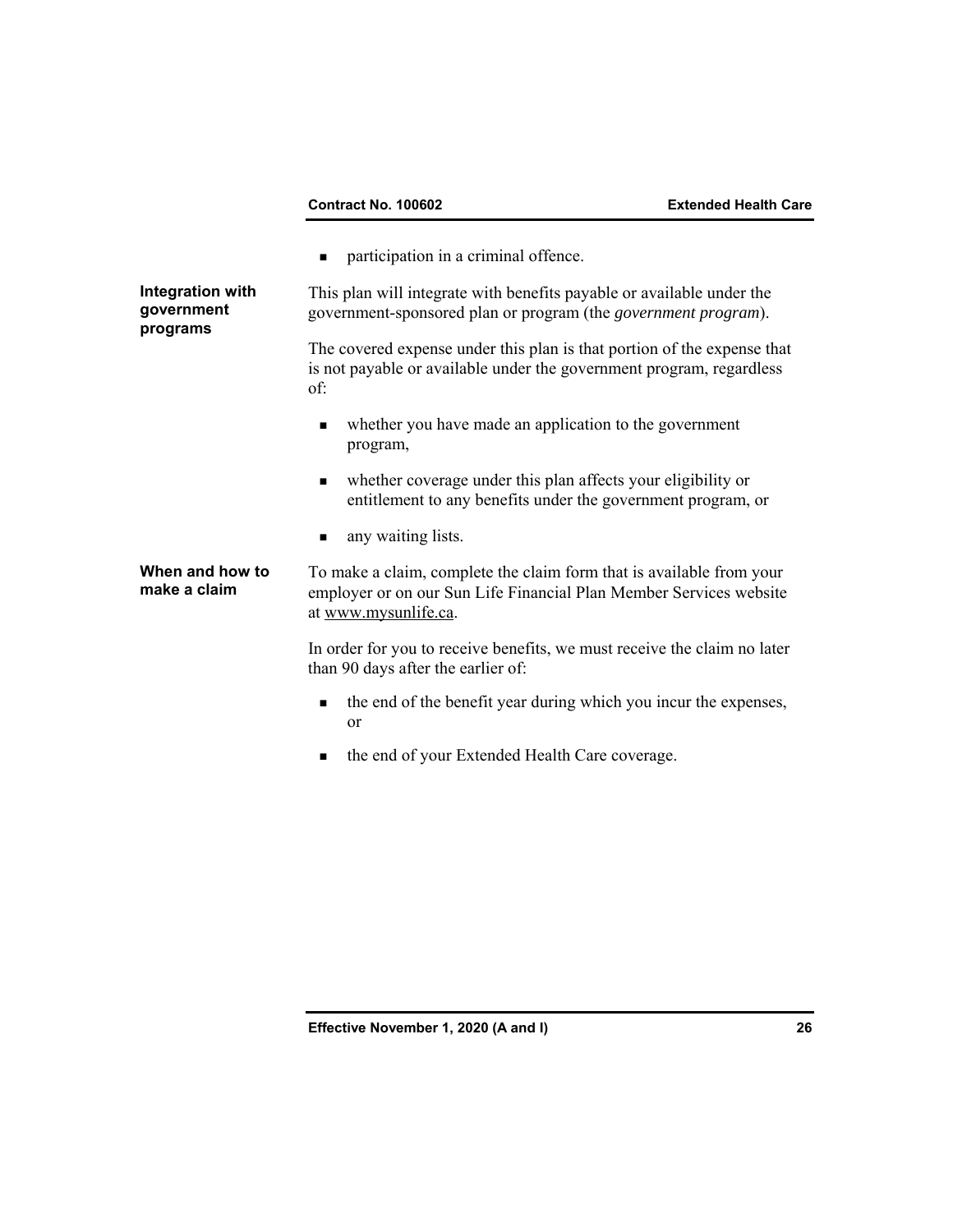# **Emergency Travel Assistance**

| <b>General description</b><br>of the coverage | The contract holder has the sole legal and financial liability for this<br>benefit. Sun Life only acts as administrator on behalf of the contract<br>holder.                                                                                                                                                                                   |
|-----------------------------------------------|------------------------------------------------------------------------------------------------------------------------------------------------------------------------------------------------------------------------------------------------------------------------------------------------------------------------------------------------|
|                                               | In this section, you means the employee and all dependents covered for<br>Emergency Travel Assistance benefits.                                                                                                                                                                                                                                |
|                                               | If you are faced with a medical emergency when travelling outside of<br>the province where you live, Allianz Global Assistance USA, Inc.<br>(Allianz Global Assistance) can help.                                                                                                                                                              |
|                                               | <i>Emergency</i> means an acute illness or accidental injury that requires<br>immediate, medically necessary treatment prescribed by a doctor.                                                                                                                                                                                                 |
|                                               | This benefit, called Medi-Passport, supplements the emergency<br>portion of your Extended Health Care coverage. It only covers<br>emergency services that you obtain within 60 days of leaving the<br>province where you live. If hospitalization occurs within this time<br>period, in-patient services are covered until you are discharged. |
|                                               | The Medi-Passport coverage is subject to any maximum applicable to<br>the emergency portion of the Extended Health Care benefit. The<br>emergency services excluded from coverage, and all other conditions,<br>limitations and exclusions applicable to your Extended Health Care<br>coverage also apply to Medi-Passport.                    |
|                                               | We recommend that you bring your Travel card with you when you<br>travel. It contains telephone numbers and the information needed to<br>confirm your coverage and receive assistance.                                                                                                                                                         |
| <b>Getting help</b>                           | At the time of an emergency, you or someone with you must<br>contact Allianz Global Assistance. If contact with Allianz Global<br>Assistance cannot be made before services are provided, contact<br>with Allianz Global Assistance must be made as soon as possible                                                                           |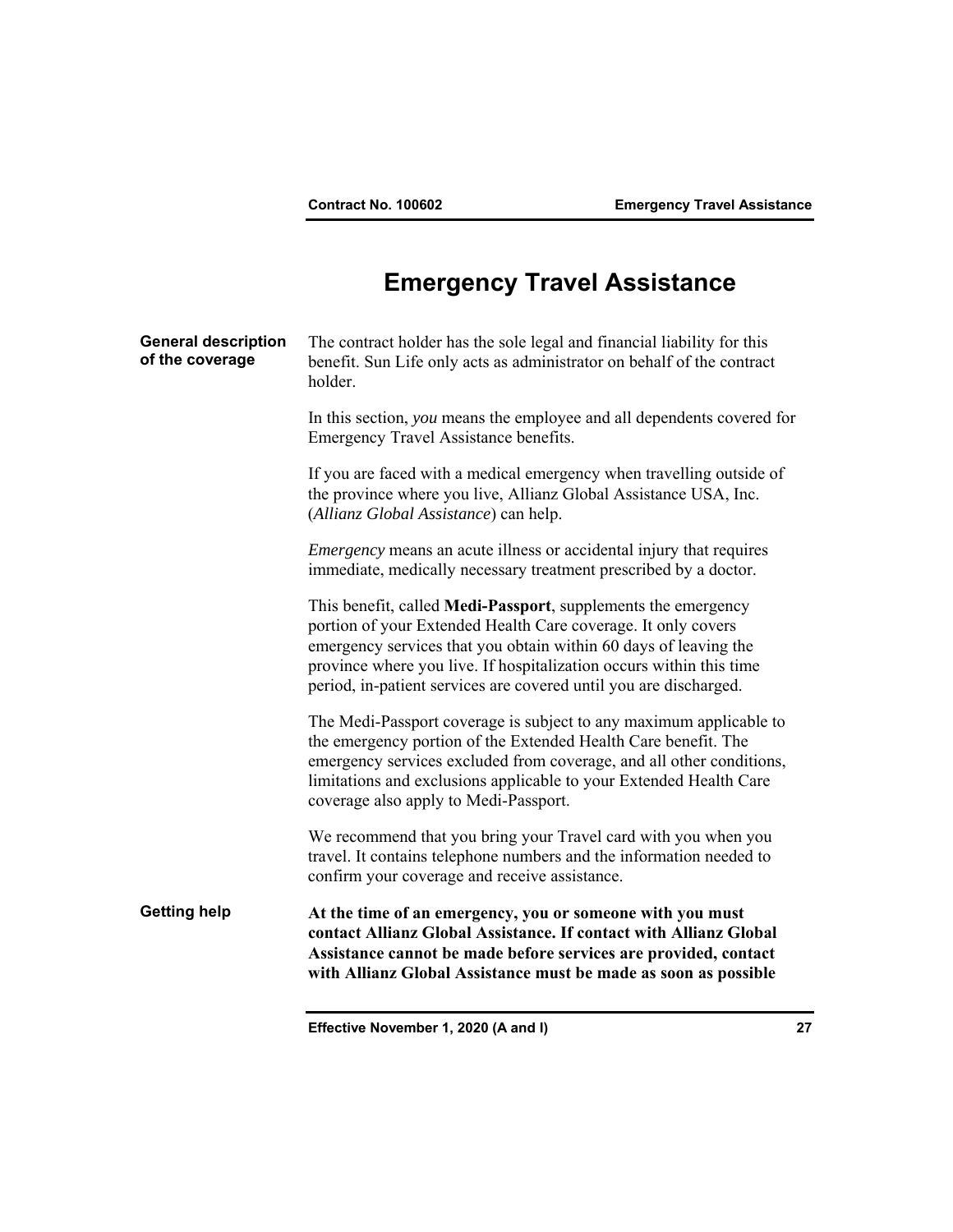**afterwards. If contact is not made and emergency services are provided in circumstances where contact could reasonably have been made, then Sun Life has the right to deny or limit payments for all expenses related to that emergency.** 

 Access to a fully staffed coordination centre is available 24 hours a day. Please consult the telephone numbers on the Travel card.

Allianz Global Assistance may arrange for:

### **On the spot medical assistance**  Allianz Global Assistance will provide referrals to physicians, pharmacists and medical facilities.

 As soon as Allianz Global Assistance is notified that you have a medical emergency, its staff, or a physician designated by Allianz Global Assistance, will, when necessary, attempt to establish communications with the attending medical personnel to obtain an understanding of the situation and to monitor your condition. If necessary, Allianz Global Assistance will also guarantee or advance payment of the expenses incurred to the provider of the medical service.

 Allianz Global Assistance will provide translation services in any major language that may be needed to communicate with local medical personnel.

 Allianz Global Assistance will transmit an urgent message from you to your home, business or other location. Allianz Global Assistance will keep messages to be picked up in its offices for up to 15 days.

**Transportation home**  Allianz Global Assistance may determine, in consultation with an **or to a different medical facility**  attending physician, that it is necessary for you to be transported under medical supervision to a different hospital or treatment facility or to be sent home.

> In these cases, Allianz Global Assistance will arrange, guarantee, and if necessary, advance the payment for your transportation.

 Sun Life or Allianz Global Assistance, based on available medical evidence, will make the final decision whether you should be moved,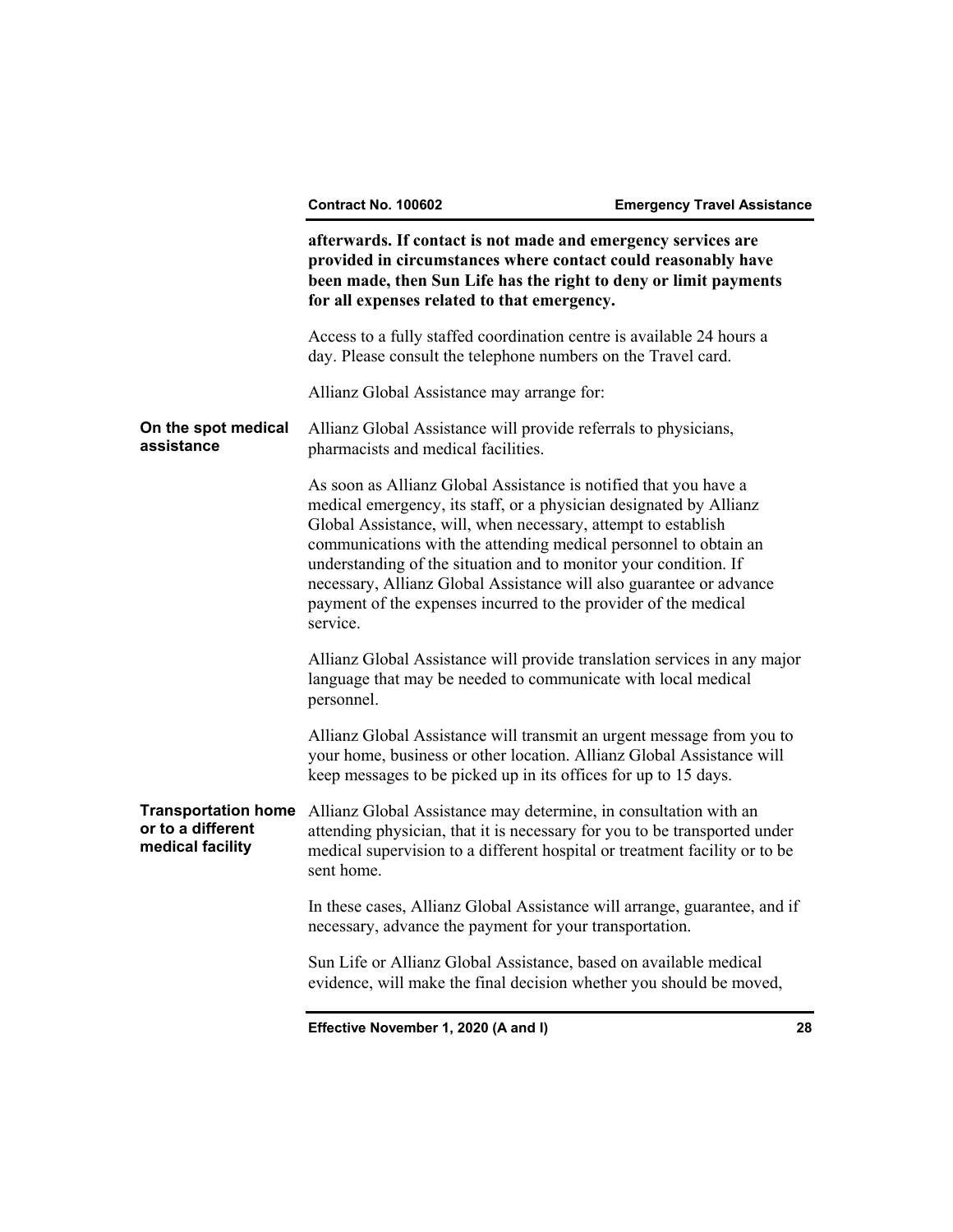|                                                | <b>Contract No. 100602</b>                                                                                                                                                                                                                                                                                                                                                          | <b>Emergency Travel Assistance</b> |
|------------------------------------------------|-------------------------------------------------------------------------------------------------------------------------------------------------------------------------------------------------------------------------------------------------------------------------------------------------------------------------------------------------------------------------------------|------------------------------------|
|                                                | when, how and to where you should be moved and what medical<br>equipment, supplies and personnel are needed.                                                                                                                                                                                                                                                                        |                                    |
| <b>Meals and</b><br>accommodations<br>expenses | If your return trip is delayed or interrupted due to a medical emergency<br>or the death of a person you are travelling with who is also covered by<br>this benefit, Allianz Global Assistance will arrange for your meals and<br>accommodations at a commercial establishment. We will pay a<br>maximum of \$150 a day for each person for up to 7 days.                           |                                    |
|                                                | Allianz Global Assistance will arrange for meals and accommodations<br>at a commercial establishment, if you have been hospitalized due to a<br>medical emergency while away from the province where you live and<br>have been released, but, in the opinion of Allianz Global Assistance,<br>are not yet able to travel. We will pay a maximum of \$150 a day for up<br>to 5 days. |                                    |
| <b>Travel expenses</b><br>home if stranded     | Allianz Global Assistance will arrange and, if necessary, advance funds<br>for transportation to the province where you live:                                                                                                                                                                                                                                                       |                                    |
|                                                | for you, if due to a medical emergency, you have lost the use of a<br>п<br>ticket home because you or a dependent had to be hospitalized as<br>an in-patient, transported to a medical facility or repatriated; or                                                                                                                                                                  |                                    |
|                                                | for a child who is under the age of 16, or mentally or physically<br>$\blacksquare$<br>handicapped, and left unattended while travelling with you when<br>you are hospitalized outside the province where you live, due to a<br>medical emergency.                                                                                                                                  |                                    |
|                                                | If necessary, in the case of such a child, Allianz Global Assistance will<br>also make arrangements and advance funds for a qualified attendant to<br>accompany them home. The attendant is subject to the approval of you<br>or a member of your family.                                                                                                                           |                                    |
|                                                | We will pay a maximum of the cost of the transportation minus any<br>redeemable portion of the original ticket.                                                                                                                                                                                                                                                                     |                                    |
|                                                |                                                                                                                                                                                                                                                                                                                                                                                     |                                    |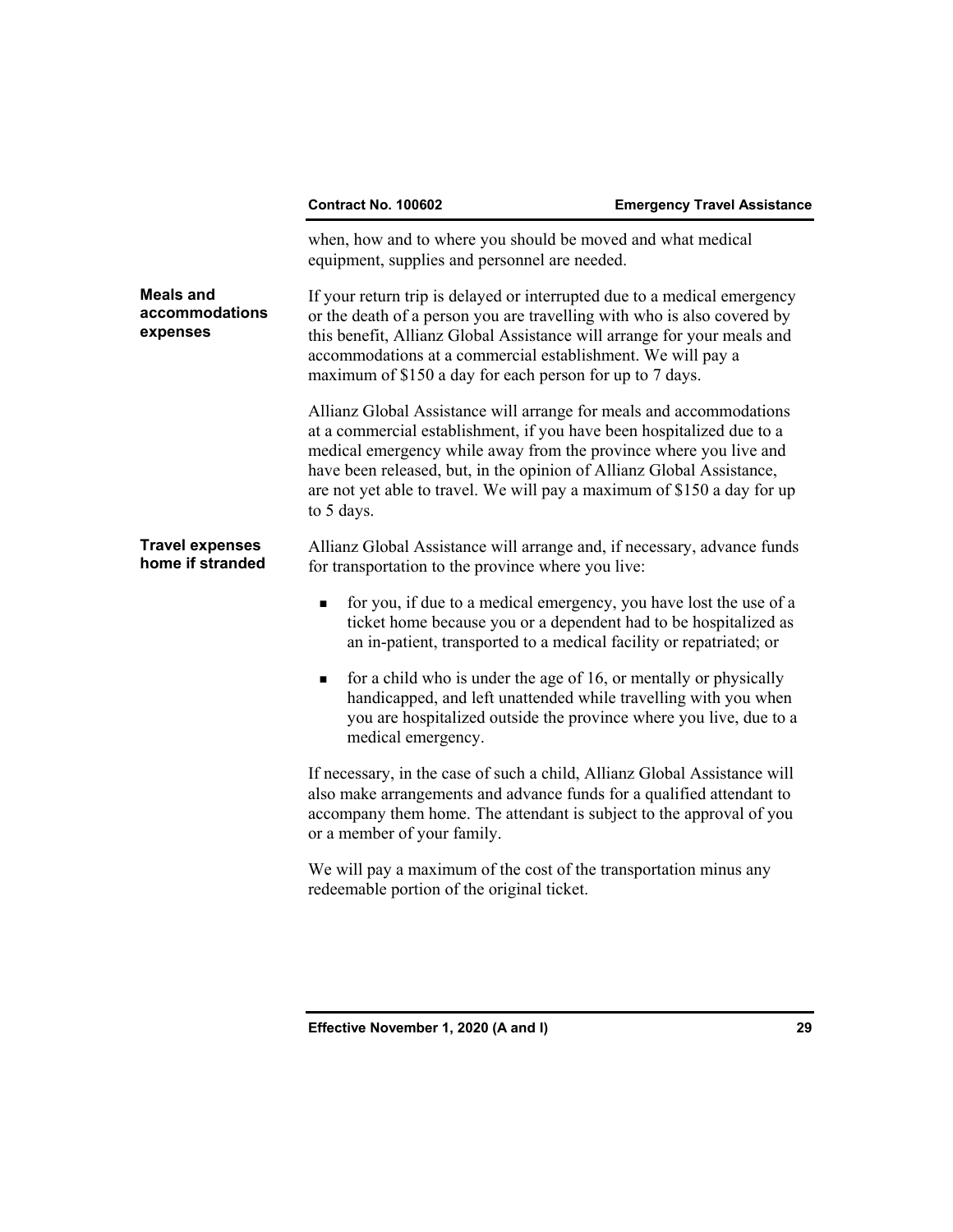|                                             | <b>Contract No. 100602</b>                                                                                                                                                                                                                                                                                                                                                                                                   | <b>Emergency Travel Assistance</b> |
|---------------------------------------------|------------------------------------------------------------------------------------------------------------------------------------------------------------------------------------------------------------------------------------------------------------------------------------------------------------------------------------------------------------------------------------------------------------------------------|------------------------------------|
| <b>Travel expenses of</b><br>family members | Allianz Global Assistance will arrange and, if necessary, advance funds<br>for one round-trip economy class ticket for a member of your<br>immediate family to travel from their home to the place where you are<br>hospitalized if you are hospitalized for more than 7 consecutive days,<br>and:                                                                                                                           |                                    |
|                                             | you are travelling alone, or<br>٠                                                                                                                                                                                                                                                                                                                                                                                            |                                    |
|                                             | you are travelling only with a child who is under the age of 16 or<br>$\blacksquare$<br>mentally or physically handicapped.                                                                                                                                                                                                                                                                                                  |                                    |
|                                             | We will pay a maximum of \$150 a day for the family member's meals<br>and accommodations at a commercial establishment up to a maximum<br>of 7 days.                                                                                                                                                                                                                                                                         |                                    |
| <b>Repatriation</b>                         | If you die while out of the province where you live, Allianz Global<br>Assistance will arrange for all necessary government authorizations and<br>for the return of your remains, in a container approved for<br>transportation, to the province where you live. We will pay a maximum<br>of $$5,000$ per return.                                                                                                            |                                    |
| Vehicle return                              | Allianz Global Assistance will arrange and, if necessary, advance funds<br>up to \$500 for the return of a private vehicle to the province where you<br>live or a rental vehicle to the nearest appropriate rental agency if death<br>or a medical emergency prevents you from returning the vehicle.                                                                                                                        |                                    |
| Lost luggage or<br>documents                | If your luggage or travel documents become lost or stolen while you<br>are travelling outside of the province where you live, Allianz Global<br>Assistance will attempt to assist you by contacting the appropriate<br>authorities and by providing directions for the replacement of the<br>luggage or documents.                                                                                                           |                                    |
| <b>Coordination of</b><br>coverage          | You do not have to send claims for doctors' or hospital fees to your<br>provincial medicare plan first. This way you receive your refund faster.<br>Sun Life and Allianz Global Assistance coordinate the whole process<br>with most provincial plans and all insurers, and send you a cheque for<br>the eligible expenses. Allianz Global Assistance will ask you to sign a<br>form authorizing them to act on your behalf. |                                    |
|                                             | If you are covered under this group plan and certain other plans, we                                                                                                                                                                                                                                                                                                                                                         |                                    |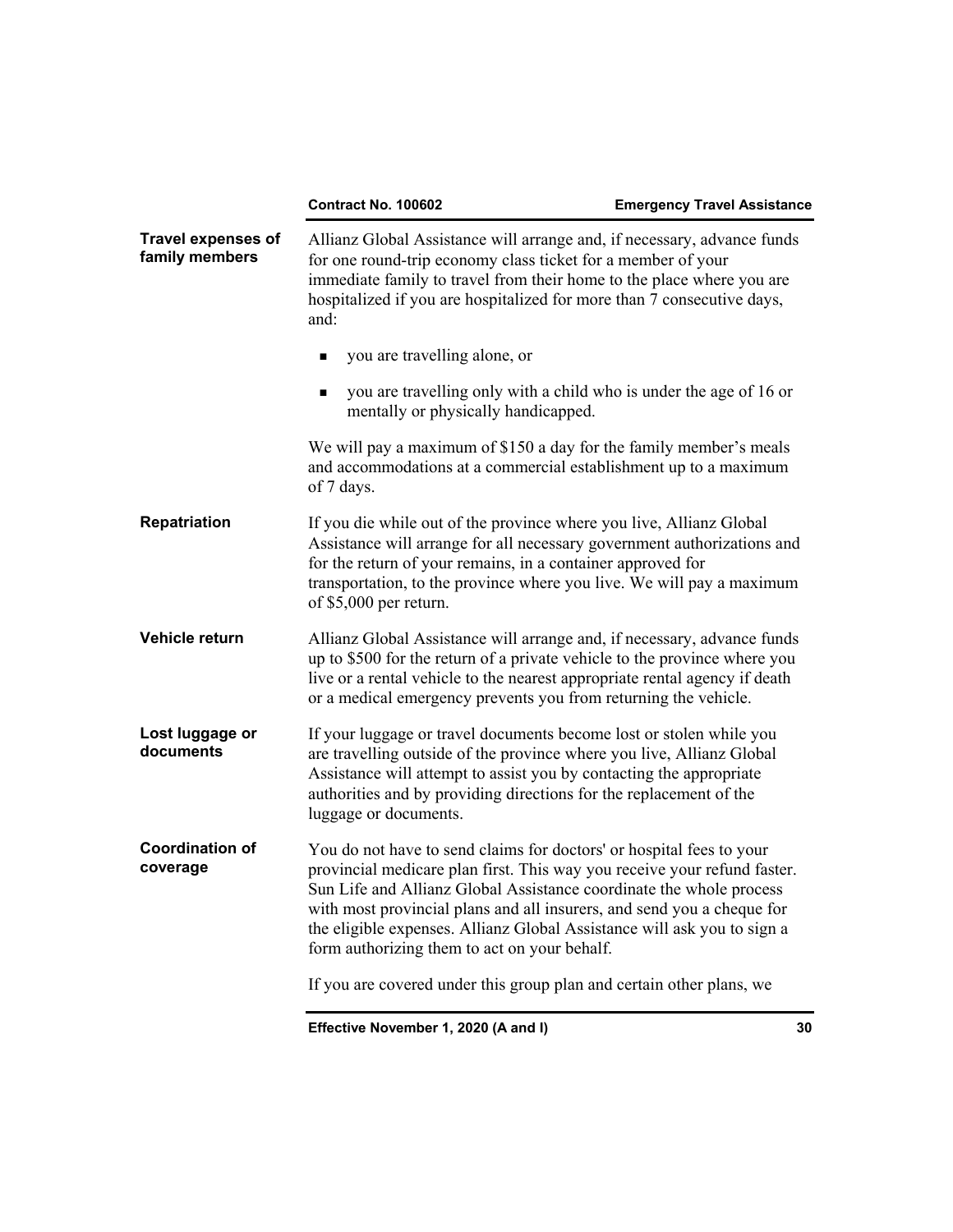|                                                                                                                                                                                                                 | <b>Contract No. 100602</b>                                                                                                                                                                                                   | <b>Emergency Travel Assistance</b> |
|-----------------------------------------------------------------------------------------------------------------------------------------------------------------------------------------------------------------|------------------------------------------------------------------------------------------------------------------------------------------------------------------------------------------------------------------------------|------------------------------------|
|                                                                                                                                                                                                                 | will coordinate payments with the other plans in accordance with<br>guidelines adopted by the Canadian Life and Health Insurance<br>Association.                                                                             |                                    |
|                                                                                                                                                                                                                 | The plan from which you make the first claim will be responsible for<br>managing and assessing the claim. It has the right to recover from the<br>other plans the expenses that exceed its share.                            |                                    |
| <b>Limits on advances</b>                                                                                                                                                                                       | Advances will not be made for requests of less than \$200. Requests in<br>excess of \$200 will be made in full up to a maximum of \$10,000.                                                                                  |                                    |
|                                                                                                                                                                                                                 | The maximum amount advanced will not exceed \$10,000 per person<br>per trip unless this limit will compromise your medical care.                                                                                             |                                    |
| <b>Reimbursement of</b><br>expenses                                                                                                                                                                             | If, after obtaining confirmation from Allianz Global Assistance that<br>you are covered and a medical emergency exists, you pay for services<br>or supplies that were eligible for advances, Sun Life will reimburse<br>you. |                                    |
| To receive reimbursement, you must provide Sun Life with proof of the<br>expenses within 30 days of returning to the province where you live.<br>Your employer can provide you with the appropriate claim form. |                                                                                                                                                                                                                              |                                    |
| Your responsibility<br>for advances                                                                                                                                                                             | You will have to reimburse Sun Life for any of the following amounts<br>advanced by Allianz Global Assistance:                                                                                                               |                                    |
|                                                                                                                                                                                                                 | any amounts which are or will be reimbursed to you by your<br>$\blacksquare$<br>provincial medicare plan.                                                                                                                    |                                    |
|                                                                                                                                                                                                                 | that portion of any amount which exceeds the maximum amount<br>п<br>of your coverage under this plan.                                                                                                                        |                                    |
|                                                                                                                                                                                                                 | amounts paid for services or supplies not covered by this plan.<br>٠                                                                                                                                                         |                                    |
|                                                                                                                                                                                                                 | amounts which are your responsibility, such as deductibles and<br>$\blacksquare$<br>the percentage of expenses payable by you.                                                                                               |                                    |
|                                                                                                                                                                                                                 | Sun Life will bill you for any outstanding amounts. Payment will be<br>due when the bill is received. You can choose to repay Sun Life over a<br>6 month period, with interest at an interest rate established by Sun Life   |                                    |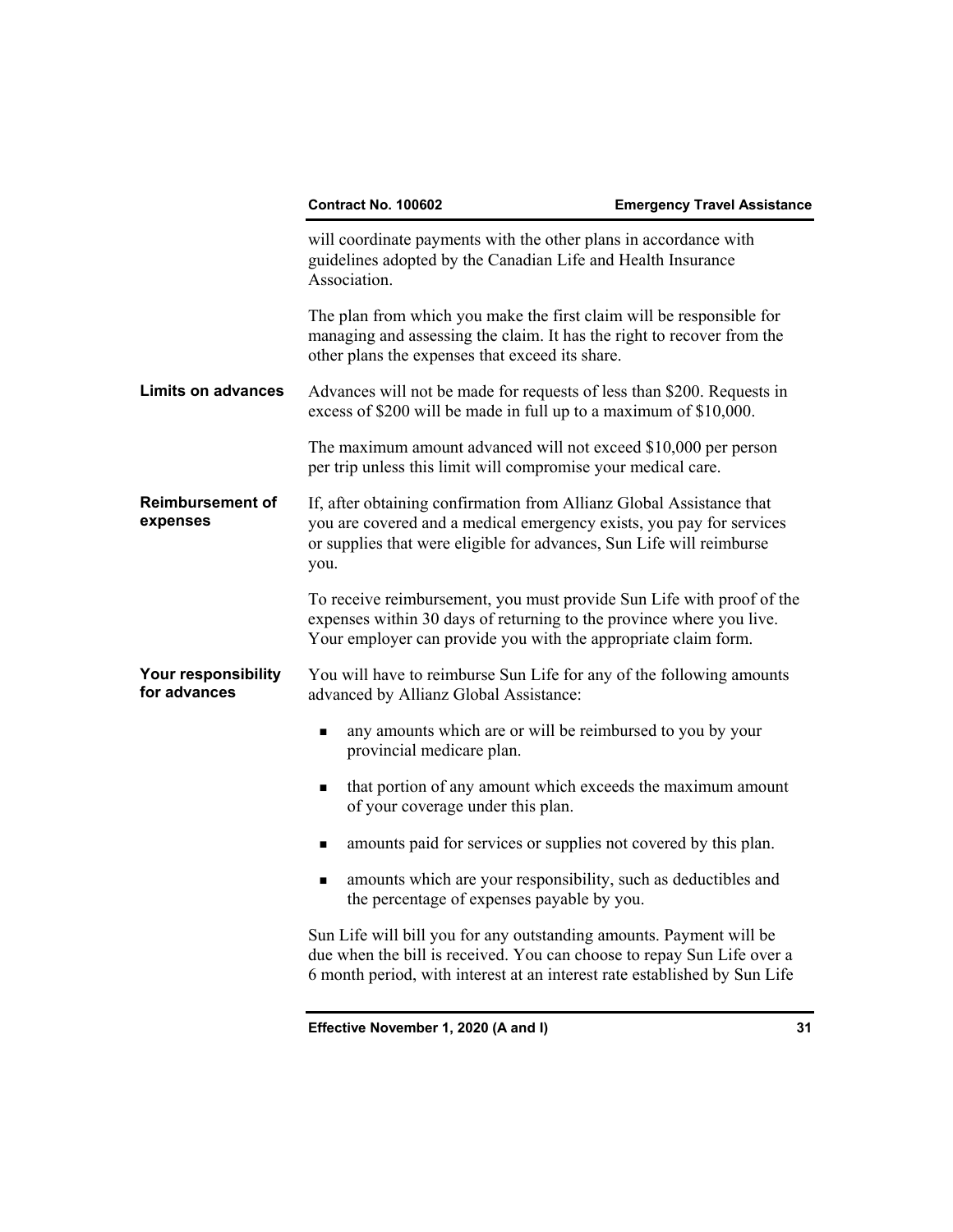|                                                                        | <b>Contract No. 100602</b>                                                                                                                                                                                                                | <b>Emergency Travel Assistance</b> |
|------------------------------------------------------------------------|-------------------------------------------------------------------------------------------------------------------------------------------------------------------------------------------------------------------------------------------|------------------------------------|
|                                                                        | from time to time. Interest rates may change over the 6 month period.                                                                                                                                                                     |                                    |
| Limits on<br><b>Emergency Travel</b><br><b>Assistance coverage</b>     | There are countries where Allianz Global Assistance is not currently<br>available for various reasons. For the latest information, please call<br>Allianz Global Assistance before your departure.                                        |                                    |
|                                                                        | Allianz Global Assistance reserves the right to suspend, curtail or limit<br>its services in any area, without prior notice, because of:                                                                                                  |                                    |
|                                                                        | a rebellion, riot, military up-rising, war, labour disturbance,<br>$\blacksquare$<br>strike, nuclear accident or an act of God.                                                                                                           |                                    |
|                                                                        | the refusal of authorities in the country to permit Allianz Global<br>$\blacksquare$<br>Assistance to fully provide service to the best of its ability during<br>any such occurrence.                                                     |                                    |
| <b>Liability of Sun Life</b><br>or Allianz Global<br><b>Assistance</b> | Neither Sun Life nor Allianz Global Assistance will be liable for the<br>negligence or other wrongful acts or omissions of any physician or<br>other health care professional providing direct services covered under<br>this group plan. |                                    |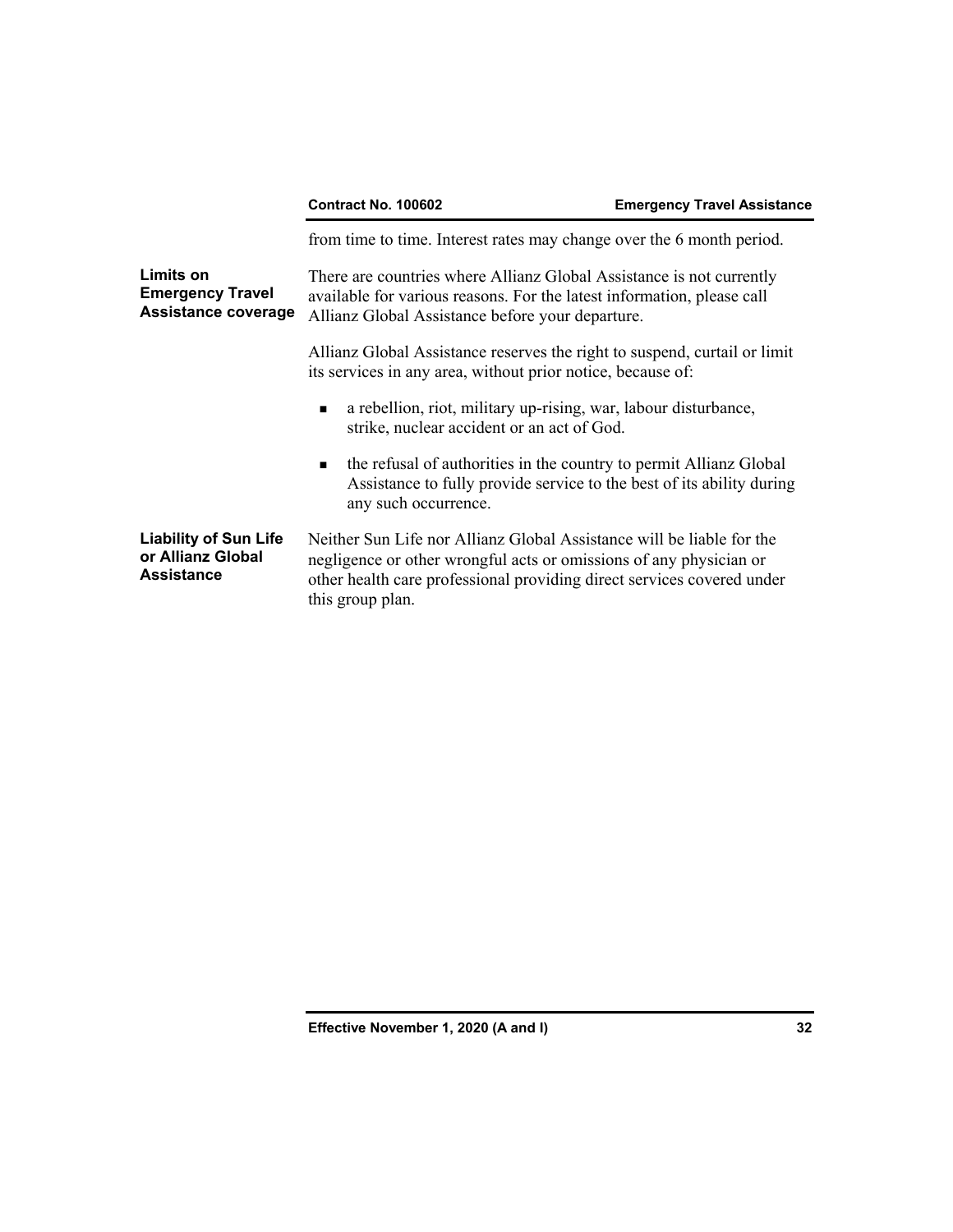## **Dental Care**

|                                               | Effective November 1, 2020 (A and I)                                                                                                                                                                                                                                                                                                                                                               | 33 |
|-----------------------------------------------|----------------------------------------------------------------------------------------------------------------------------------------------------------------------------------------------------------------------------------------------------------------------------------------------------------------------------------------------------------------------------------------------------|----|
|                                               | For an implant related crown or prosthesis, we will pay the benefit that<br>would have been payable under this plan for a tooth supported crown                                                                                                                                                                                                                                                    |    |
|                                               | When deciding what we will pay for a procedure, we will first find out<br>if other or alternate procedures could have been done. These alternate<br>procedures must be part of usual and accepted dental work and must<br>obtain as adequate a result as the procedure that the dentist performed.<br>We will not pay more than the reasonable cost of the least expensive<br>alternate procedure. |    |
|                                               | When a fee guide is not published for a given year, the term fee guide<br>may also mean an adjusted fee guide established by Sun Life.                                                                                                                                                                                                                                                             |    |
|                                               | If services are provided by a board qualified specialist in endodontics,<br>prosthodontics, oral surgery, periodontics, paedodontics or orthodontics<br>whose dental practice is limited to that speciality, we will not cover<br>more than the fee stated in the Dental Association Fee Guide for<br>general practitioners.                                                                       |    |
|                                               | For each dental procedure, we will only cover reasonable expenses. We<br>will not cover more than the fee stated in the Dental Association Fee<br>Guide for general practitioners in the province where the employee<br>lives, regardless of where the treatment is received. Payments will be<br>based on the current guide at the time the treatment is received.                                |    |
|                                               | Dental Care coverage pays for eligible expenses that you incur for<br>dental procedures provided by a licensed dentist, denturist, dental<br>hygienist and anaesthetist while you are covered by this group plan.                                                                                                                                                                                  |    |
|                                               | In this section, you means the employee and all dependents covered for<br>Dental Care benefits.                                                                                                                                                                                                                                                                                                    |    |
| <b>General description</b><br>of the coverage | The contract holder has the sole legal and financial liability for this<br>benefit. Sun Life only acts as administrator on behalf of the contract<br>holder.                                                                                                                                                                                                                                       |    |
|                                               |                                                                                                                                                                                                                                                                                                                                                                                                    |    |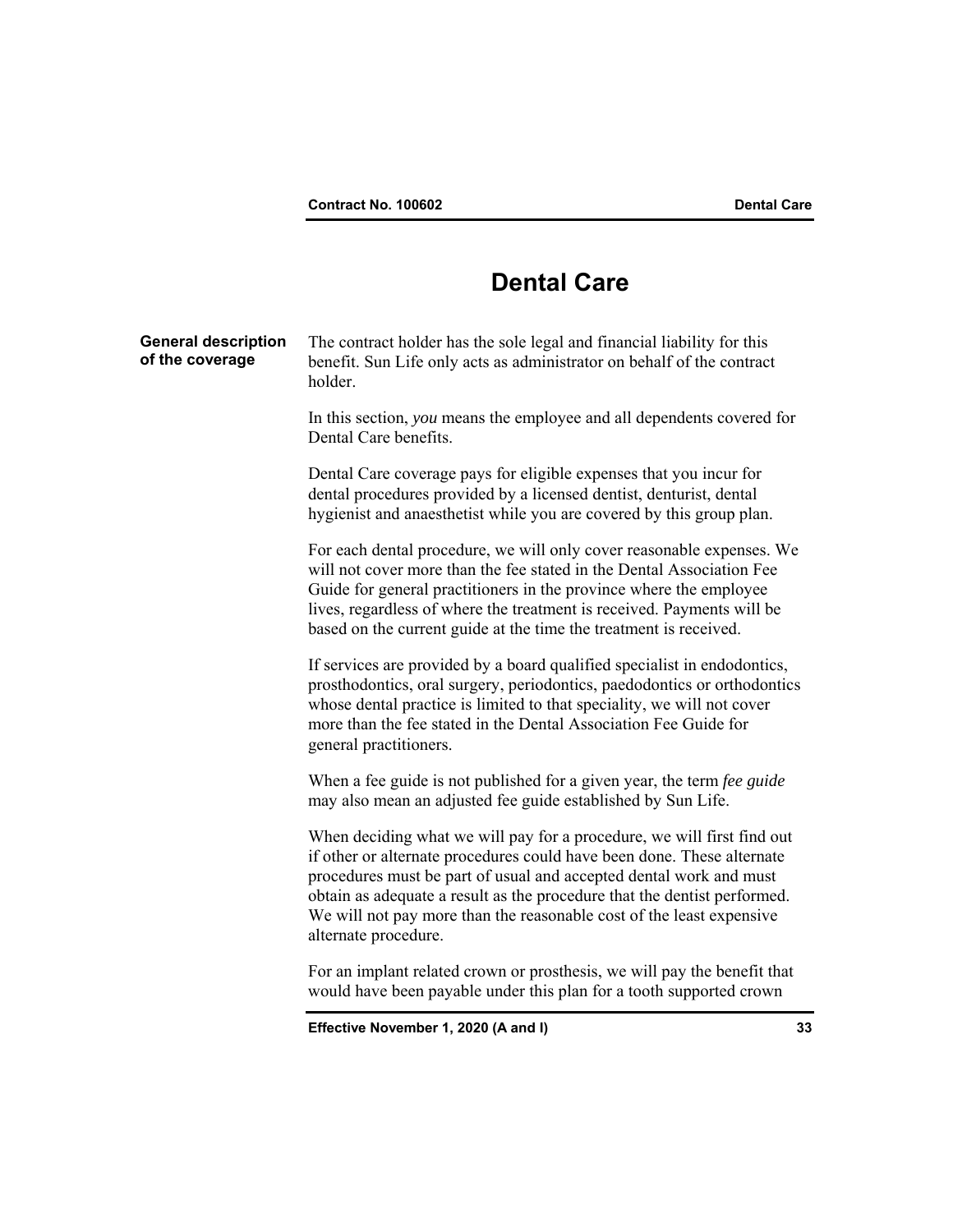|                                | or a non implant related prosthesis, respectively. We will take into<br>account any limitations that would have applied if there had been no<br>implant. All other expenses related to implants, including surgery<br>charges, are not covered.                                                                                                                                                                                                                                                                              |
|--------------------------------|------------------------------------------------------------------------------------------------------------------------------------------------------------------------------------------------------------------------------------------------------------------------------------------------------------------------------------------------------------------------------------------------------------------------------------------------------------------------------------------------------------------------------|
|                                | If you receive any temporary dental service, it will be included as part<br>of the final dental procedure used to correct the problem and not as a<br>separate procedure. The fee for the permanent service will be used to<br>determine the usual and reasonable charge for the final dental service.                                                                                                                                                                                                                       |
|                                | An expense must be claimed for the benefit year in which the expense<br>is incurred. You incur an expense on the date your dentist performs a<br>single appointment procedure or an orthodontic procedure. For other<br>procedures which take more than one appointment, you incur an<br>expense once the entire procedure is completed.                                                                                                                                                                                     |
|                                | The benefit year is from January 1 to December 31.                                                                                                                                                                                                                                                                                                                                                                                                                                                                           |
| <b>Deductible</b>              | There is no deductible for this coverage.                                                                                                                                                                                                                                                                                                                                                                                                                                                                                    |
| <b>Benefit year</b><br>maximum | We will not pay more than \$2,000 per person for each benefit year for<br>all services.                                                                                                                                                                                                                                                                                                                                                                                                                                      |
|                                | Orthodontic expenses are not included in the benefit year maximum. A<br>separate lifetime maximum applies.                                                                                                                                                                                                                                                                                                                                                                                                                   |
| Lifetime maximum               | The maximum amount we will pay for all Orthodontic procedures in a<br>benefit year is $$1,250$ per person, up to a lifetime maximum of $$2,500$<br>per person.                                                                                                                                                                                                                                                                                                                                                               |
| Predetermination               | We suggest that you send us an estimate, before the work is done, for<br>any major treatment or any procedure that will cost more than \$500.<br>You should send us a completed dental claim form that shows the<br>treatment that the dentist is planning and the cost. Both you and the<br>dentist will have to complete parts of the claim form. We will tell you<br>how much of the planned treatment is covered. This way you will know<br>how much of the cost you will be responsible for before the work is<br>done. |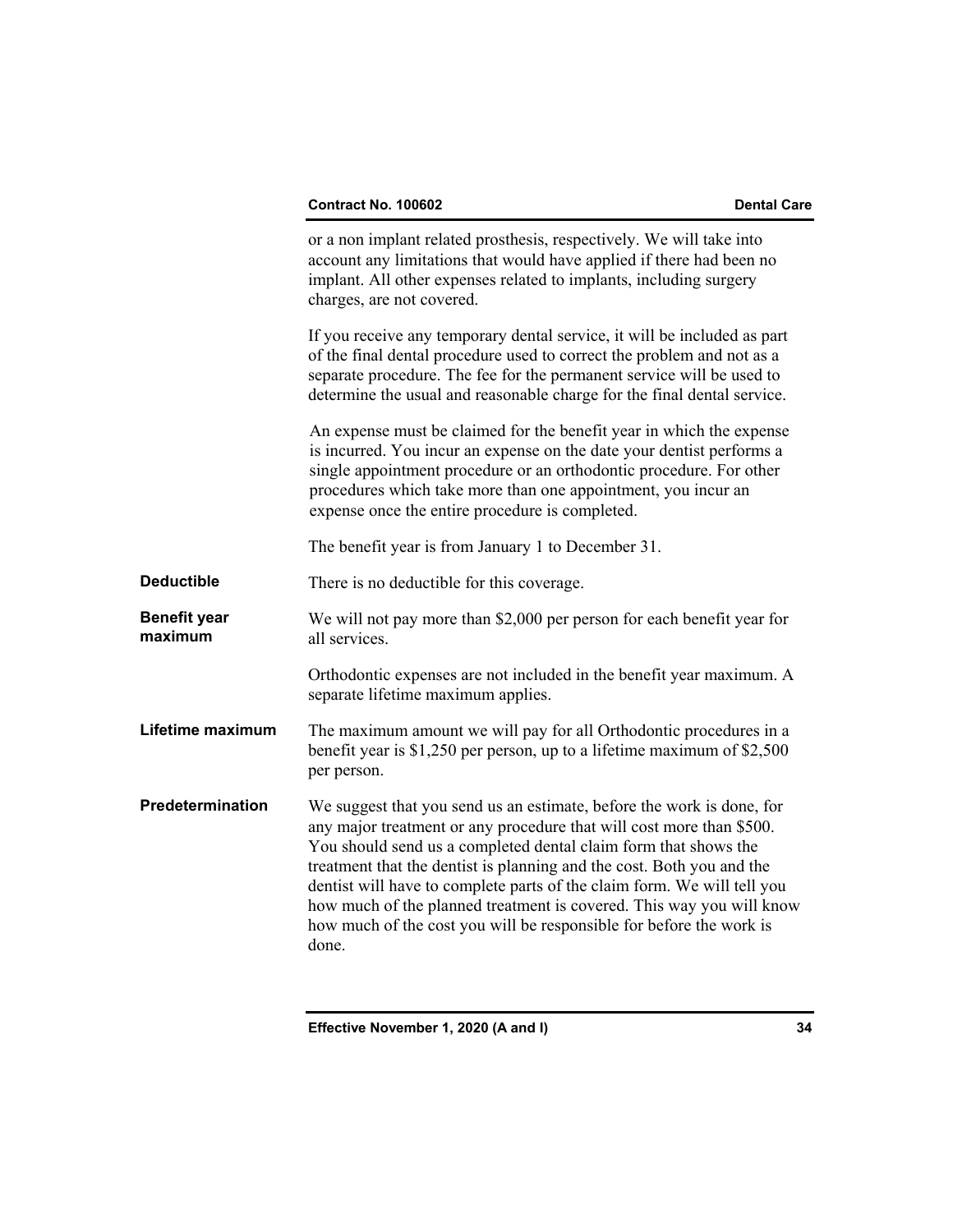|                                        | <b>Contract No. 100602</b>                                                                                                                                                                   | <b>Dental Care</b> |
|----------------------------------------|----------------------------------------------------------------------------------------------------------------------------------------------------------------------------------------------|--------------------|
| <b>Preventive dental</b><br>procedures | Your dental benefits include the following procedures used to help<br>prevent dental problems. They are procedures that a dentist performs<br>regularly to help maintain good dental health. |                    |
|                                        | We will pay 100% of the eligible expenses for these procedures.                                                                                                                              |                    |
| <b>Oral examinations</b>               | 1 complete examination every 24 months.                                                                                                                                                      |                    |
|                                        | 1 recall examination every 6 months.                                                                                                                                                         |                    |
|                                        | Emergency or specific examinations.                                                                                                                                                          |                    |
| $X$ -rays                              | 1 complete series of x-rays every 24 months.                                                                                                                                                 |                    |
|                                        | 1 panorex every 24 months.                                                                                                                                                                   |                    |
|                                        | 1 set of bitewing x-rays every 6 months.                                                                                                                                                     |                    |
|                                        | X-rays to diagnose a symptom or examine progress of a particular<br>course of treatment.                                                                                                     |                    |
| Other services                         | Required consultations between two dentists.                                                                                                                                                 |                    |
|                                        | Polishing (cleaning of teeth) and topical fluoride treatment once every<br>6 months.                                                                                                         |                    |
|                                        | Emergency or palliative services.                                                                                                                                                            |                    |
|                                        | Diagnostic tests and laboratory examinations.                                                                                                                                                |                    |
|                                        | Removal of impacted teeth and related anaesthesia.                                                                                                                                           |                    |
|                                        | Provision of space maintainers for missing primary teeth.                                                                                                                                    |                    |
|                                        | Pit and fissure sealants.                                                                                                                                                                    |                    |
|                                        | Oral hygiene instruction once every 6 months for children under 19.                                                                                                                          |                    |
| <b>Basic dental</b><br>procedures      | Your dental benefits include the following procedures used to treat<br>basic dental problems.                                                                                                |                    |
|                                        | We will pay 80% of the eligible expenses for these procedures.                                                                                                                               |                    |
|                                        | Effective November 1, 2020 (A and I)                                                                                                                                                         | 35                 |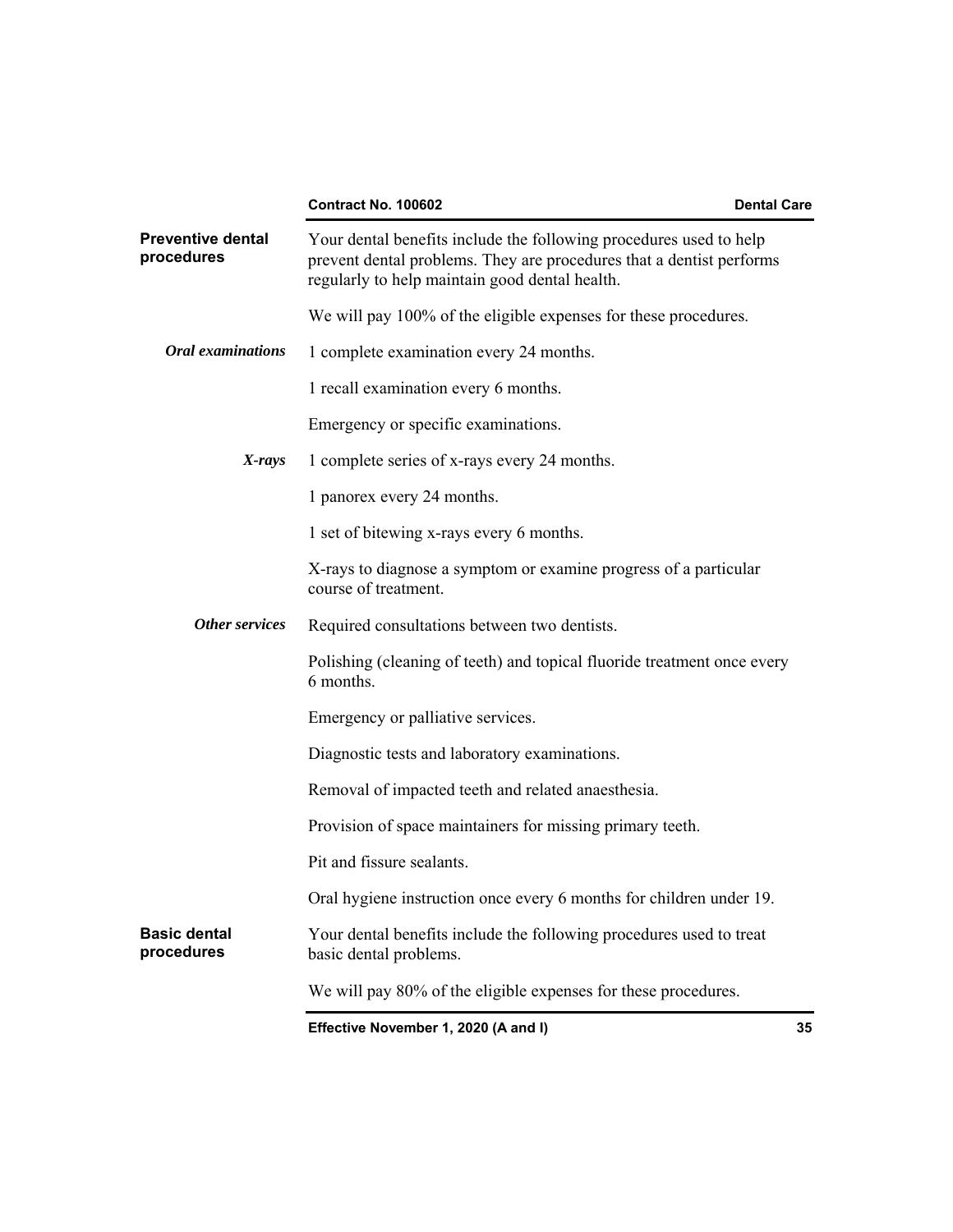### **Contract No. 100602** Dental Care

| <b>Fillings</b>                   | Amalgam, composite, acrylic or equivalent.                                                                                                                |    |
|-----------------------------------|-----------------------------------------------------------------------------------------------------------------------------------------------------------|----|
| <b>Extraction of teeth</b>        | Removal of teeth, except removal of impacted teeth (Preventive dental<br>procedures).                                                                     |    |
| <b>Basic restorations</b>         | Prefabricated metal restorations and repairs to prefabricated metal<br>restorations, other than in conjunction with the placement of permanent<br>crowns. |    |
| <b>Endodontics</b>                | Root canal therapy and root canal fillings, and treatment of disease of<br>the pulp tissue.                                                               |    |
| <b>Periodontics</b>               | Treatment of disease of the gum and other supporting tissue.                                                                                              |    |
|                                   | You are covered for one unit of scaling every 6 months for children<br>under 19 or every 9 months for any other person.                                   |    |
|                                   | For scaling in excess of one unit and root planing, you are covered up<br>to a combined maximum of 12 units of 15 minutes per benefit year.               |    |
| Repair                            | Repair or adjustment of dentures, up to a maximum of 2 per benefit<br>year.                                                                               |    |
| Rebase or reline                  | Rebase or reline of an existing partial or complete denture, once every<br>24 months.                                                                     |    |
| Oral surgery                      | Surgery and related anaesthesia, other than the removal of impacted<br>teeth (Preventive dental procedures).                                              |    |
| <b>Major dental</b><br>procedures | Your dental benefits include the following procedures used to treat<br>major dental problems.                                                             |    |
|                                   | We will pay 50% of the eligible expenses for these procedures.                                                                                            |    |
| <b>Major restorations</b>         | Inlays and onlays. Crowns and repairs to crowns, other than<br>prefabricated metal restorations (Basic dental procedures).                                |    |
| Repair                            | Repair of bridges.                                                                                                                                        |    |
| <b>Prosthodontics</b>             | Construction and insertion of bridges or standard dentures, after the                                                                                     |    |
|                                   | Effective November 1, 2020 (A and I)                                                                                                                      | 36 |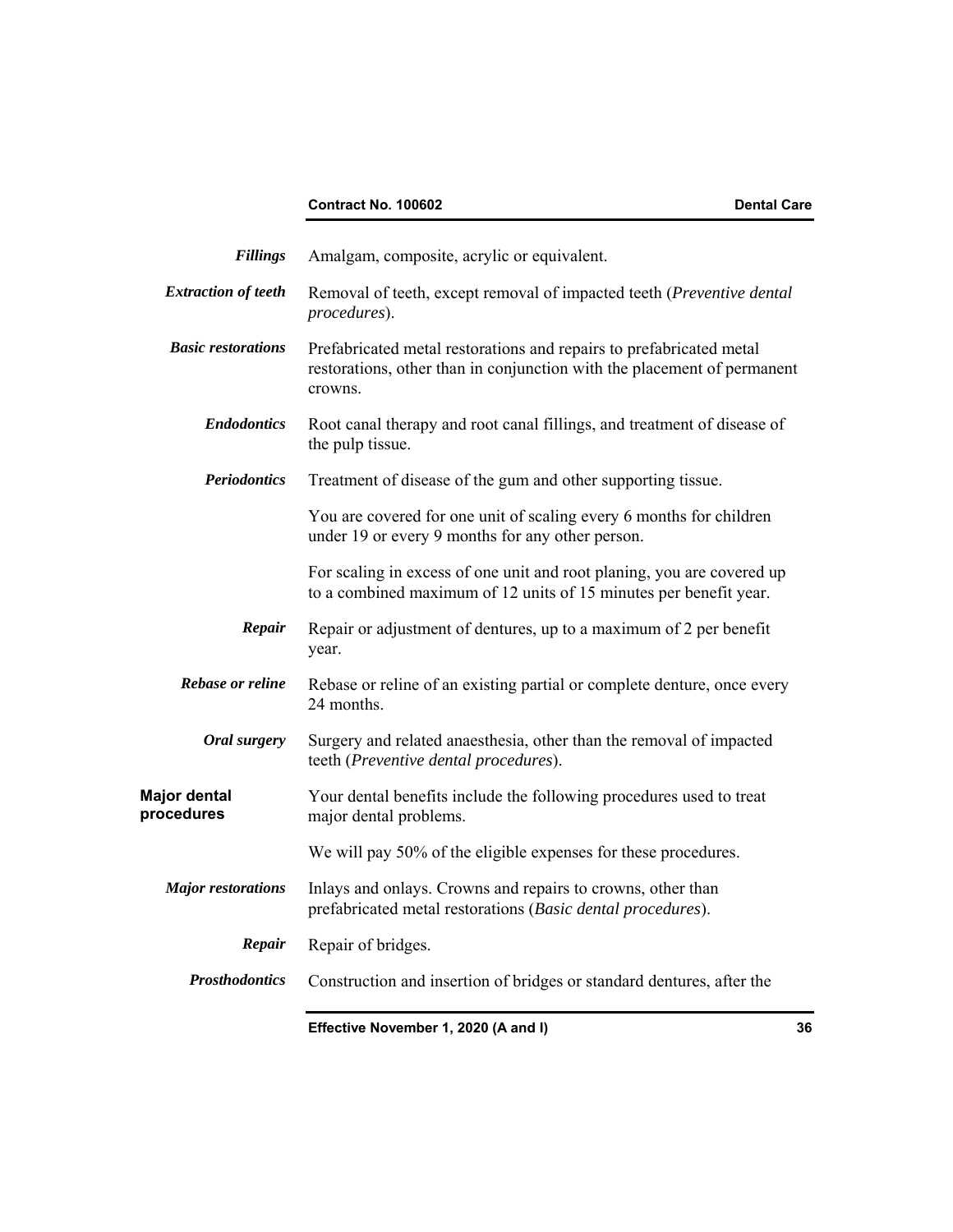|                                        | person has been covered continuously under this provision for a period<br>of 12 months. Charges for a replacement bridge or replacement<br>standard denture are not considered an eligible expense during the 5<br>year period following the construction or insertion of a previous bridge<br>or standard denture unless: |  |
|----------------------------------------|----------------------------------------------------------------------------------------------------------------------------------------------------------------------------------------------------------------------------------------------------------------------------------------------------------------------------|--|
|                                        | it is needed to replace a bridge or standard denture which has<br>п<br>caused temporomandibular joint disturbances and which cannot<br>be economically modified to correct the condition.                                                                                                                                  |  |
|                                        | it is needed to replace a transitional denture which was inserted<br>٠<br>shortly following extraction of teeth and which cannot be<br>economically modified to the final shape required.                                                                                                                                  |  |
| <b>Orthodontic</b><br>procedures       | Your dental benefits include the following procedures used to treat<br>misaligned or crooked teeth.                                                                                                                                                                                                                        |  |
|                                        | We will pay 50% of the eligible expenses for these procedures.                                                                                                                                                                                                                                                             |  |
|                                        | Coverage includes orthodontic examinations, including orthodontic<br>diagnostic services and fixed or removable appliances such as braces.                                                                                                                                                                                 |  |
|                                        | The following orthodontic procedures are covered:                                                                                                                                                                                                                                                                          |  |
|                                        | interceptive, interventive or preventive orthodontic services, other<br>than space maintainers (Preventive dental procedures).                                                                                                                                                                                             |  |
|                                        | comprehensive orthodontic treatment, using a removable or fixed<br>٠<br>appliance, or combination of both. This includes diagnostic<br>procedures, formal treatment and retention.                                                                                                                                         |  |
|                                        | <b>When coverage ends</b> Dental Care coverage will end when the employee retires.                                                                                                                                                                                                                                         |  |
|                                        | Coverage may also end on an earlier date, as specified in General<br>Information.                                                                                                                                                                                                                                          |  |
| <b>Payments after</b><br>coverage ends | If the Dental Care benefit terminates, you will still be covered for<br>procedures to repair natural teeth damaged by an accidental blow if the<br>accident occurred while you were covered, and the procedure is<br>performed within 6 months after the date of the accident.                                             |  |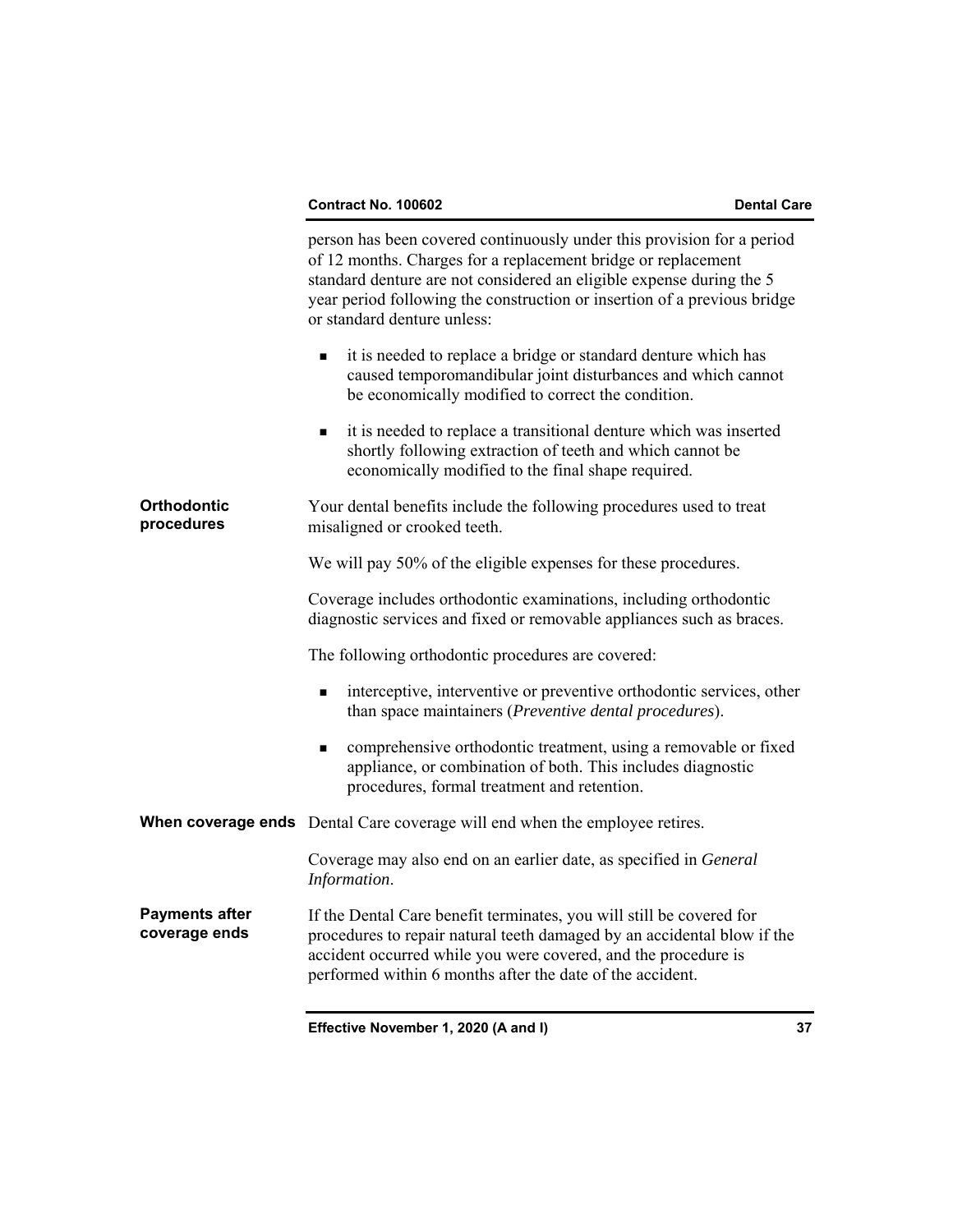| Contract No. 100602 |  |
|---------------------|--|
|---------------------|--|

**What is not covered** We will not pay for services or supplies payable or available (regardless of any waiting list) under any government-sponsored plan or program unless explicitly listed as covered under this benefit. We will not pay for services or supplies that are not usually provided to treat a dental problem. We will not pay for: **PEDECISE:** procedures performed primarily to improve appearance. the replacement of dental appliances that are lost, misplaced or stolen. charges for appointments that you do not keep. charges for completing claim forms. services or supplies for which no charge would have been made in the absence of this coverage. supplies usually intended for sport or home use, for example, mouthguards. **n** procedures or supplies used in full mouth reconstructions (capping all of the teeth in the mouth), vertical dimension corrections (changing the way the teeth meet) including attrition (worn down teeth), alteration or restoration of occlusion (building up and restoring the bite), or for the purpose of prosthetic splinting (capping teeth and joining teeth together to provide additional support). transplants, and repositioning of the jaw. experimental treatments. We will also not pay for dental work resulting from: • the hostile action of any armed forces, insurrection or

**Effective November 1, 2020 (A and I) 38** 

participation in a riot or civil commotion.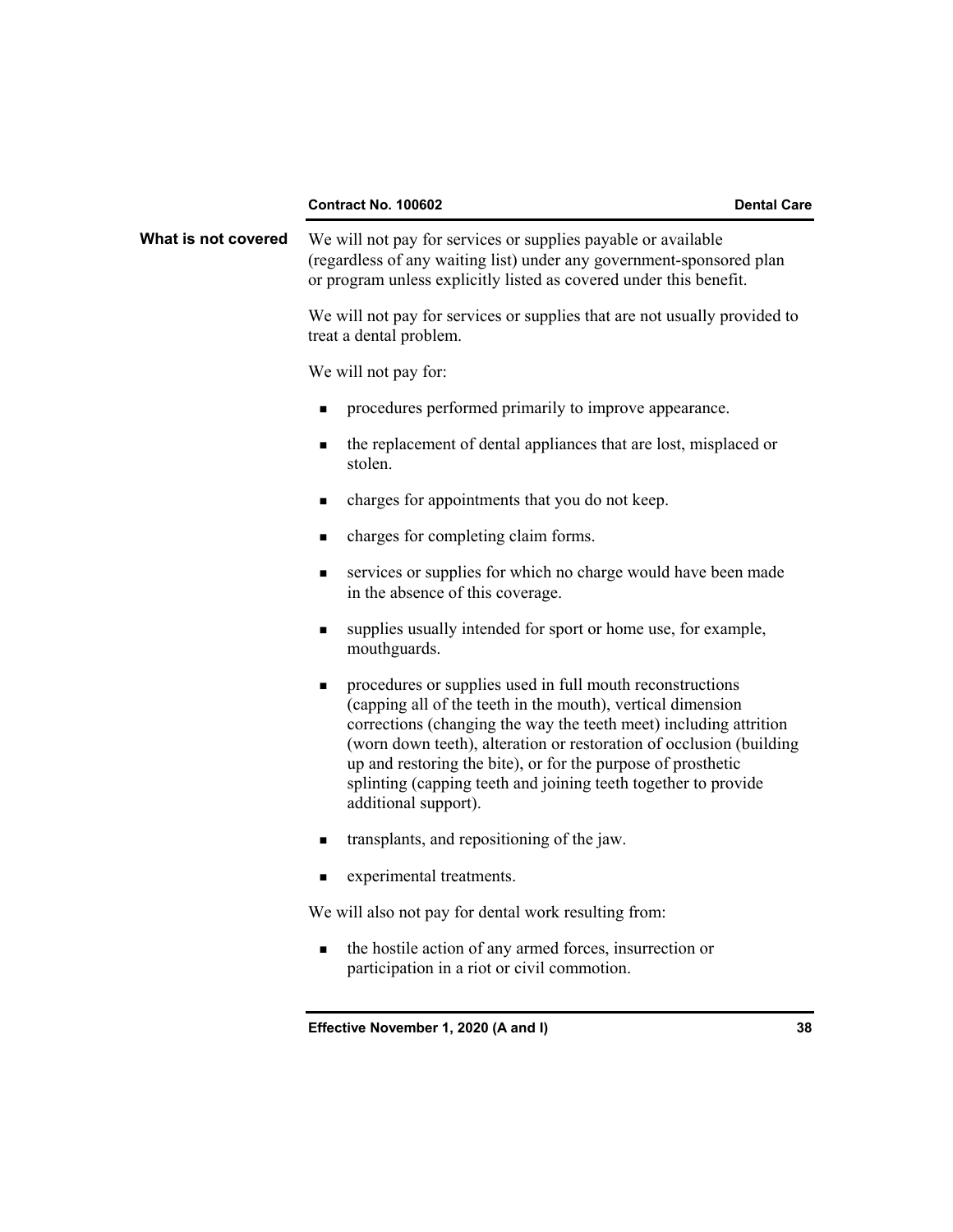### **Contract No. 100602** Dental Care

- teeth malformed at birth or during development.
- **n** participation in a criminal offence.

**When and how to make a claim**  To make a claim, complete the claim form that is available from your employer or on our Sun Life Financial Plan Member Services website at www.mysunlife.ca. The dentist will have to complete a section of the form.

> In order for you to receive benefits, we must receive a claim no later than 90 days after the earlier of:

- the end of the benefit year during which you incur the expenses, or
- $\blacksquare$  the end of your Dental Care coverage.

 We can require that you give us the dentist's statement of the treatment received, pre-treatment x-rays and any additional information that we consider necessary.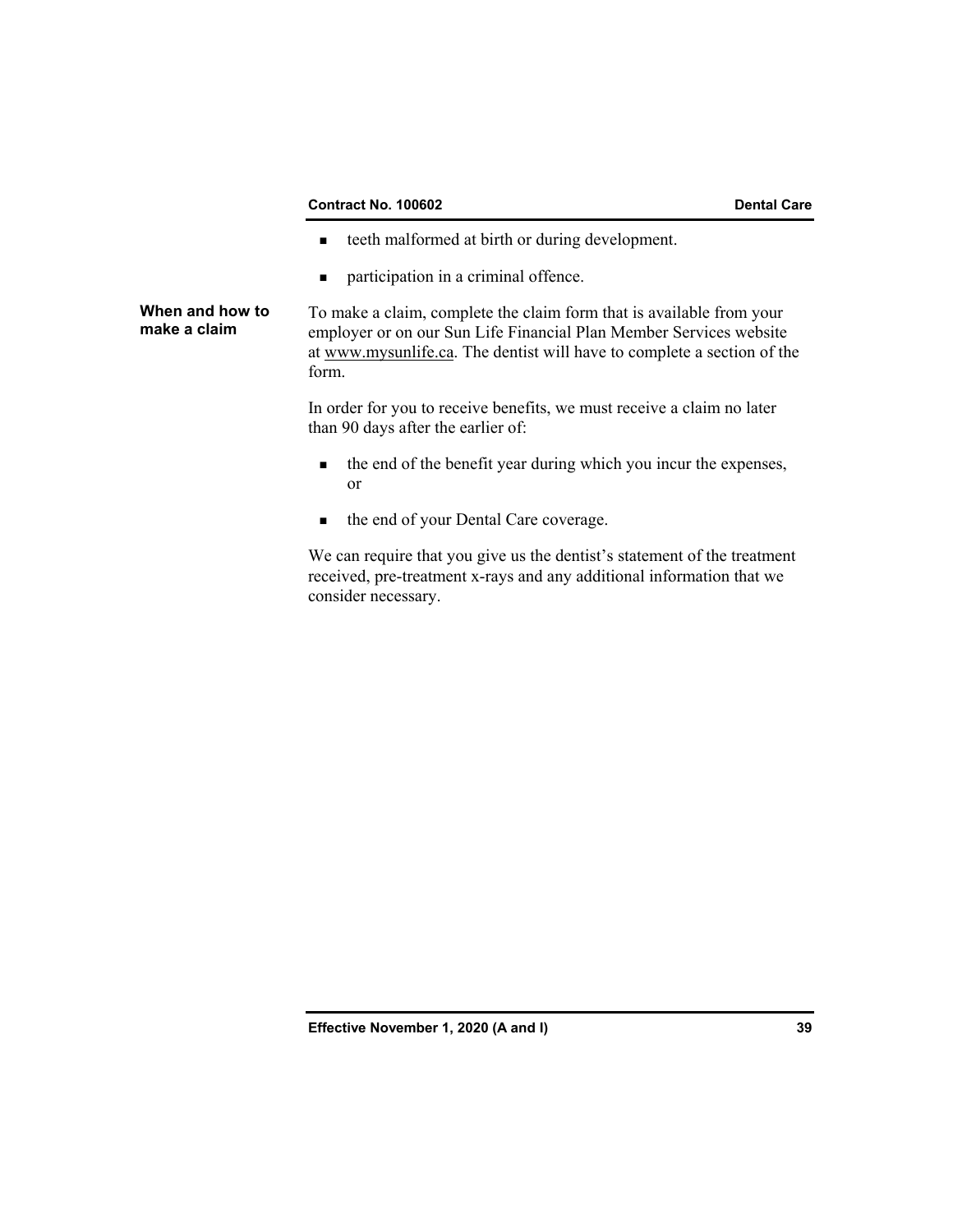# **Health Spending Account**

| <b>General description</b><br>of the coverage       | The contract holder has the sole legal and financial liability for this<br>benefit. Sun Life only acts as administrator on behalf of the contract<br>holder.                                                                                                                                                                                        |
|-----------------------------------------------------|-----------------------------------------------------------------------------------------------------------------------------------------------------------------------------------------------------------------------------------------------------------------------------------------------------------------------------------------------------|
|                                                     | Your Health Spending Account coverage pays for services or supplies<br>described in this section under Eligible expenses.                                                                                                                                                                                                                           |
|                                                     | An expense is incurred on the date the services are received or the<br>supplies are purchased or rented. Eligible expenses incurred by a<br>dependent are also covered. Coverage applies only to expenses incurred<br>after the employee becomes covered under the Health Spending<br>Account and before the date the Health Spending Account ends. |
|                                                     | A dependent is any person for whom you may claim a medical expense<br>tax credit on your federal tax return in the taxation year. For example,<br>this could include members of your extended family, such as your<br>parents, grandparents or grandchildren.                                                                                       |
|                                                     | The benefit year is from January 1 to December 31.                                                                                                                                                                                                                                                                                                  |
| How your Health<br><b>Spending Account</b><br>works | Your Health Spending Account works like an expense account. Your<br>employer will allocate plan credits to your account in the manner<br>described under Plan credits.                                                                                                                                                                              |
|                                                     | Each time you submit a Health Spending Account claim, either for<br>yourself or for a dependent, you will be reimbursed for eligible<br>expenses, up to the balance of your account. Expenses incurred in one<br>benefit year cannot be covered by credits received in the following<br>benefit year.                                               |
|                                                     | Credits can only be used to provide reimbursement for eligible<br>expenses. Under the Income Tax Act, the definition of eligible<br>expenses is quite wide. These expenses are shown below. Credits<br>cannot be cashed out and will be lost unless used. You can avoid the<br>loss of credits by using them before the end of the benefit year     |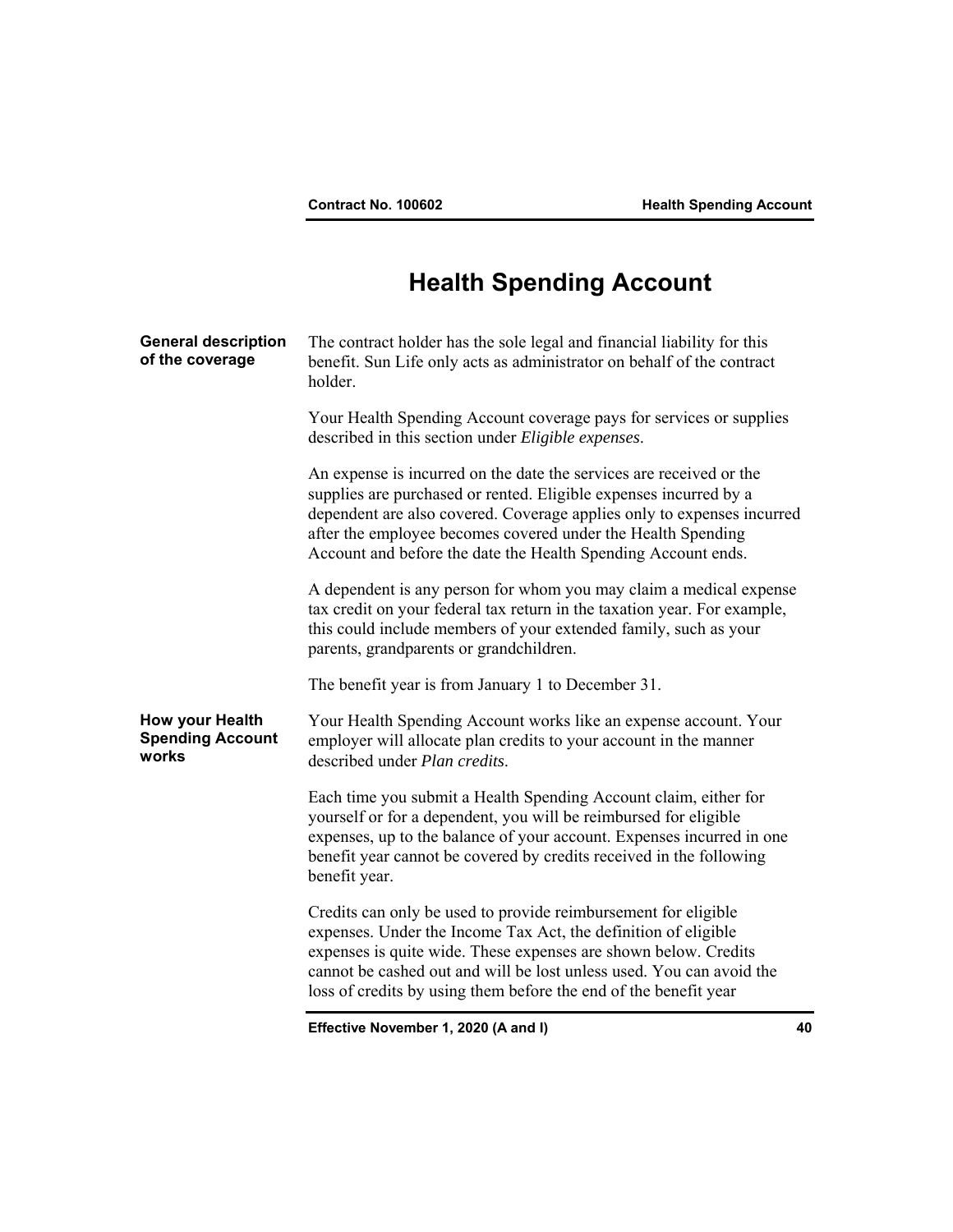|                                                      | following the benefit year in which they have been allocated to your<br>account, and before any earlier termination of this benefit or your<br>coverage.                                                                                                                                                                                                                                                                                                                                                                                                                                                                                       |  |
|------------------------------------------------------|------------------------------------------------------------------------------------------------------------------------------------------------------------------------------------------------------------------------------------------------------------------------------------------------------------------------------------------------------------------------------------------------------------------------------------------------------------------------------------------------------------------------------------------------------------------------------------------------------------------------------------------------|--|
|                                                      | There are a number of reasons why the Health Spending Account is<br>tax-effective for you. Eligible expenses are specifically limited to<br>expenses not covered under another plan or under another benefit of<br>this plan. If you paid for these expenses on your own, you would have<br>to use expensive "after-tax" dollars. On the other hand, your Health<br>Spending Account is sheltered from federal and provincial (except<br>Québec) income tax. In most circumstances, this means that when you<br>use plan credits to pay for expenses, you are using less expensive "pre-<br>tax" dollars. The result is extra savings for you. |  |
| <b>Continuation of</b><br>coverage for<br>dependents | No plan credits will be allocated to the Health Spending Account after<br>the employee's death. However, the remaining credits in the account on<br>the date of the employee's death can be used to pay for expenses<br>incurred by the dependents during the 24 months following the<br>employee's death.                                                                                                                                                                                                                                                                                                                                     |  |
| <b>Plan credits</b>                                  | \$1,000 on the commencement of the benefit year. If you become<br>eligible for plan credits on or after July 1 <sup>st,</sup> the amount will be reduced<br>to 50%, of the annual amount rounded to the next higher dollar, for that<br>particular year.                                                                                                                                                                                                                                                                                                                                                                                       |  |
|                                                      | You can choose to allocate your credits between your Health Spending<br>Account and Personal Spending Account.                                                                                                                                                                                                                                                                                                                                                                                                                                                                                                                                 |  |
| <b>Eligible expenses</b>                             | Coverage includes the following items provided they qualify as tax<br>deductible medical expenses under the Income Tax Act (Canada) and<br>are not payable under any other private or government plan. If the list<br>of items qualifying as tax deductible medical expenses under the<br>Income Tax Act (Canada) is changed, this plan is automatically<br>updated to reflect the changes.                                                                                                                                                                                                                                                    |  |
| <b>Drugs</b>                                         | drugs, medications or other preparations or substances prescribed<br>п<br>by a licensed medical practitioner or dentist.                                                                                                                                                                                                                                                                                                                                                                                                                                                                                                                       |  |
| Eyeglasses                                           | eyeglasses or other devices for the treatment or correction of a<br>٠<br>patient's vision defect, as prescribed by a medical practitioner or                                                                                                                                                                                                                                                                                                                                                                                                                                                                                                   |  |
|                                                      |                                                                                                                                                                                                                                                                                                                                                                                                                                                                                                                                                                                                                                                |  |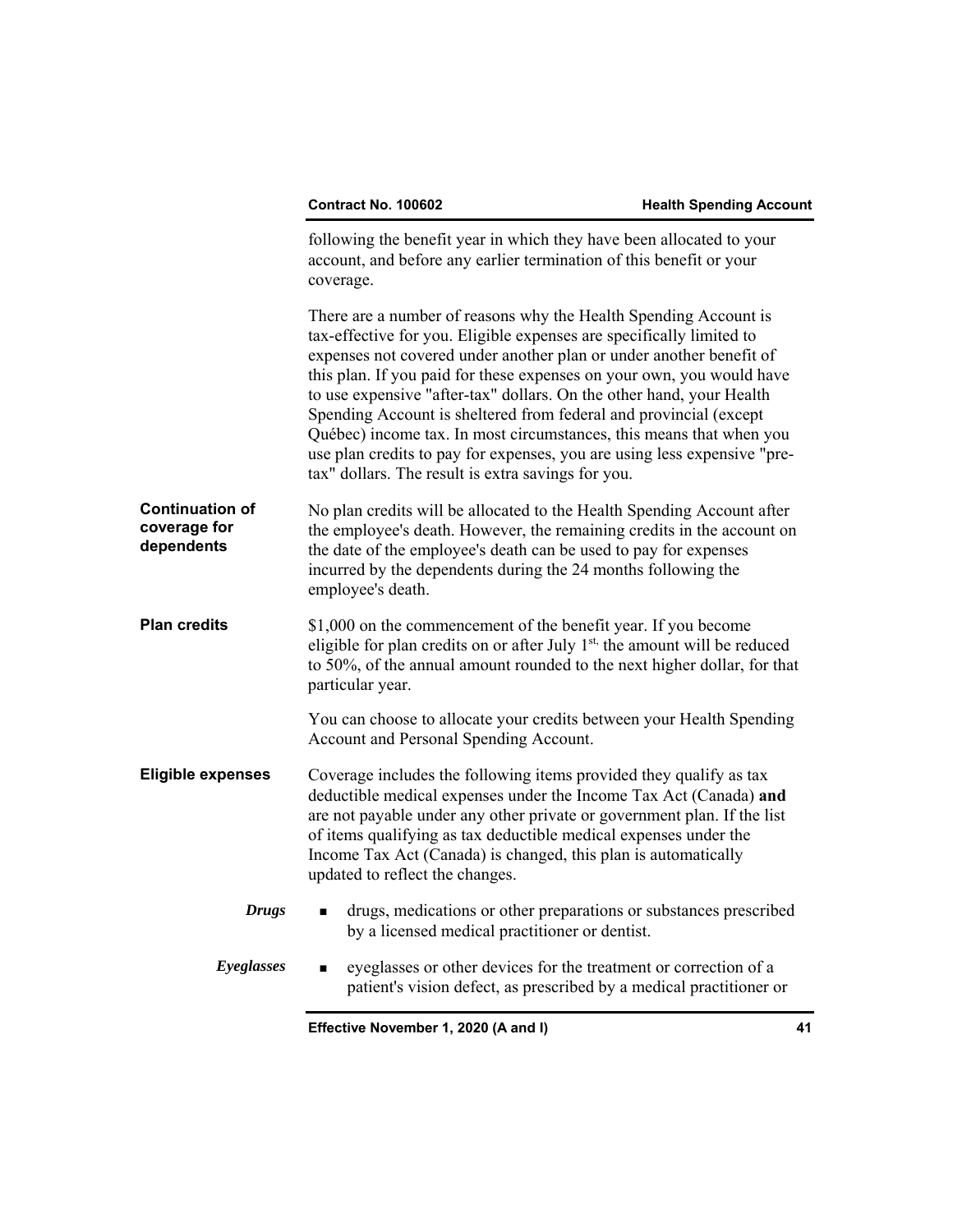an optometrist.

| <b>Deductibles</b> and<br>coinsurances              | deductible and coinsurance amounts under medical or dental<br>plans.                                                                                                                                                                                                                                                                                                                                                                                                |
|-----------------------------------------------------|---------------------------------------------------------------------------------------------------------------------------------------------------------------------------------------------------------------------------------------------------------------------------------------------------------------------------------------------------------------------------------------------------------------------------------------------------------------------|
| <b>Licensed practitioners</b><br>(fee for services) | acupuncturists (must be a licensed medical practitioner),<br>$\blacksquare$<br>chiropodists, podiatrists, chiropractors, Christian Science<br>practitioners, naturopaths, nurses, optometrists, osteopaths,<br>physiotherapists, practical nurses, psychoanalysts, psychologists,<br>speech therapists (where therapy involves pathology or<br>audiology), therapeutists.                                                                                           |
| <b>Dental</b> care                                  | preventative, diagnostic, restorative, orthodontic and therapeutic<br>care.                                                                                                                                                                                                                                                                                                                                                                                         |
| Attendant care                                      | remuneration for a full-time attendant, or for the cost of full-time<br>care in a nursing home, of a patient who has a severe and<br>prolonged mental or physical impairment; the condition must be<br>certified by a medical doctor or an optometrist, where applicable;<br>an impairment is considered severe and prolonged if it markedly<br>restricts daily activities and can reasonably be expected to last for<br>a continuous period of at least 12 months. |
|                                                     | remuneration for a full-time attendant if the patient lives in a self-<br>п<br>contained domestic establishment (for example, his home); a<br>doctor must certify that the patient is likely to be dependent on<br>others for his personal needs by reason of physical or mental<br>infirmity that is of indefinite duration.                                                                                                                                       |
| <b>Facilities</b>                                   | amounts paid to a nursing home for the full-time care of a patient<br>■<br>who, due to a lack of normal mental capacity, will be dependent<br>upon others at that time and for the foreseeable future.                                                                                                                                                                                                                                                              |
|                                                     | payments to a special school, institution or other place for care,<br>$\blacksquare$<br>training, or use of equipment, facilities or personnel, with regard<br>to a mentally or physically handicapped individual; an<br>"appropriately qualified person" must certify the individual and<br>his or her special requirements.                                                                                                                                       |
| <b>Hospitals</b>                                    | payments to a public or licensed private hospital.                                                                                                                                                                                                                                                                                                                                                                                                                  |
|                                                     | Effective November 1, 2020 (A and I)<br>42                                                                                                                                                                                                                                                                                                                                                                                                                          |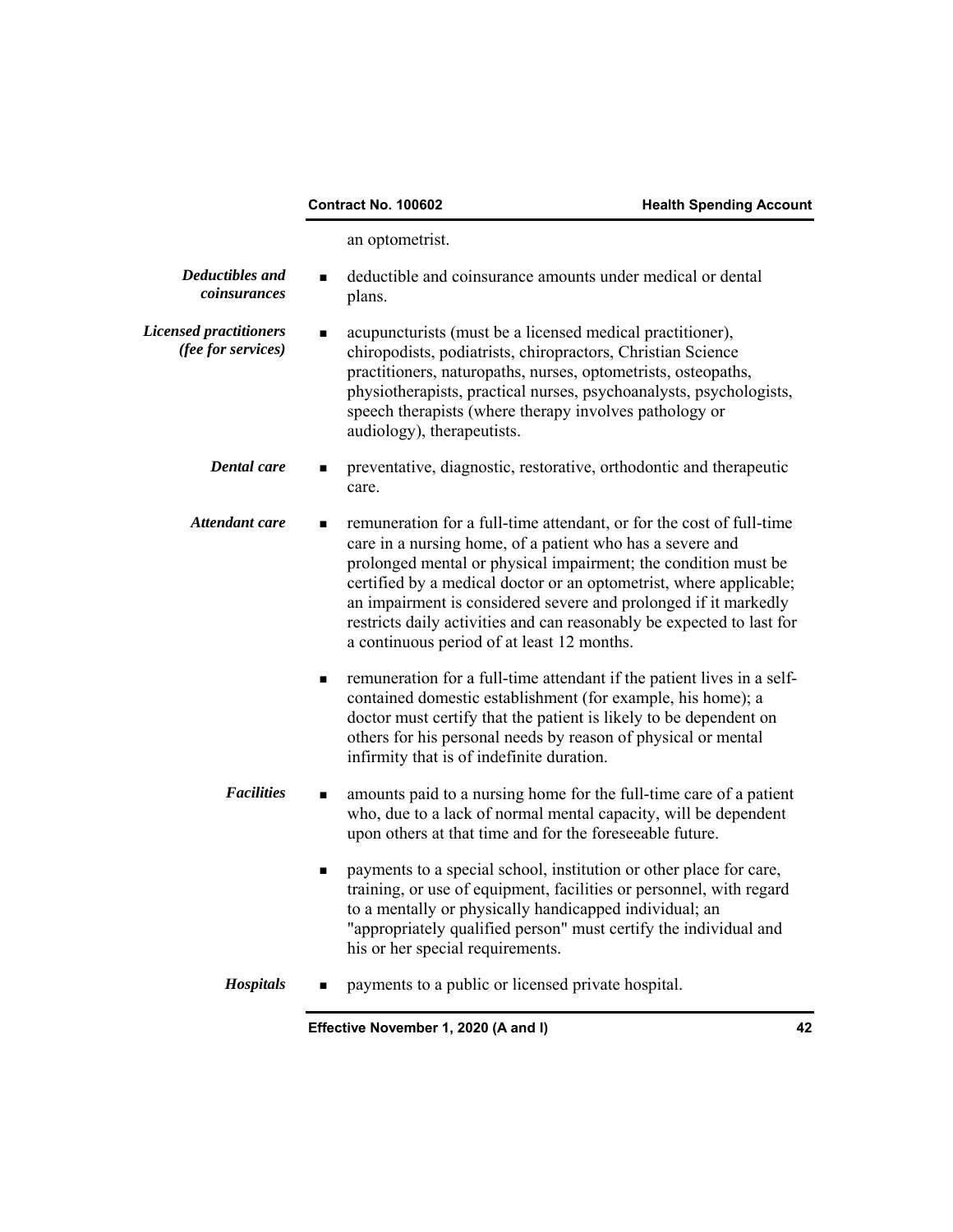- *Devices and supplies* **a** artificial eyes.
	- **artificial limbs.**
	- crutches.
	- cloth diapers, disposable briefs, catheters, catheter trays, tubing or other products required by the patient by reason of incontinence caused by illness, injury or affliction.
	- device or equipment, including a replacement part, designed exclusively for use by an individual who is suffering from a severe chronic respiratory ailment or a severe chronic immune system disregulation, including the cost of an air conditioner (covered at 50% up to a maximum of \$1,000), air or water filter, electric or sealed combustion furnace purchased to replace another furnace (which was not an electric or a sealed combustion furnace), but excluding a humidifier, dehumidifier, heat pump or heat or air exchanger.
	- device or equipment designed to pace or monitor the heart of an individual who suffers from heart disease.
	- device designed exclusively to enable an individual with a mobility impairment to operate a vehicle.
	- device or equipment, including a synthetic speech system, Braille printer and large print-on-screen device, designed exclusively to be used by a blind individual in the operation of a computer.
	- device to decode special television signals to permit the vocal portion of the signal to be visually displayed.
	- device designed to be attached to infants diagnosed as being prone to sudden infant death syndrome in order to sound an alarm if the infant ceases to breathe.
	- electronic speech synthesizer that enables a mute individual to communicate by use of a portable keyboard.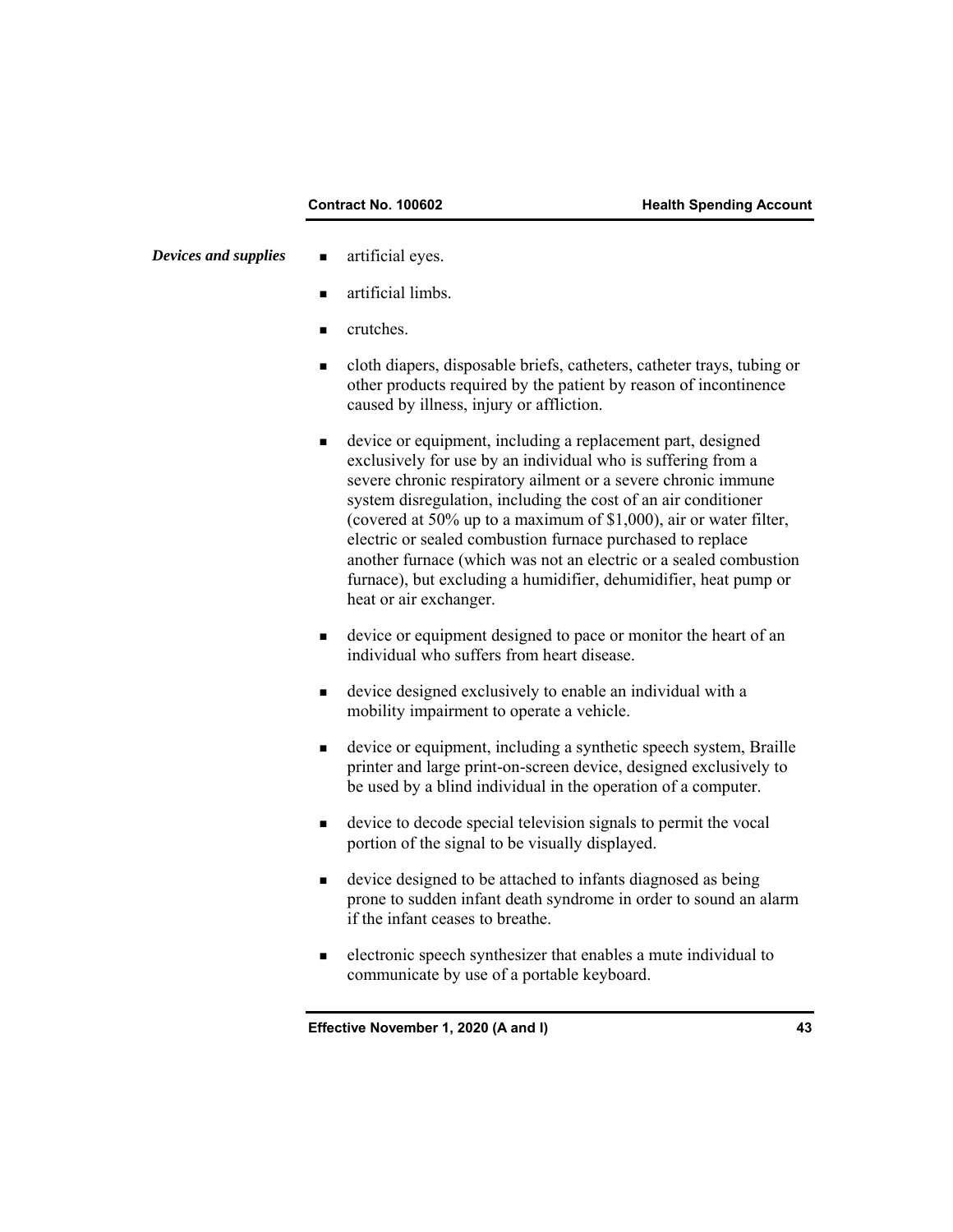- electronic or computerized environmental control system designed exclusively for the use of an individual with a severe and prolonged mobility restriction.
- external breast prosthesis that is required because of a mastectomy.
- extremity pump or elastic support hose designed exclusively to relieve swelling caused by chronic lymphedema.
- **hearing aids.**
- **hospital bed, including attachments to it that may have been** included in a prescription.
- **ileostomy or colostomy pads.**
- **ightharror inductive coupling osteogenesis stimulator for treating non-union** of fractures or aiding in bone fusion.
- **n** infusion pump, including disposable peripherals, used in the treatment of diabetes or a device designed to enable a diabetic to measure his or her blood sugar level.
- $\blacksquare$  insulin.
- **i** iron lung.
- kidney machines.
- **a** laryngeal speaking aids.
- limb braces.
- **n** mechanical device or equipment designed to be used to assist an individual to enter or leave a bathtub or shower, or to get on or off a toilet.
- needle or syringe.
- optical scanner or similar device designed to be used by blind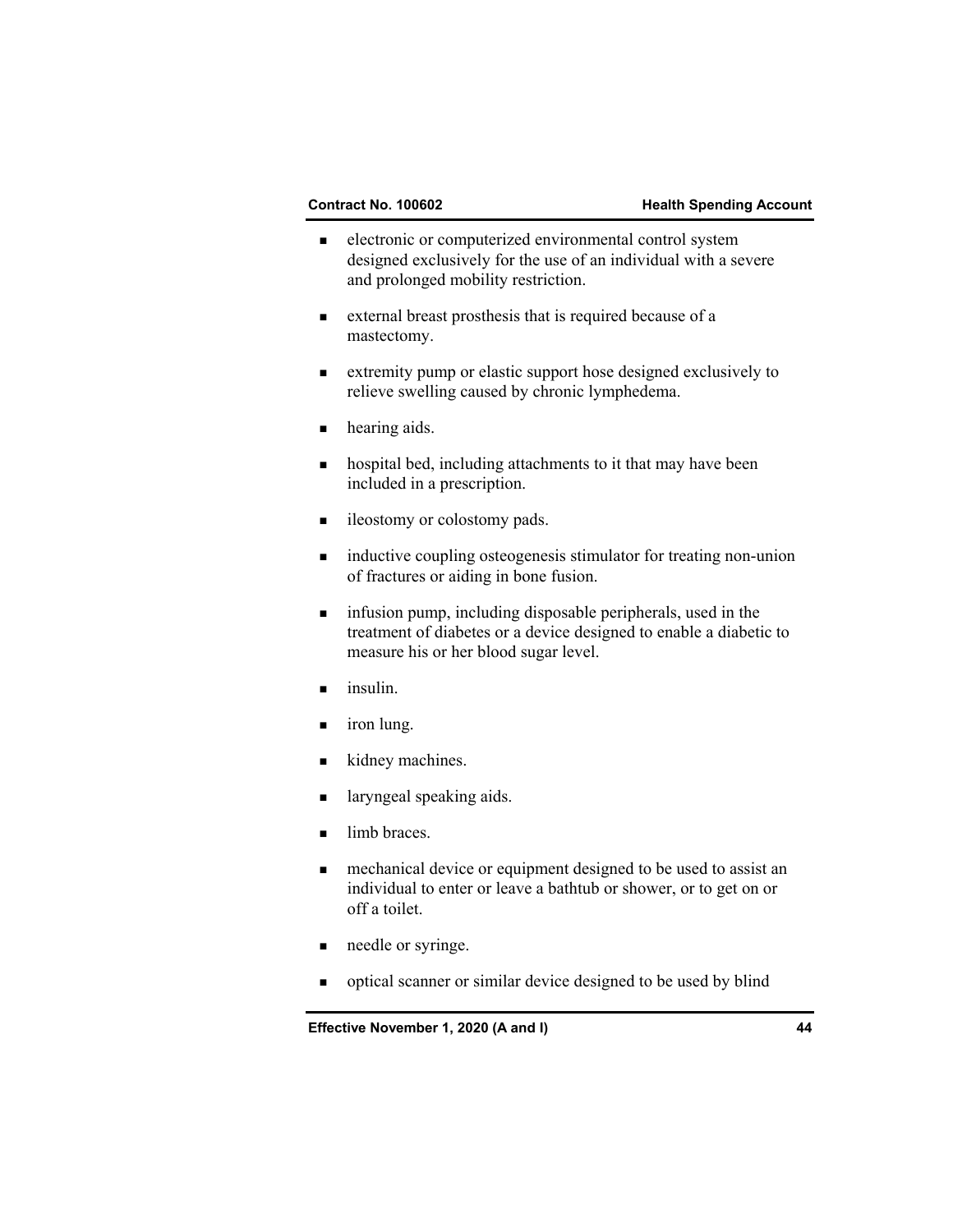individuals to enable them to read print.

- orthopaedic shoe or boot, or an insert for a shoe or boot, made to order for an individual in accordance with a prescription to overcome a physical disability of the individual.
- oxygen tent or equipment.
- power-operated lifts designed exclusively for use by disabled individuals to allow them access to different levels of a building or assist them to gain access to a vehicle, or to place wheelchairs in or on a vehicle.
- rocking bed for poliomyelitis victims.
- spinal braces.
- teletypewriter or similar device, including a telephone ringing indicator, that enables a deaf or mute individual to receive telephone calls.
- truss for a hernia.
- walkers.
- wheelchairs.
- wig made to order for an individual who has suffered abnormal hair loss owing to disease, medical treatment or accident.
- *Other* **Exercise e** costs of acquisition, care and maintenance (including food and veterinary care) of an animal, specially trained to assist a patient who is blind or profoundly deaf or has a severe and prolonged impairment that markedly restricts the use of arms or legs (the animal must be provided by a person or an organization, one of whose main purposes is such training of animals). In addition, travelling, board, and lodging expenses, while in full-time attendance at a training institution, are allowable.
	- costs of medical services and supplies outside of the province of residence.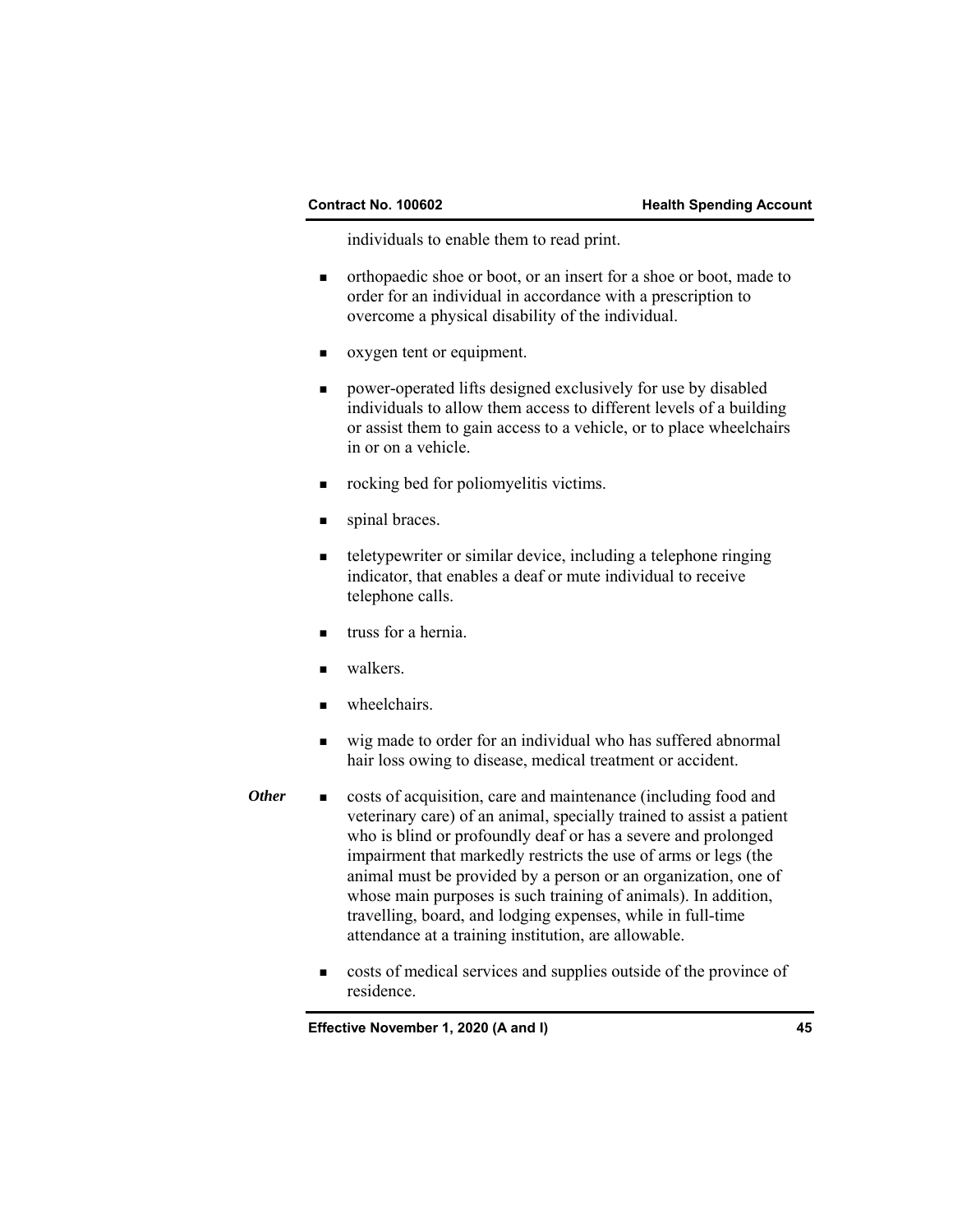- diagnostic, laboratory and radiological procedures or services used for maintaining health, preventing disease or assisting in diagnosis.
- modifications to a home for a person who lacks normal physical development or who is confined to a wheelchair, to enable the person to be functional or mobile.
- reasonable expenses to locate a donor for a bone marrow or organ transplant and, reasonable travelling, board and lodging expenses of the donor and the patient in respect of the transplant.
- transportation by ambulance to or from public or licensed private hospital for the patient.
- transportation expenses paid to an individual who is in the business of providing transportation services to transport the patient and one additional person (if necessary as certified by a medical practitioner) provided:
	- $\Box$  equivalent medical services are not available locally.
	- $\Box$  the route is reasonably direct.
	- $\Box$  the medical treatment sought is reasonable and the distance travelled is at least 40 kilometres.
- reasonable expenses for meals and accommodation for the patient and, if required, the accompanying individual, provided the conditions for transportation expenses are satisfied and the distance travelled is at least 80 kilometres.
- reasonable expenses relating to rehabilitative therapy, including training in lip reading and sign language, incurred to adjust for the patient's hearing or speech loss.
- **When coverage ends** Health Spending Account coverage will end when the employee retires. Coverage may also end on an earlier date, as specified in *General Information*.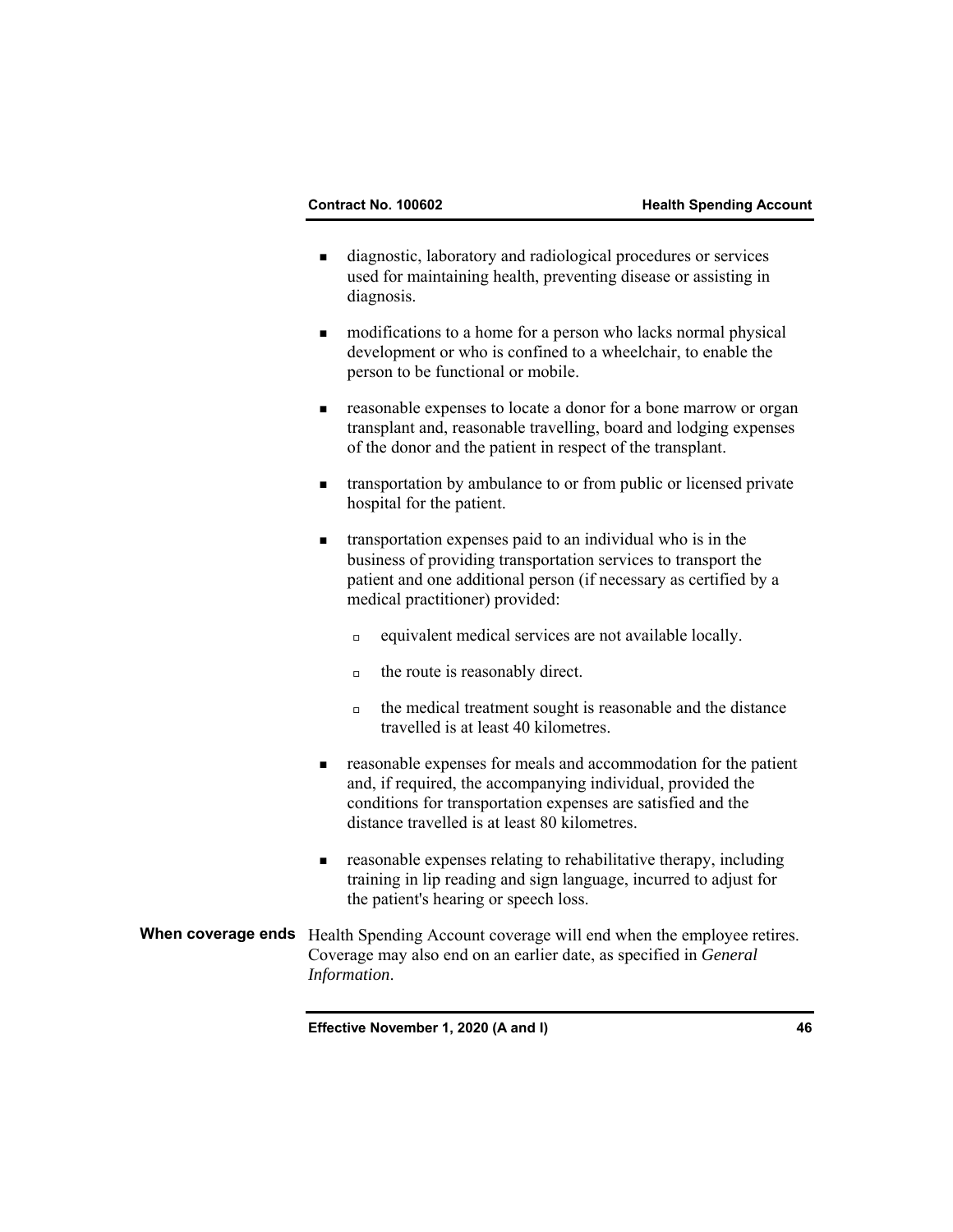|                                 | <b>Contract No. 100602</b>                                                                                                                                                                                                                                                                  | <b>Health Spending Account</b> |
|---------------------------------|---------------------------------------------------------------------------------------------------------------------------------------------------------------------------------------------------------------------------------------------------------------------------------------------|--------------------------------|
| Other coverage                  | If you or your eligible dependents have coverage under another plan,<br>you should submit your claims to the other plan first. Once benefits<br>have been determined under the other plan, you can submit any unpaid<br>portion of the claim for payment from your Health Spending Account. |                                |
| When and how to<br>make a claim | To make a claim, complete the claim form that is available from your<br>employer or on our Sun Life Financial Plan Member Services website<br>at www.mysunlife.ca.                                                                                                                          |                                |
|                                 | In order for you to receive benefits, we must receive the claim no later<br>than 90 days after the earlier of:                                                                                                                                                                              |                                |
|                                 | the end of the benefit year during which you incur the expenses,<br>$\blacksquare$<br><sub>or</sub>                                                                                                                                                                                         |                                |
|                                 | the end of your Health Spending Account coverage.<br>٠                                                                                                                                                                                                                                      |                                |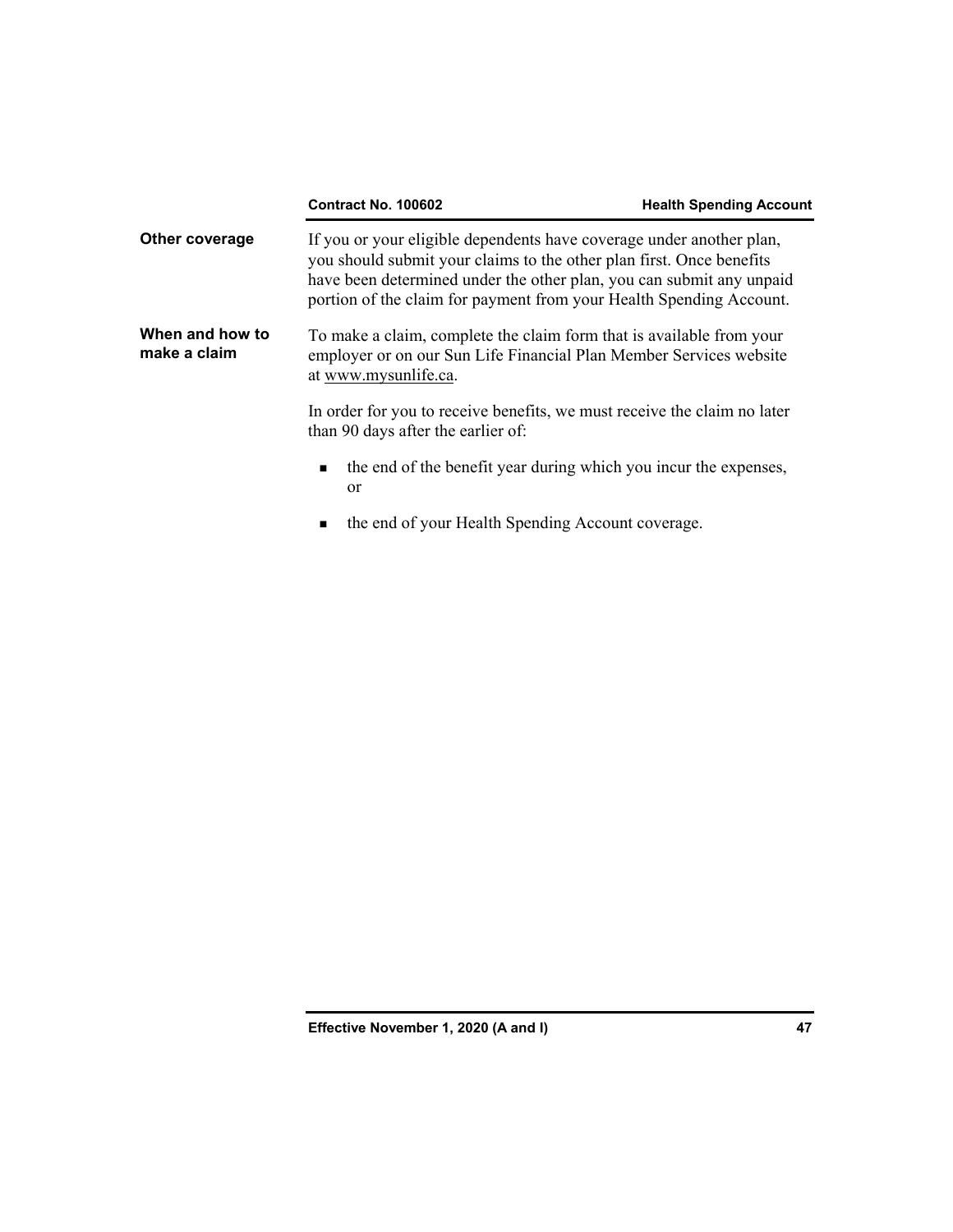# **Personal Spending Account**

| <b>General description</b><br>of the coverage                | The contract holder has established a Personal Spending Account and<br>has the sole legal and financial liability for this Personal Spending<br>Account under the Personal Spending Account Services Contract<br>entered into with Sun Life. Sun Life only acts as administrator.                                                                                                                                  |  |
|--------------------------------------------------------------|--------------------------------------------------------------------------------------------------------------------------------------------------------------------------------------------------------------------------------------------------------------------------------------------------------------------------------------------------------------------------------------------------------------------|--|
|                                                              | Your employer will be responsible for all payroll related deductions<br>and issuing the appropriate tax information slips related to your<br>Personal Spending Account.                                                                                                                                                                                                                                            |  |
|                                                              | Your Personal Spending Account coverage provides reimbursement to<br>you for expenses described in this section under Eligible expenses.                                                                                                                                                                                                                                                                           |  |
|                                                              | An eligible expense is incurred on the date the expense is billed.<br>Eligible expenses incurred by your dependent are also covered.<br>Coverage applies only to eligible expenses incurred after the employee<br>becomes covered under the Personal Spending Account and before the<br>date the Personal Spending Account ends.                                                                                   |  |
|                                                              | Your dependent must be your spouse or your children and any other<br>member of your family or your spouse's family who are dependent on<br>you for financial support, such as parents, grandparents or<br>grandchildren, and a resident of Canada or the United States. You can<br>claim eligible expenses for dependents even if they are not covered<br>under your Extended Health Care or Dental Care benefits. |  |
|                                                              | The benefit year is from January 1 to December 31.                                                                                                                                                                                                                                                                                                                                                                 |  |
| <b>How your Personal</b><br><b>Spending Account</b><br>works | Your Personal Spending Account works like an expense account. Your<br>employer will allocate credits to your Personal Spending Account in<br>the manner described under Credits.                                                                                                                                                                                                                                   |  |
|                                                              | Each time you submit a Personal Spending Account claim, you will be<br>reimbursed for eligible expenses described in this section under<br>Eligible expenses, up to the balance of your Personal Spending<br>Account.                                                                                                                                                                                              |  |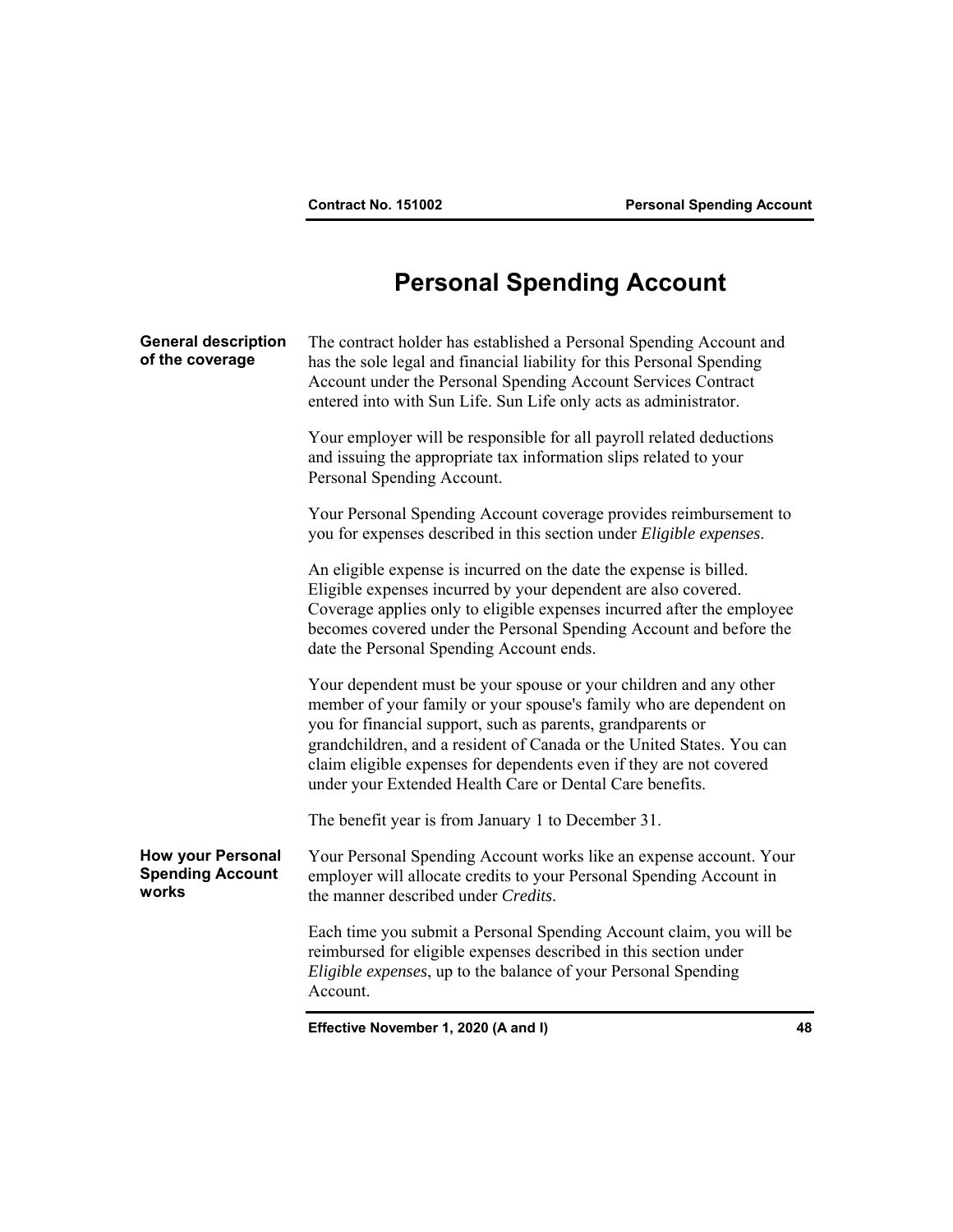| <b>Balance</b><br>carry-forward        | This Personal Spending Account is set up with a <b>balance carry-</b><br>forward feature. This means that you may be reimbursed for eligible<br>expenses incurred in a benefit year using credits received during that<br>benefit year, as well as any unused credits that have been carried<br>forward from the previous benefit year.                                                                                                                                       |
|----------------------------------------|-------------------------------------------------------------------------------------------------------------------------------------------------------------------------------------------------------------------------------------------------------------------------------------------------------------------------------------------------------------------------------------------------------------------------------------------------------------------------------|
|                                        | In other words, any credits remaining in your Personal Spending<br>Account at the end of one benefit year will be carried forward and may<br>be used to reimburse you for eligible expenses incurred in the<br>following benefit year. Credits that are carried forward from one<br>benefit year to the next will be lost at the end of the second benefit year<br>if you have not used them by then. Carried forward credits are always<br>used before new credits are used. |
|                                        | We must receive claims for eligible expenses incurred in a benefit year<br>no later than 90 days after the end of the benefit year during which the<br>eligible expenses are incurred, or 90 days after your Personal Spending<br>Account coverage ends, whichever is earlier. Please see When and how<br>to make a claim.                                                                                                                                                    |
| <b>Surviving dependent</b><br>coverage | The Personal Spending Account is set up under the employee's name,<br>and there is no continuation of coverage for dependents after the<br>employee's death. Only eligible expenses incurred before the<br>employee's death can be reimbursed under the employee's Personal<br>Spending Account.                                                                                                                                                                              |
| <b>Credits</b>                         | \$1,000 at the beginning of each benefit year. If you become eligible for<br>plan credits on or after July $1^{st}$ , the amount will be reduced to 50%, of<br>the annual amount rounded to the next higher dollar, for that particular<br>year.                                                                                                                                                                                                                              |
|                                        | You can choose to allocate your credits between your Personal<br>Spending Account and Health Spending Account.                                                                                                                                                                                                                                                                                                                                                                |
| <b>Eligible expenses</b>               | You can use your Personal Spending Account to help you pay for the<br>following eligible expenses:                                                                                                                                                                                                                                                                                                                                                                            |
| <b>Fitness services</b>                | fitness club or gym memberships.                                                                                                                                                                                                                                                                                                                                                                                                                                              |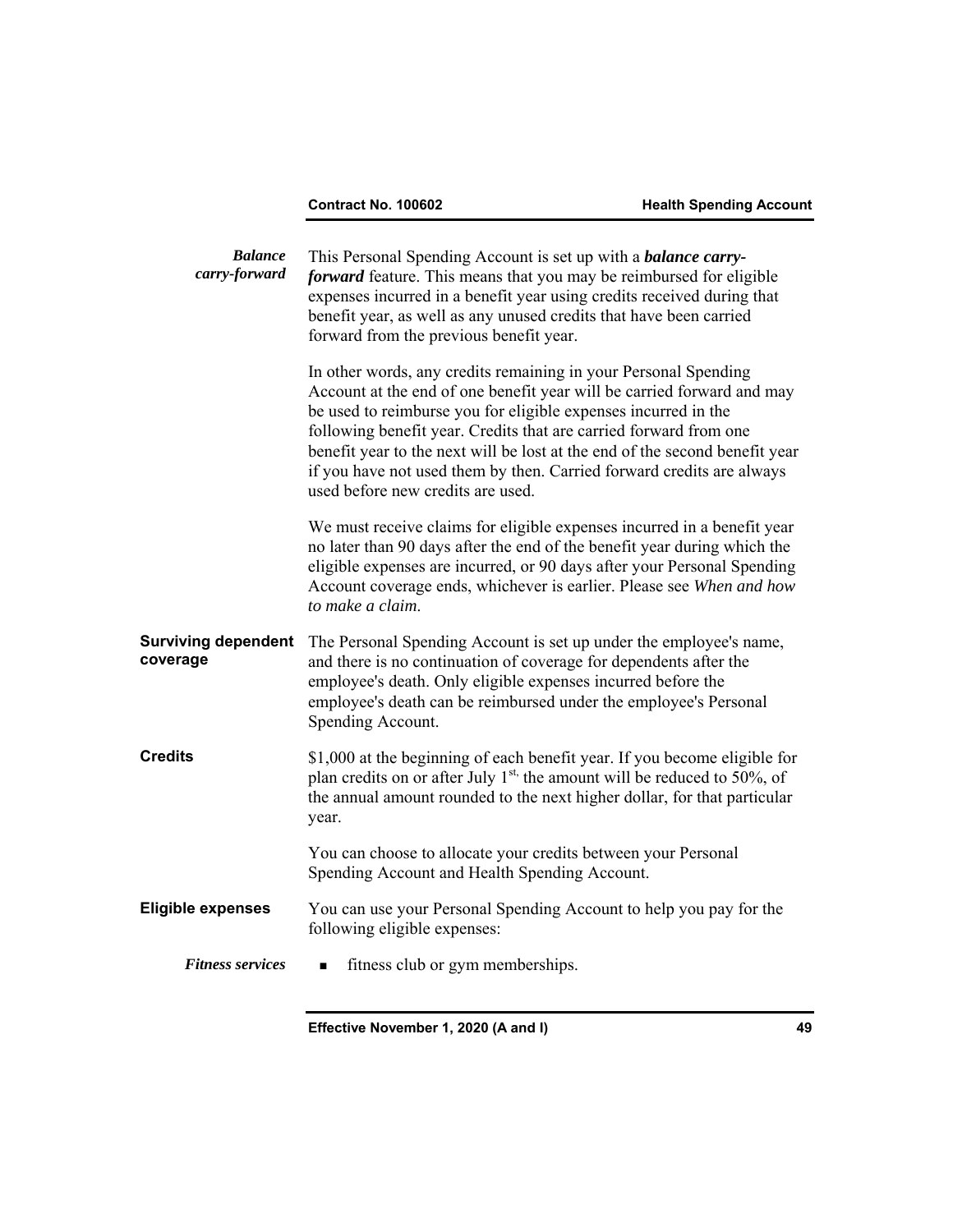- registration fees for fitness-related programs, lessons or courses (such as aerobics, yoga, dance and martial arts).
- sports team memberships and registration fees.
- annual memberships or daily passes to athletic facilities (such as golf courses, racquet clubs and ski hills).
- personal trainers, fitness consultants, lifestyle consultants and exercise physiologists.
- registration fees for fitness-related events (such as walks, runs and races).
- **recreational activity fees (such as boating fees, camping fees and** trail passes).
- **fees for athletic facilities and equipment rental costs.**
- fitness-related apps, software and programs.
- hunting and fishing licenses.
- *Fitness equipment*  $\bullet$  purchase or rental of exercise equipment (such as treadmills, exercise bikes, universal gyms and weights).
	- **specialized sports equipment (such as skates, bikes,** non-motorized boats, rackets and clubs).
	- fishing gear and supplies, camping gear, tents and sleeping bags.
	- gives in particular or cycling strollers.
	- specialized athletic footwear (such as running shoes, golf shoes and swim fins).
	- fitness-related apparel (such as running jackets, cycling shorts and swim caps).
	- athletic safety equipment (such as helmets, eye protection and mouthguards).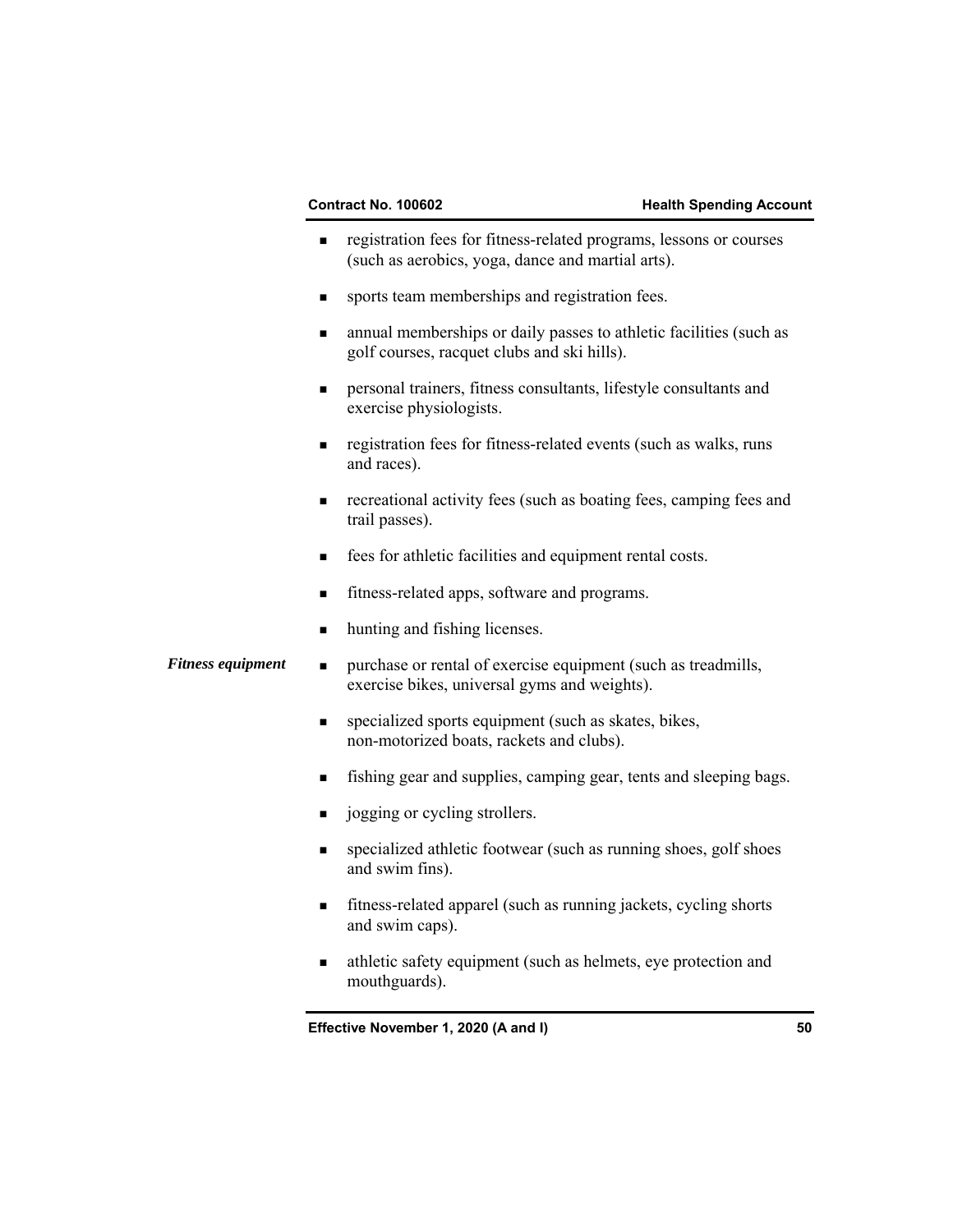### **Contract No. 100602 Health Spending Account**

- fitness tracking tools (including watches) and heart-rate monitors.
- fitness consoles and accessories, DVDs and downloadable work-out videos.
- weight management programs (excluding food).

### *Health products and services*

- nutrition programs and counselling.
- $\blacksquare$  cholesterol and hypertension screening.
- **smoking cessation programs and products.**
- services provided by iridologists, herbalists, Chinese medical practitioners and acupressurists.
- other alternative wellness services (such as Reiki, Rolfing and light therapy).
- stress management programs.
- first aid and CPR (cardiopulmonary resuscitation) training.
- health, fitness or lifestyle assessments.
- vitamins and supplements, including herbal products.
- sleeping aids (such as orthopaedic mattresses and pillows, darkening blinds, white noise machines and ear plugs).
- medical alert products and services.
- **Personal care items (such as heating pads, thermometers,** sunscreen, teeth whitening kits and denture products).
- life coach services or fees for spiritual or wellness retreats (excludes the cost of travel and accommodations).
- cosmetic procedures (such as Botox, dermabrasion and tattoo removal).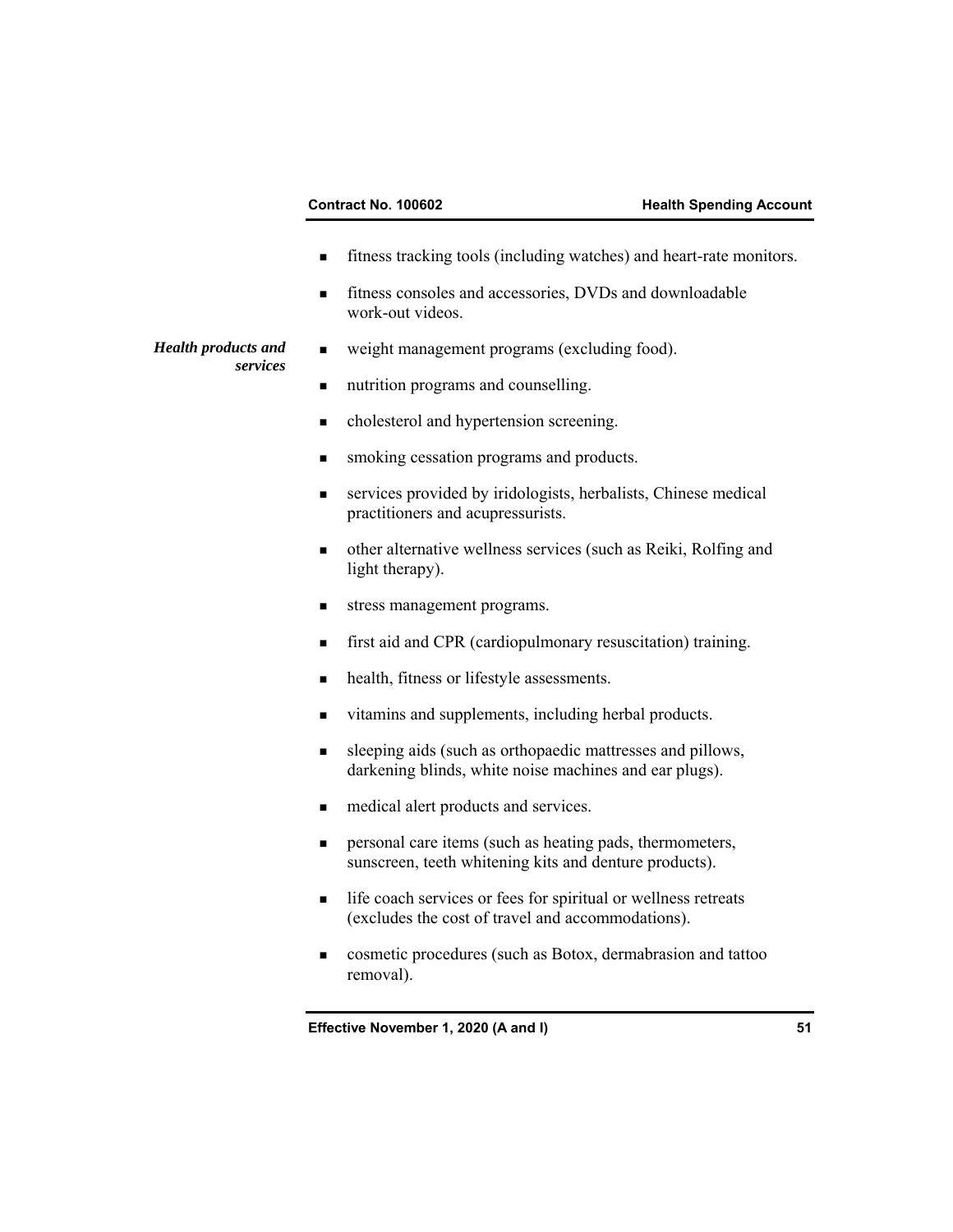*Education and personal development* 

### **Contract No. 100602 Health Spending Account**

- **health-related apps, software and programs.**
- day-spa services (such as baths, saunas and aesthetic treatments).
- tuition fees for university, college or continuing education (including books and supplies).
	- **Figure 1.5** fees for language training and tutoring.
	- **fees or dues for professional memberships or associated with** maintaining a professional designation.
	- hobby or general interest classes and supplies (including cameras).
	- **Personal computers, accessories and software.**
	- online courses offered through a recognized educational institution requiring registration.
	- internet services (statements used as receipts must include payment amounts and dates).
	- cultural activity passes or tickets (for things like museums, zoos, music concerts, plays, operas and symphonies).
	- **EXECUTE:** lessons, courses, seminars and conferences (including books, instruments, supplies and accessories).
	- **Fig. 2.5** reading materials and book club memberships (including e-readers and books).
	- finance-related apps, software and programs.
	- smartphones and tablets.
- *Green living* **n** public transit passes.
	- solar energy and wind energy products.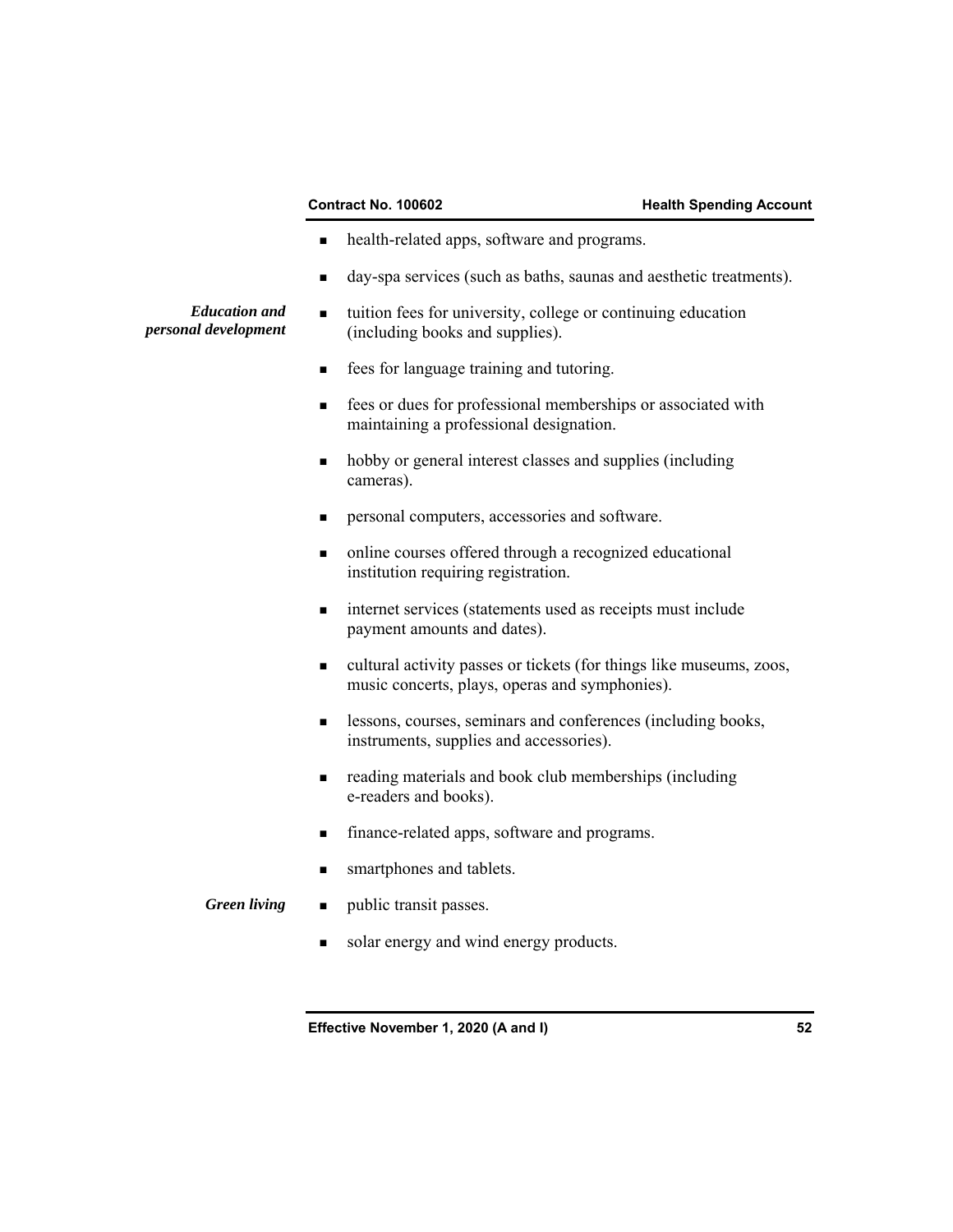- energy home audits, cost to upgrade windows, programmable thermostats and weather stripping.
- lead pipe and asbestos removal from home.
- composters, rain barrels, recycling bins and recycling fees for atypical items (such as electronics).
- **a** appliances certified as energy efficient and other energy efficient products for home heating, cooling and lighting (such as tankless water heaters and compact fluorescent light bulbs).
- car or bike sharing memberships and usage fees (excluding fuel costs and repair fees).
- *Work-life balance* childcare expenses.
	- elder-care expenses.
	- pet-care services (such as kenneling, obedience training, dog walking and veterinarian fees).
	- domestic services (such as house cleaning, snow removal, landscaping and moving services).
	- Intelligent Personal Assistant (IPA) devices.
	- *Safety initiatives*  baby safety equipment.
		- first aid products (such as bandages, Automated External Defibrillators (AED) and disinfectant).
		- smoke alarms, carbon monoxide (CO) detectors, fire extinguishers and fire escape ladders.
		- **Personal protective gear (such as safety boots, eye protection and** safety gloves).
		- life jackets, bear spray, rescue equipment and avalanche kits.
		- home security systems and associated fees.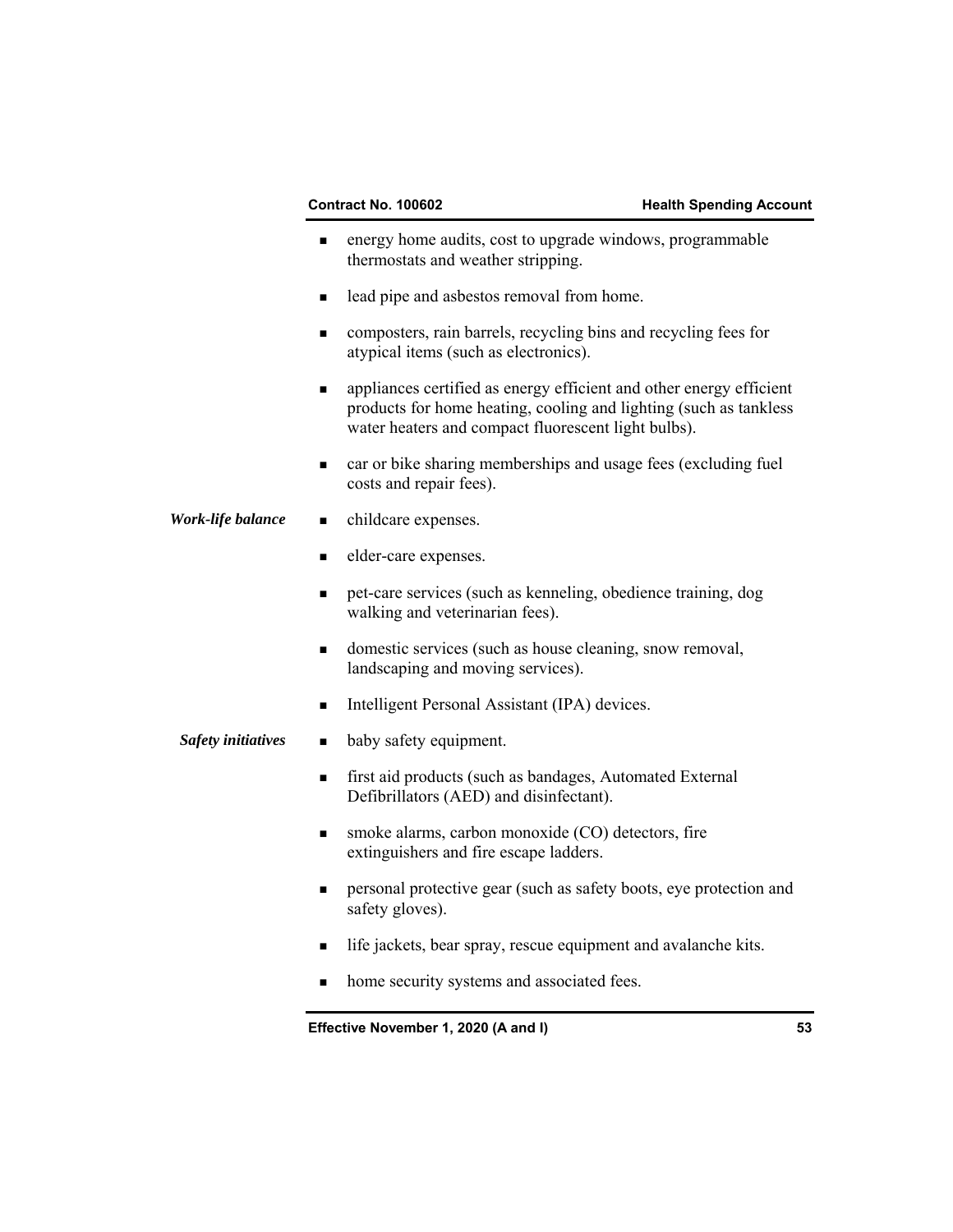| <b>Professional services</b>    | estate planning, financial investment counselling and tax return<br>preparation.                                                                                                      |
|---------------------------------|---------------------------------------------------------------------------------------------------------------------------------------------------------------------------------------|
|                                 | legal expenses (such as wills, divorces, and house purchases or<br>■<br>sales).                                                                                                       |
| <b>Insurance premiums</b>       | Life and Critical Illness insurance premiums, as well as Long<br>$\blacksquare$<br>Term Care facility premiums.                                                                       |
|                                 | pet insurance premiums.<br>■                                                                                                                                                          |
| <b>Financial</b>                | Registered Retirement Savings Plan (RRSP) contributions.<br>٠                                                                                                                         |
|                                 | Registered Education Savings Plan (RESP) contributions.<br>$\blacksquare$                                                                                                             |
|                                 | Tax-Free Savings Account (TFSA) contributions.<br>■                                                                                                                                   |
|                                 | <b>When coverage ends</b> Personal Spending Account coverage will end when the employee<br>retires. Coverage may also end on an earlier date, as specified in<br>General Information. |
| When and how to<br>make a claim | Submit your claims electronically on our website at www.mysunlife.ca.                                                                                                                 |
|                                 | In order for you to be reimbursed, we must receive the claim no later<br>than:                                                                                                        |
|                                 | 90 days after the end of the benefit year during which the eligible<br>$\blacksquare$<br>expenses are incurred, or                                                                    |
|                                 | 90 days after the end of your Personal Spending Account<br>$\blacksquare$<br>coverage, whichever is earlier.                                                                          |
|                                 |                                                                                                                                                                                       |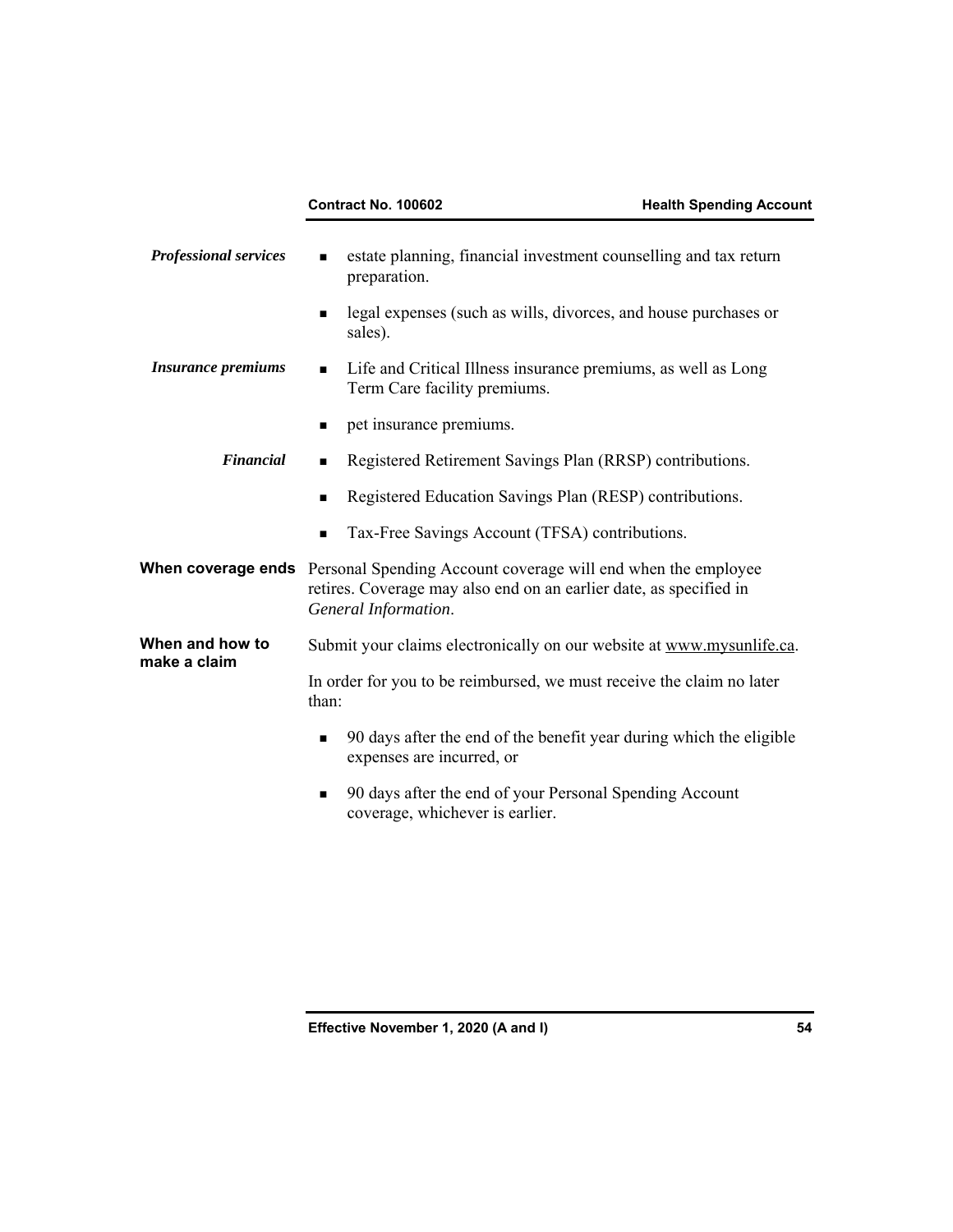## **Long-Term Disability**

**General description of the coverage**  Long-Term Disability coverage provides a benefit to you if you are totally disabled. You qualify for this benefit if you provide proof of claim acceptable to Sun Life that: you became totally disabled while covered, and **v** you have been following appropriate treatment for the disability since its onset. For your Long-Term Disability coverage, during the elimination period and the following 24 months (this period is known as the **own occupation period**), you will be considered totally disabled while you are continuously unable due to an illness to do the essential duties of your own occupation, and afterwards, you will be considered totally disabled if you are continuously unable due to an illness to do any occupation for which you are or may become reasonably qualified by education, training or experience. If you must hold a government permit or licence to perform your own occupation and your permit or licence is withdrawn or not renewed solely for medical reasons, we will consider you totally disabled for up to 12 months after the end of the elimination period. You cannot be working other than in a Sun Life approved partial disability or rehabilitation program. Benefits are paid at the end of each month and are based on your coverage on the date you became totally disabled.

> If you are totally disabled for part of any month, we will pay 1/30 of the monthly benefit for each day you are totally disabled.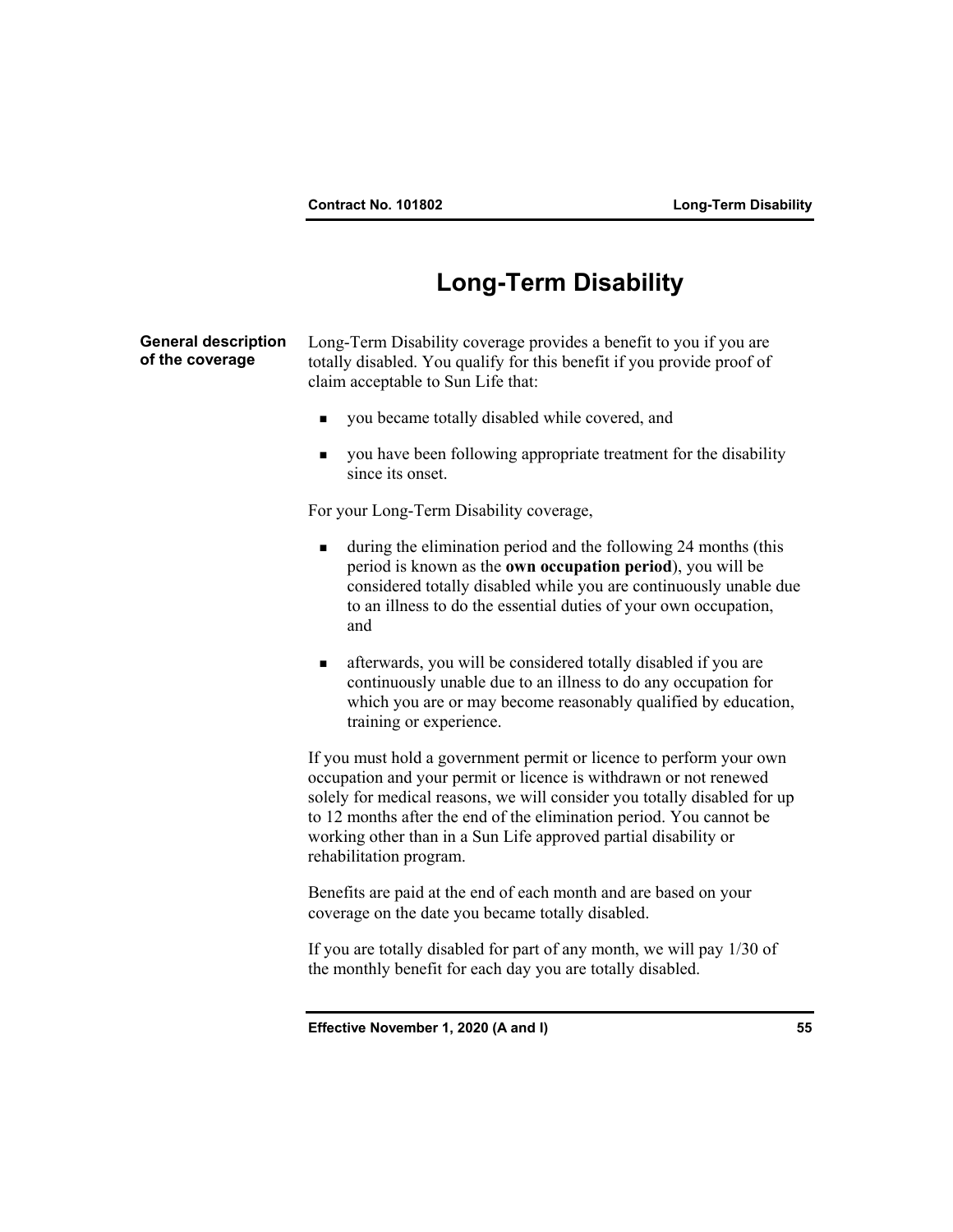|                                   | <b>Contract No. 101802</b>                                                                                                                                                                                                                                                                                                                                                                                                                                             | <b>Long-Term Disability</b> |
|-----------------------------------|------------------------------------------------------------------------------------------------------------------------------------------------------------------------------------------------------------------------------------------------------------------------------------------------------------------------------------------------------------------------------------------------------------------------------------------------------------------------|-----------------------------|
| When disability<br>payments begin | Your Long-Term Disability payments begin after you have been totally<br>disabled for an uninterrupted period of 75 working days or after the last<br>day benefits are payable under any short-term disability, loss of income<br>or other salary continuation plan, whichever is later.                                                                                                                                                                                |                             |
|                                   | This period, which must be completed before disability benefits<br>become payable, is the elimination period.                                                                                                                                                                                                                                                                                                                                                          |                             |
|                                   | If you become totally disabled during a lay-off or approved leave and<br>your coverage continues during this time, you will be eligible for<br>benefit payments following your recall or scheduled return to full-time<br>work with your employer. You must have been totally disabled for an<br>uninterrupted period of 75 working days and still be totally disabled on<br>the date you are recalled or scheduled to return to full-time work with<br>your employer. |                             |
| What we will pay                  | Here is how we calculate your Long-Term Disability payments. All<br>references to income in this disability provision are to the gross<br>amounts before any deductions.                                                                                                                                                                                                                                                                                               |                             |
|                                   | Step 1: We take 60% of the first \$2,750 of your monthly basic<br>earnings, add 47.5% of the next \$4,750 and then add 42.5% of the<br>balance of your monthly earnings, if any, up to a maximum benefit of<br>\$13,000. If the result from Step 1 is less than the benefit that would be<br>payable under the Employment Insurance Act, the result from Step 1<br>will be increased to the amount that would be payable under the<br>Employment Insurance Act.        |                             |
|                                   | Step 2: We subtract any income provided to you:                                                                                                                                                                                                                                                                                                                                                                                                                        |                             |
|                                   | for the same or a subsequent disability under any government-<br>$\blacksquare$<br>sponsored plan, excluding dependent benefits, employment<br>insurance benefits and automatic cost-of-living increases under<br>any government-sponsored plan that occur after benefits begin.                                                                                                                                                                                       |                             |
|                                   | for the same or a subsequent disability under any Workers'<br>■<br>Compensation Act or similar law, excluding automatic cost-of-<br>living increases that occur after benefits begin.                                                                                                                                                                                                                                                                                  |                             |
|                                   | under a motor vehicle insurance plan which provides disability                                                                                                                                                                                                                                                                                                                                                                                                         |                             |
|                                   | Effective November 1, 2020 (A and I)                                                                                                                                                                                                                                                                                                                                                                                                                                   | 56                          |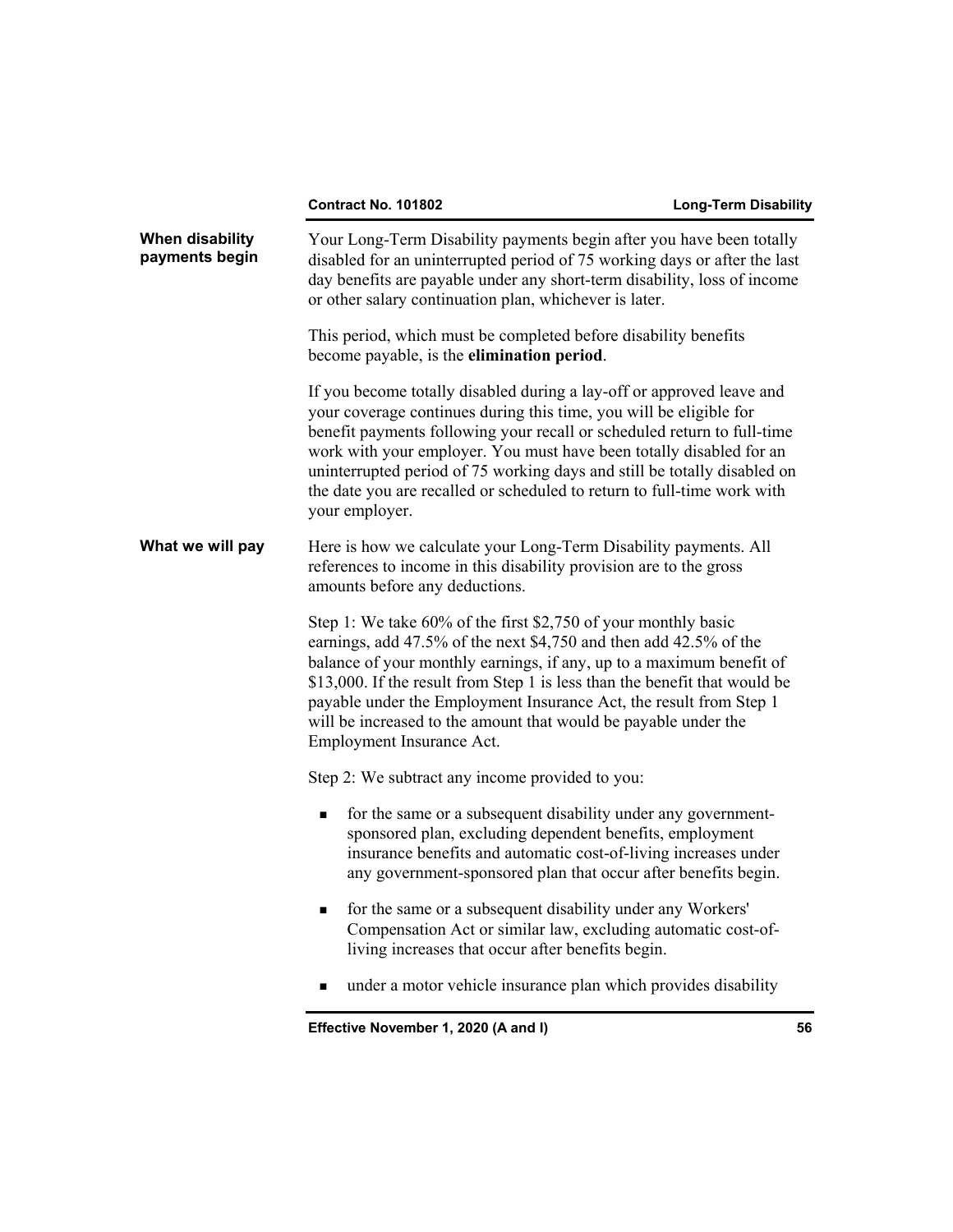benefits to the extent that the law does not prohibit such a deduction, excluding the first 15 weeks after the date of disability.

- under a group plan, including any coverage resulting from your membership in an association of any kind, excluding the first 15 weeks after the date of disability.
- under a retirement or pension plan funded in whole or in part by the employer, as a result of your disability or a medical condition.
- under the Québec Parental Insurance Plan.

The result from Step 2 is the amount you will normally receive.

 If this amount plus the above sources of income and all the additional sources of income listed below exceeds 85% of your pre-disability basic earnings, we will reduce your Long-Term Disability payment by the excess. If your benefit is non-taxable, the maximum will be 85% of your pre-disability basic earnings after income tax.

Additional sources of income provided to you:

- under any Workers' Compensation Act or similar law for another disability, excluding any automatic cost-of-living increases that occur after benefits begin, excluding the first 15 weeks after the date of disability.
- under any Criminal Injuries Compensation Act or similar law, where allowed by law, excluding the first 15 weeks after the date of disability.

 If you are eligible for any of the income amounts above and do not apply for them, we will still consider them part of your income. We can estimate those benefits and use those amounts when we calculate your payments.

 If you receive any of the income amounts above in a lump sum, we will determine the equivalent compensation this represents on a monthly basis using generally accepted accounting principles.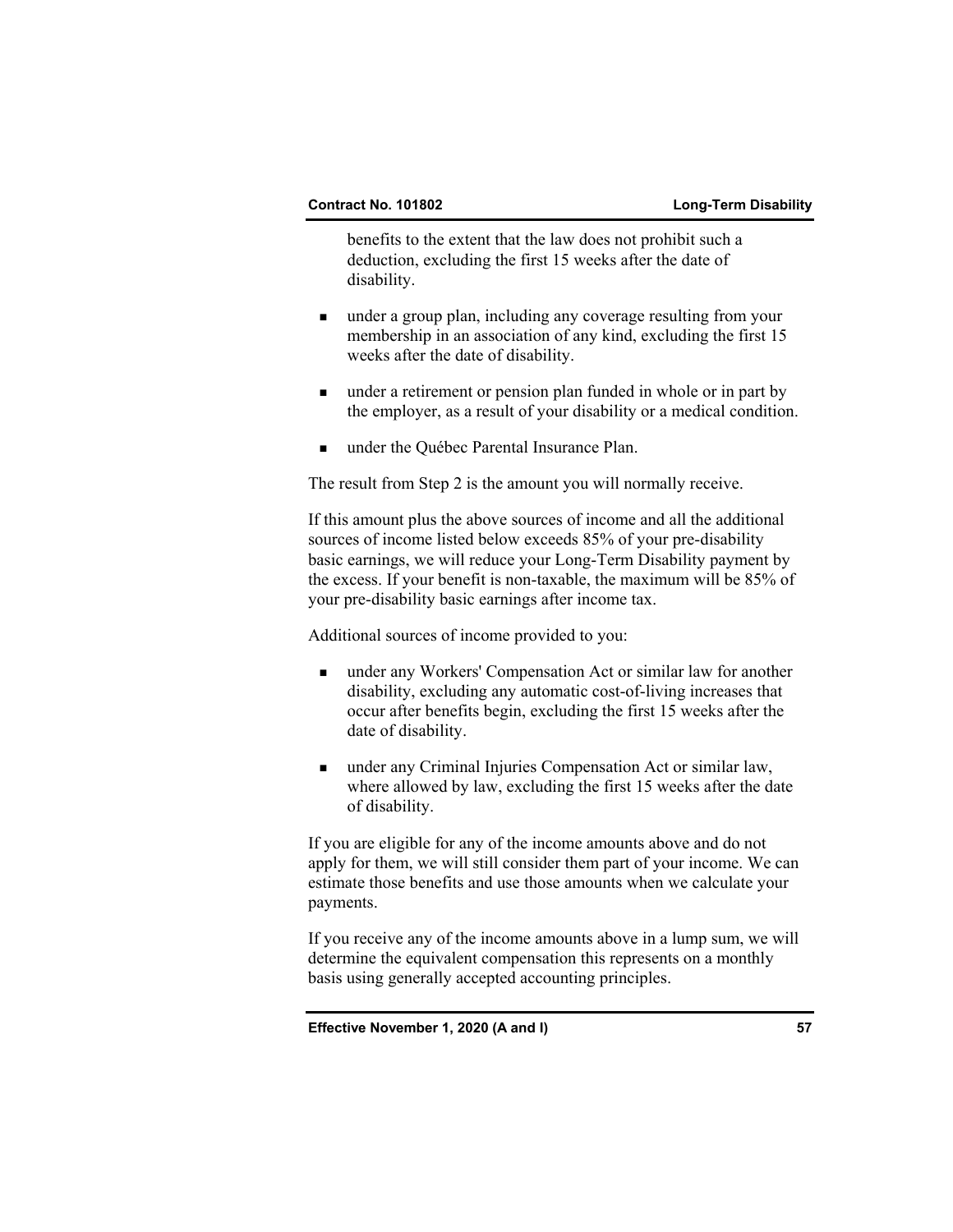We will not take into account any benefits that began before your disability began. However, increases in those benefits as a result of your disability will be taken into account.

We have the right to adjust your benefit payments when necessary.

 In addition to your Long-Term Disability payments, an amount equal to 10.39% of your monthly insured earnings, up to the monthly equivalent of the yearly maximum pensionable earnings as defined under the Canada and Québec Pension Plans, and 14.84% of your monthly insured earnings thereafter, will be contributed to your pension plan.

**Maternity / parental leave of absence**  Maternity leave agreed to with your employer will begin on the date you and your employer have agreed will be the start of your leave or the date the child is born, whichever is earlier. The leave will end on the date you and your employer have agreed that you will return to active, full-time work or the actual date you return to active, full-time work, whichever is earlier.

> Parental leave is the period of time that you and your employer have agreed on.

 Sun Life will determine any portions of a maternity or parental leave which are voluntary and any portions which are health-related. The health-related portion of the leave is the period in which a woman can establish, through appropriate medical documentation, that she is unable to work for health reasons related to childbirth or recovery from childbirth.

 Long-Term Disability benefits will only be payable for health-related portions of the leave where necessary in order to comply with requirements such as employment standards, human rights and employment insurance, after you have been disabled for an uninterrupted period of 75 working days, provided your coverage has been continued.

 However, if your employer has a Supplemental Unemployment Benefit (SUB) plan as defined in the Employment Insurance regulations covering the health-related portion of the maternity or parental leave,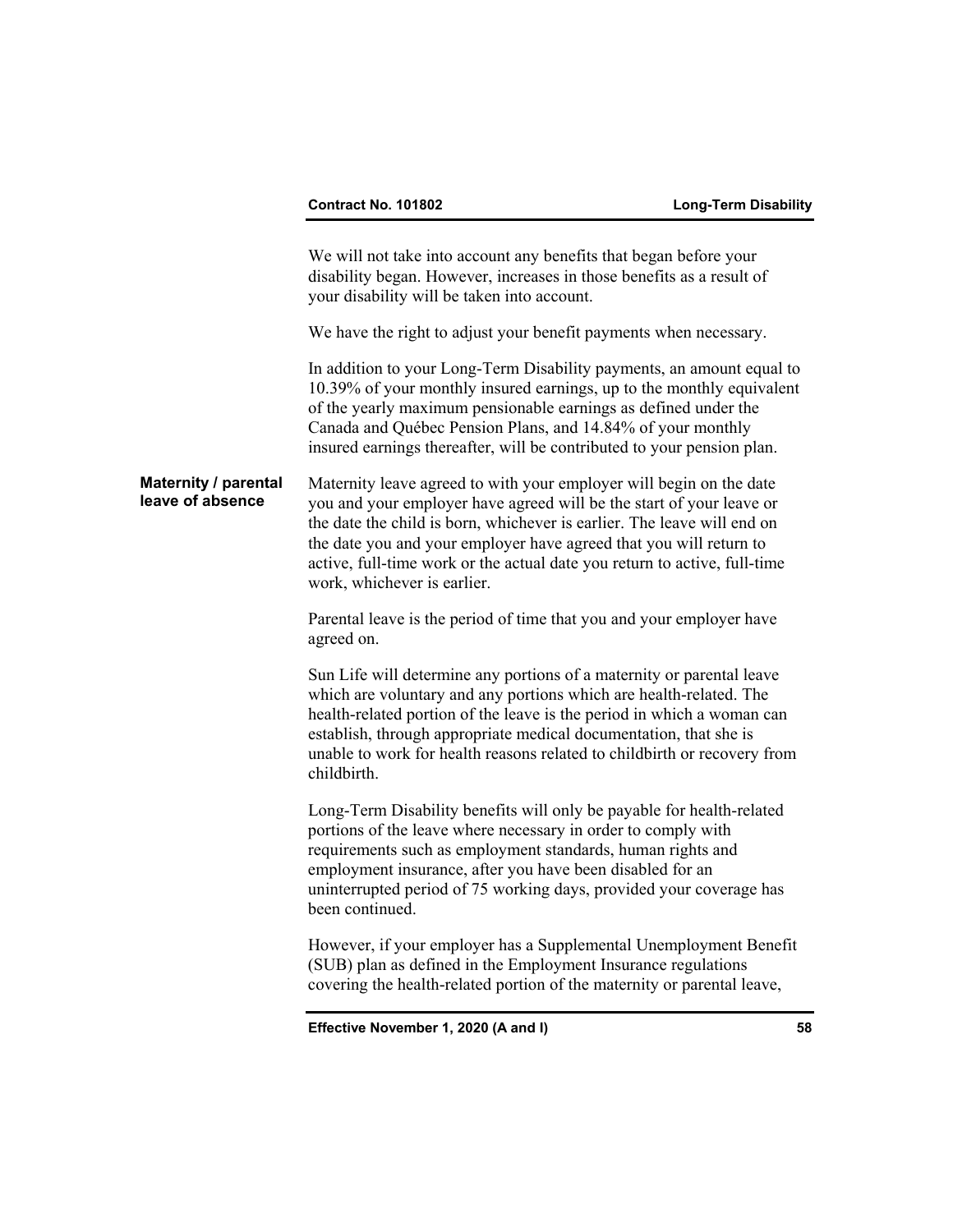|                                      | Contract No. 101802                                                                                                                                                                                                                                                                                                                                         | <b>Long-Term Disability</b> |
|--------------------------------------|-------------------------------------------------------------------------------------------------------------------------------------------------------------------------------------------------------------------------------------------------------------------------------------------------------------------------------------------------------------|-----------------------------|
|                                      | Sun Life will not pay any benefits under this plan during any period<br>benefits are payable to you under your employer's SUB plan.                                                                                                                                                                                                                         |                             |
| <b>Partial disability</b><br>program | You may be required to participate in a partial disability program<br>approved by Sun Life in writing.                                                                                                                                                                                                                                                      |                             |
|                                      | After you are eligible for Long-Term Disability payments, you may be<br>considered for a partial disability program in which you return to your<br>own occupation for a reduced number of hours per week.                                                                                                                                                   |                             |
|                                      | During your partial disability program, you can receive a salary from<br>your employer for the hours worked. However, your Long-Term<br>Disability payments will be reduced by the percentage of your normal<br>work week that you are now working for your employer.                                                                                       |                             |
|                                      | During your partial disability program your total income from all<br>sources cannot exceed 100% of your pre-disability basic earnings,<br>indexed for inflation (less provincial and federal income taxes if your<br>benefit is non-taxable). If this is the case, your Long-Term Disability<br>payments will be further reduced by the excess.             |                             |
|                                      | Your participation in a partial disability program will be limited to the<br>own occupation period.                                                                                                                                                                                                                                                         |                             |
| Rehabilitation<br>program            | You may be required to participate in a rehabilitation program<br>approved by Sun Life in writing.                                                                                                                                                                                                                                                          |                             |
|                                      | It may include the involvement of our rehabilitation specialist, part-<br>time work, working in another occupation or vocational training to help<br>you become capable of full-time employment.                                                                                                                                                            |                             |
|                                      | Sun Life is under no obligation to approve or continue a rehabilitation<br>program for an employee. We will consider such factors as financial<br>considerations and our opinion on the merits of rehabilitation.                                                                                                                                           |                             |
|                                      | During your rehabilitation program, you may receive your Long-Term<br>Disability payments plus income from other sources. However, if<br>during any month your total income is more than 100% of your pre-<br>disability basic earnings, indexed for inflation (less provincial and<br>federal income taxes if your benefit is non-taxable), your Long-Term |                             |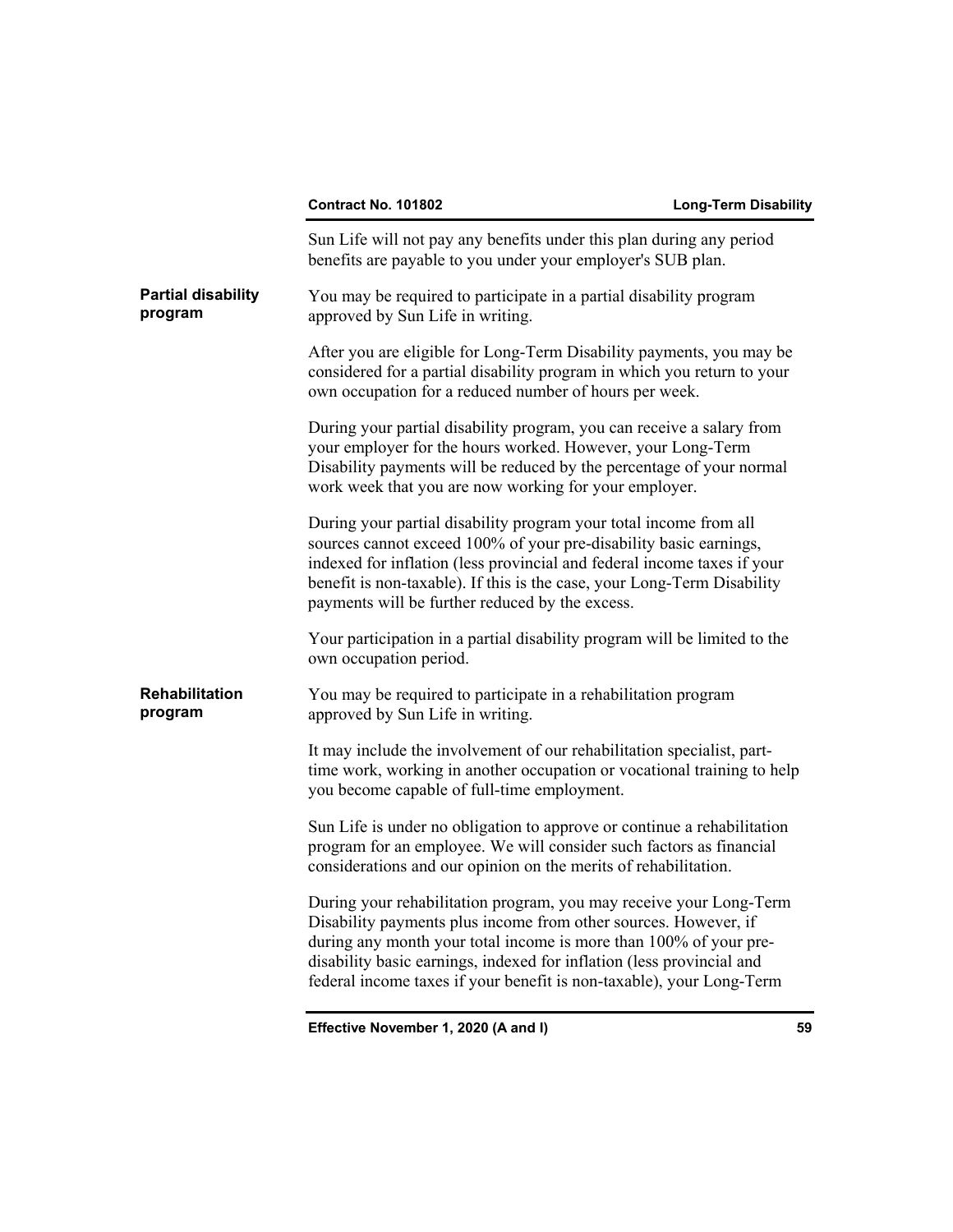Disability payments will be reduced by the excess.

 You should consider participating in a rehabilitation program as soon as possible after becoming totally disabled. If you enter a rehabilitation program during the elimination period, it will not be considered an interruption of the elimination period.

### **Interrupted periods of disability during elimination period**  Interrupted periods of total disability due to the same or related causes occurring before the elimination period has been completed are treated as one period of disability and are accumulated to complete the elimination period as long as this benefit is in force and all of the following conditions are met:

- the initial period of total disability lasts for at least 30 days without interruption.
- **a** afterwards, there is no interruption of more than 30 days.
- each period of total disability is completed within 12 months after the start of the elimination period, or as approved by Sun Life in advance in cases where the elimination period is 365 days or more.

 The difference between your normal number of scheduled hours and the number of hours actually worked is credited towards the elimination period.

 If the Long-Term Disability benefit terminates, any balance of the elimination period must subsequently be completed by uninterrupted total disability.

**Interrupted periods of disability after payments begin**  If you had a total disability for which we paid Long-Term Disability benefits and total disability occurs again due to the same or related causes, we will consider it a continuation of your previous disability if it occurs within 6 months of the end of your previous disability. You must be covered when total disability reoccurs.

> These benefits will be based on your coverage as it existed on the original date of total disability.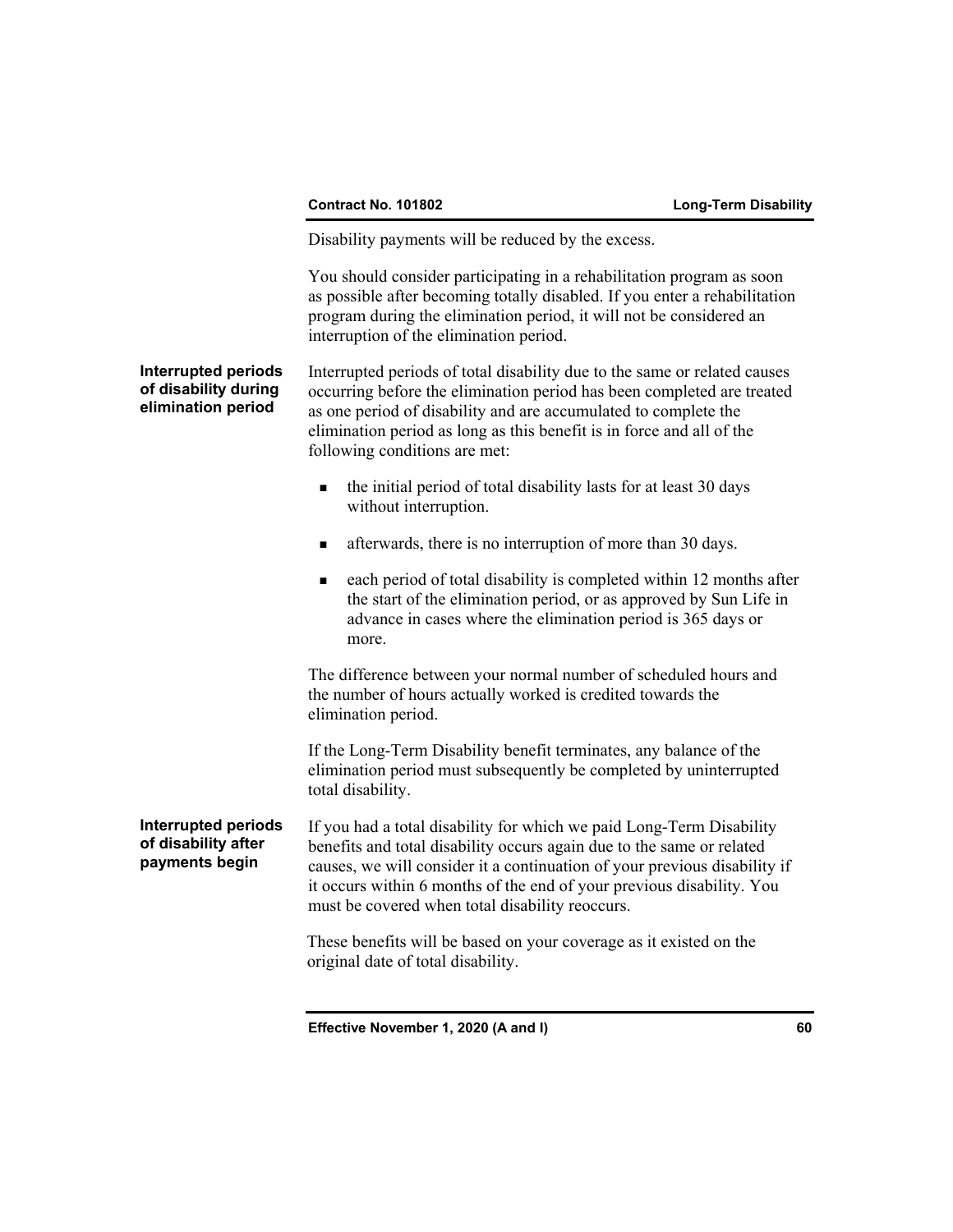## **Contract No. 101802** Long-Term Disability

| If you recover<br>damages from<br>another person | We have the right to part of any money you recover through legal<br>action or settlement from another person, organization or company who<br>caused your disability.                                                                                                                                    |  |
|--------------------------------------------------|---------------------------------------------------------------------------------------------------------------------------------------------------------------------------------------------------------------------------------------------------------------------------------------------------------|--|
|                                                  | If you decide to take legal action, you must comply with the applicable<br>terms of the group contract concerning legal action.                                                                                                                                                                         |  |
|                                                  | If you recover money, you must pay us 75% of your net recovery or the<br>total disability income benefits paid or payable to you under this plan,<br>whichever is less. Your net recovery does not include your legal costs.<br>Seventy-five percent of your net recovery must be held in trust for us. |  |
|                                                  | We have the right to withhold or discontinue disability income<br>payments if you refuse or fail to comply with any of these terms.                                                                                                                                                                     |  |
| Your responsibilities                            | During your total disability, you must make reasonable efforts to:                                                                                                                                                                                                                                      |  |
|                                                  | recover from your disability, including participating in any<br>reasonable treatment or rehabilitation program and accepting any<br>reasonable offer of modified duties from your employer.                                                                                                             |  |
|                                                  | return to your own occupation during the first 24 months that<br>٠<br>benefits are payable.                                                                                                                                                                                                             |  |
|                                                  | obtain training in order to qualify for another occupation if it<br>becomes apparent that you will not be able to return to your own<br>occupation within the first 24 months that benefits are payable.                                                                                                |  |
|                                                  | try to obtain work in another occupation after the first 24 months<br>that benefits are payable.                                                                                                                                                                                                        |  |
|                                                  | obtain benefits that may be available from other sources.                                                                                                                                                                                                                                               |  |
|                                                  | If you do not, Sun Life may hold back or discontinue benefits.                                                                                                                                                                                                                                          |  |
| When payments end                                | Your Long-Term Disability payments end on the earlier of the<br>following dates:                                                                                                                                                                                                                        |  |
|                                                  | the date you are no longer totally disabled.<br>п                                                                                                                                                                                                                                                       |  |
|                                                  | the last day of the month in which you reach age 65. However, if                                                                                                                                                                                                                                        |  |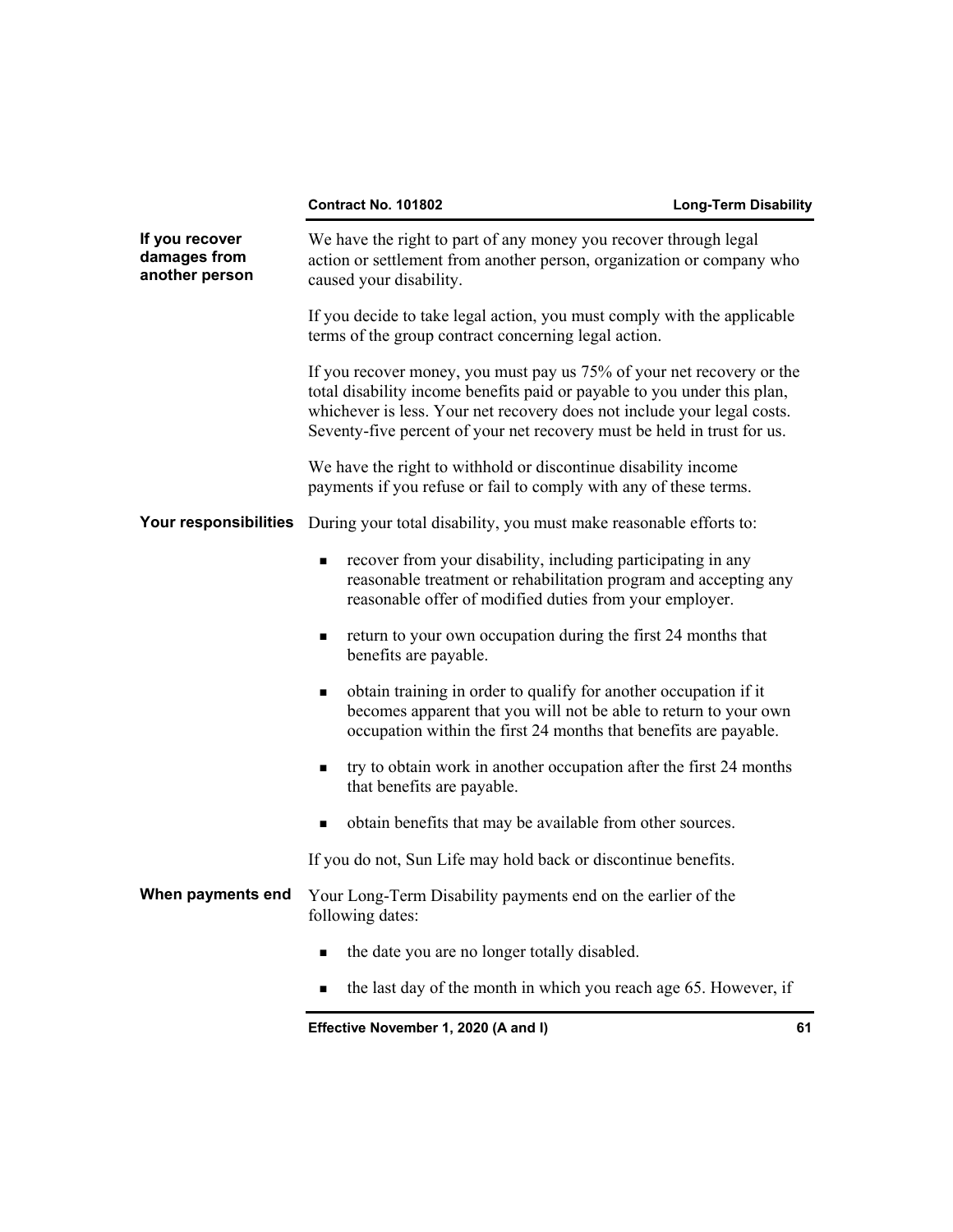|                                        | you are absent from Canada longer than 4 months due to any<br>п<br>reason, unless Sun Life agrees in writing in advance to pay<br>benefits during the period.                                                                                                                            |  |
|----------------------------------------|------------------------------------------------------------------------------------------------------------------------------------------------------------------------------------------------------------------------------------------------------------------------------------------|--|
|                                        |                                                                                                                                                                                                                                                                                          |  |
|                                        | you are on a leave of absence, strike or lay-off except as stated<br>٠<br>under Maternity / parental leave of absence or except where<br>specifically agreed to by Sun Life.                                                                                                             |  |
|                                        | you are not participating in an approved partial disability or<br>٠<br>rehabilitation program, if required by Sun Life.                                                                                                                                                                  |  |
|                                        | that you do any work for wage or profit except as approved by<br>٠<br>Sun Life.                                                                                                                                                                                                          |  |
|                                        | you are not receiving appropriate treatment.<br>٠                                                                                                                                                                                                                                        |  |
| What is not covered                    | We will not pay benefits for any period:                                                                                                                                                                                                                                                 |  |
| <b>Payments after</b><br>coverage ends | If the Long-Term Disability benefit terminates while you are totally<br>disabled, you are entitled to continue receiving payments, as long as<br>your total disability is uninterrupted, as if the benefit were still in<br>effect.                                                      |  |
|                                        | <b>When coverage ends</b> Long-Term Disability coverage will end on the day you reach age 65<br>less the elimination period of 75 working days or the day you retire,<br>whichever is earlier. Coverage may also end on an earlier date, as<br>specified in General Information.         |  |
|                                        | the last day of the month in which you die.                                                                                                                                                                                                                                              |  |
|                                        | the last day of the month in which the employee retires on<br>■<br>pension with the employer.                                                                                                                                                                                            |  |
|                                        | you have received less than 12 months of Long-Term Disability<br>payments when you reach age 65, termination of the payments<br>due to age will be extended beyond age 65 until you have<br>received benefits for a total of 12 months, subject to all other<br>conditions of this plan. |  |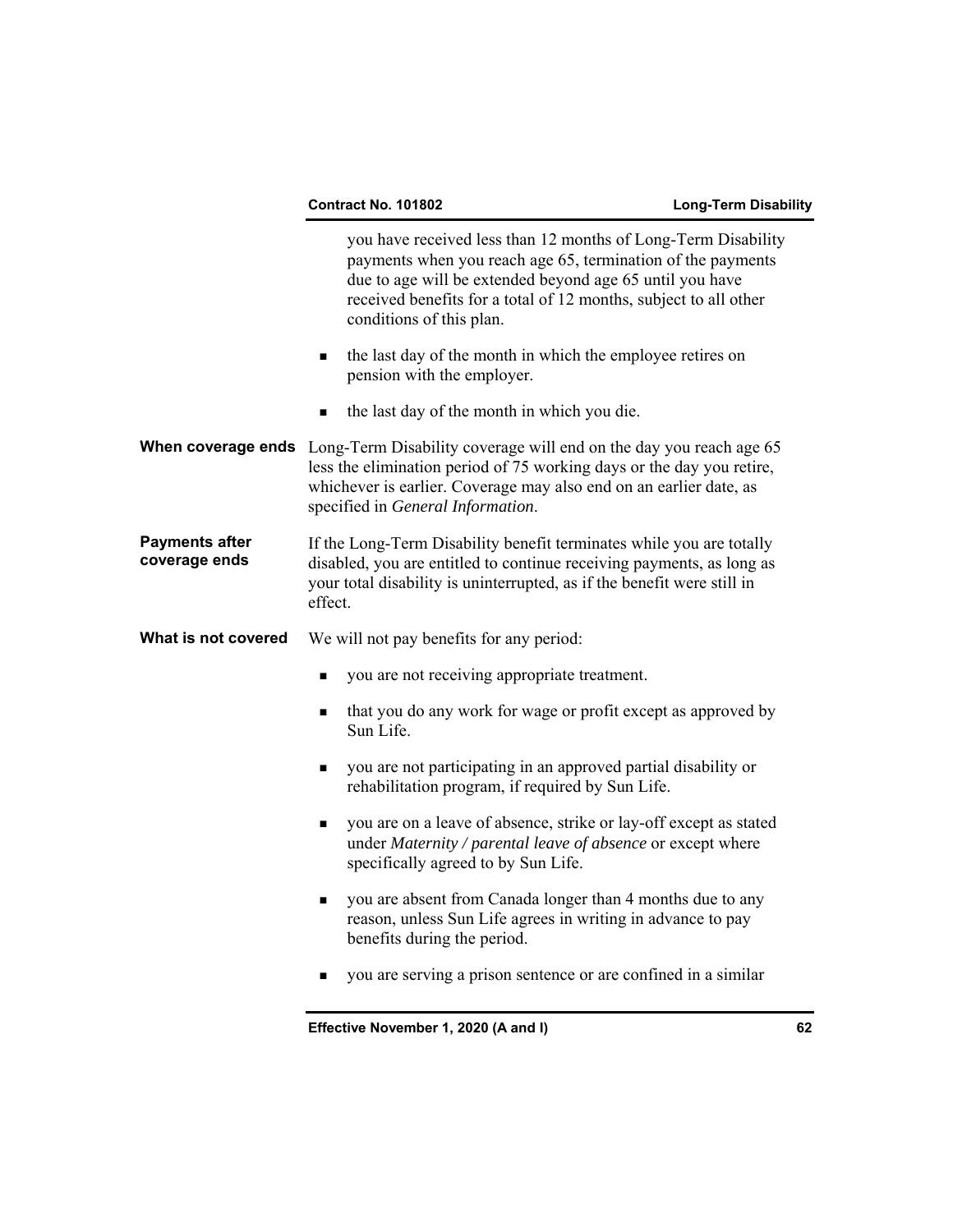institution.

 We do not pay benefits if your disability results directly or indirectly from a condition which existed on or before the date your coverage began. However, this limitation will not apply to you if:

- you have been covered for Long-Term Disability with your employer for at least 13 weeks during which you have been actively working continuously (up to 3 days of absence does not count) and you have not been treated by a doctor, or any medical personnel under the direction of a doctor, for the condition, or
- you became totally disabled more than 12 months after your coverage began.

 If your coverage ends but you are covered again under this plan, we will use the latest date your coverage began when applying the above limitation.

We will not pay benefits for total disability resulting from:

- the hostile action of any armed forces, insurrection or participation in a riot or civil commotion.
- **n** intentionally self-inflicted injuries.
- participation in a criminal offence.

**When and how to make a claim**  To make a claim, complete the Notice of Claim for Group Long-Term Disability Benefits that is available from your employer.

We must receive notice of claim on the earlier of the following dates:

- 60 days after the total disability begins.
- within 30 days of the termination of this Long-Term Disability benefit.

 Part of the application process will include filling out claim forms that give us as many details about the claim as possible. You, the attending doctor and your employer will all have to complete claim forms.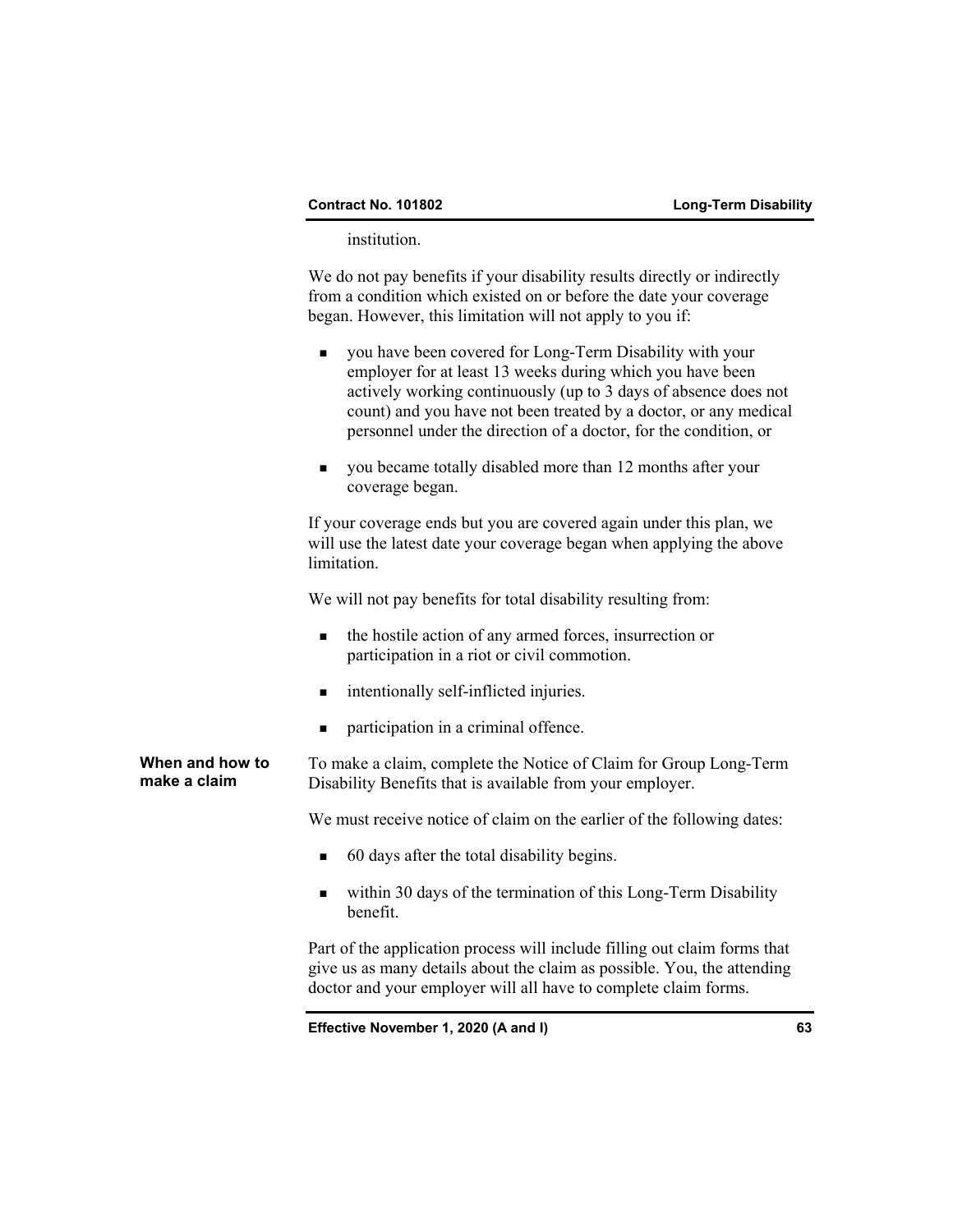In order to receive benefits, we must receive these forms no later than 90 days after the end of the elimination period.

 We will assess the claim and send you or your employer a letter outlining our decision.

 From time to time, Sun Life can require that you provide us with proof of your total disability. If you do not provide this information within 90 days of this request, you will not be entitled to benefits.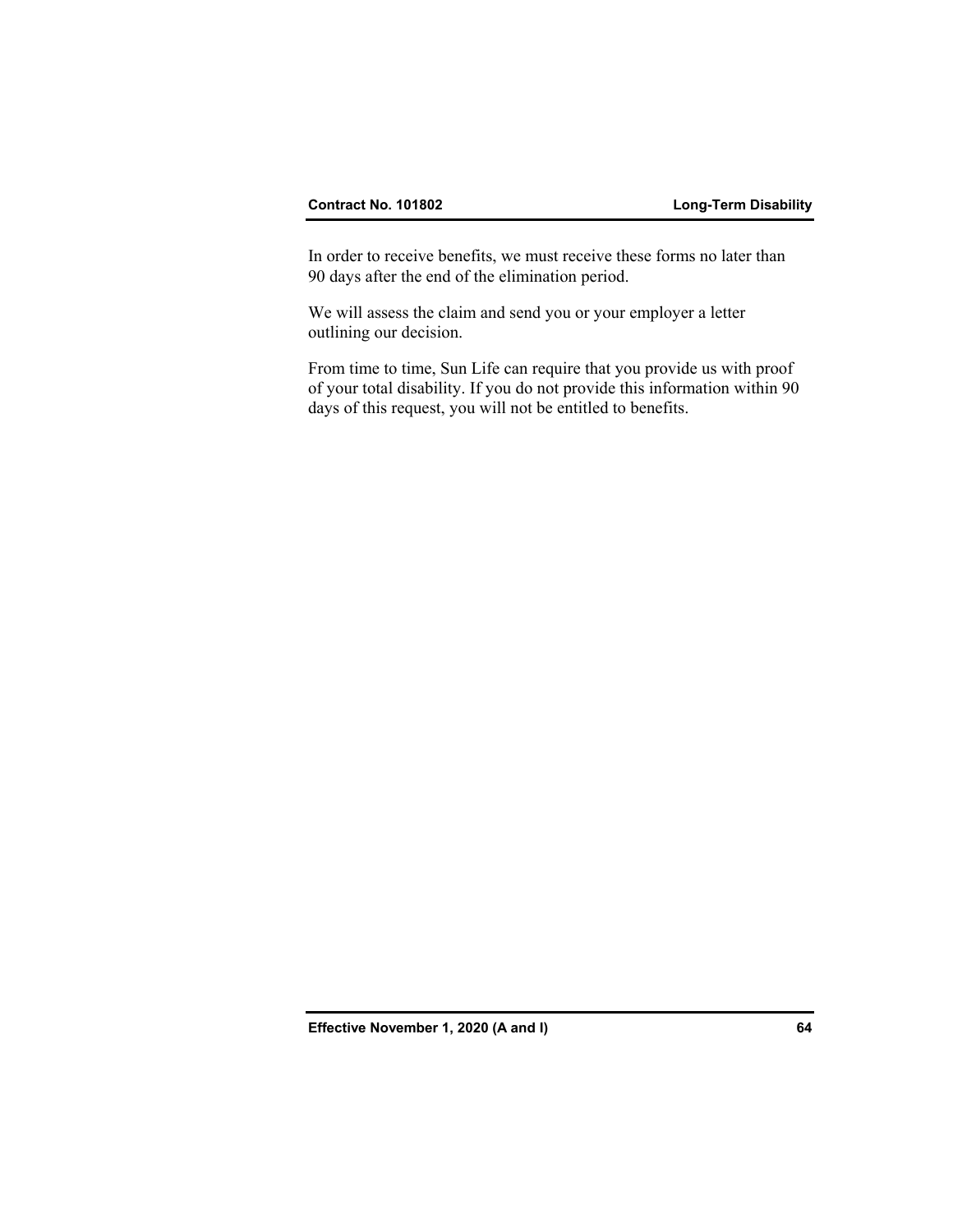# **Life Coverage**

| <b>General description</b><br>of the coverage       | Your Life coverage provides a benefit for your beneficiary if you die<br>while covered. Your dependents' Optional Life coverage provides a<br>benefit if one of your dependents dies while covered.                           |
|-----------------------------------------------------|-------------------------------------------------------------------------------------------------------------------------------------------------------------------------------------------------------------------------------|
| <b>Basic Life coverage</b><br>for you               |                                                                                                                                                                                                                               |
| <b>Amount</b>                                       | Your Life benefit is 2 times your annual basic earnings, rounded to the<br>next higher \$1,000. The minimum amount of coverage is \$100,000.<br>The maximum amount of coverage is \$750,000.                                  |
| Coverage ends                                       | Your coverage will end when you retire or reach age 70, whichever is<br>earlier. Coverage may also end on an earlier date, as specified in<br>General Information.                                                            |
| <b>Optional Life</b>                                |                                                                                                                                                                                                                               |
| coverage for you<br><b>Amount</b>                   | You can choose coverage in units of \$10,000. The maximum amount of<br>coverage is \$350,000.                                                                                                                                 |
| Coverage ends                                       | Your coverage will end when you retire or reach age 70, whichever is<br>earlier. Coverage may also end on an earlier date, as specified in<br>General Information.                                                            |
| <b>Optional Life</b><br>coverage for your<br>spouse |                                                                                                                                                                                                                               |
| <b>Amount</b>                                       | You can choose Optional Life coverage for your spouse in units of<br>\$10,000 up to a maximum of \$350,000.                                                                                                                   |
| Coverage ends                                       | Optional coverage for your spouse will end when you retire or reach<br>age 70, or when your spouse reaches age 70, whichever is earlier.<br>Coverage may also end on an earlier date, as specified in General<br>Information. |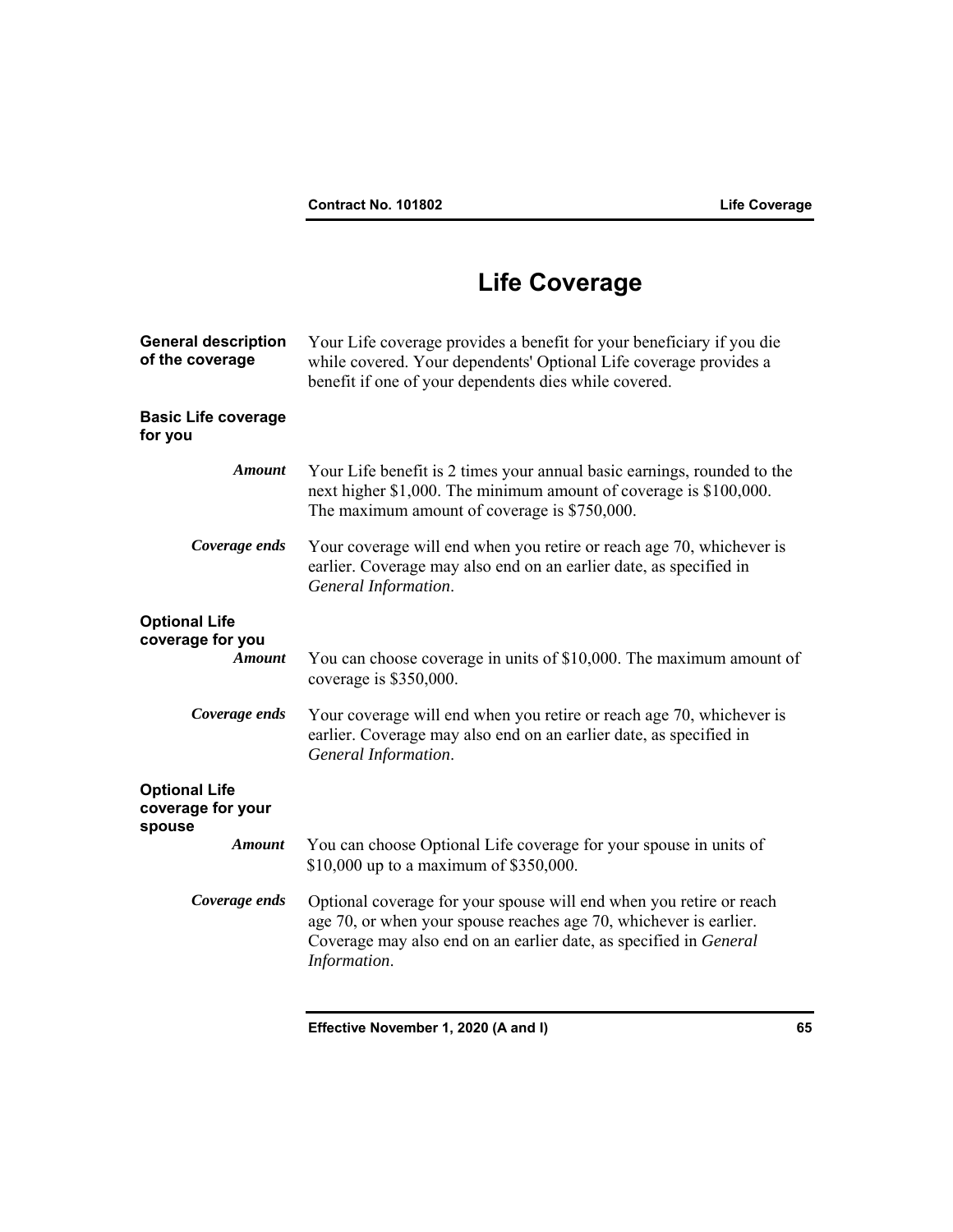**Contract No. 101802 Life Coverage** 

| <b>Optional Life</b><br>coverage for your<br>children |                                                                                                                                                                                                                                                                                                                                                                                                                                                                                                                                                                                                                                                                                                                                                                                                                                                                                                                                                                                                                                                                  |
|-------------------------------------------------------|------------------------------------------------------------------------------------------------------------------------------------------------------------------------------------------------------------------------------------------------------------------------------------------------------------------------------------------------------------------------------------------------------------------------------------------------------------------------------------------------------------------------------------------------------------------------------------------------------------------------------------------------------------------------------------------------------------------------------------------------------------------------------------------------------------------------------------------------------------------------------------------------------------------------------------------------------------------------------------------------------------------------------------------------------------------|
|                                                       | Amount You can choose Optional Life coverage for your children in units of<br>\$1,000 up to a maximum of $$10,000$ per child.                                                                                                                                                                                                                                                                                                                                                                                                                                                                                                                                                                                                                                                                                                                                                                                                                                                                                                                                    |
| Coverage ends                                         | Optional coverage for your children will end when you retire or reach<br>age 70, whichever is earlier. Coverage may also end on an earlier date,<br>as specified in General Information.                                                                                                                                                                                                                                                                                                                                                                                                                                                                                                                                                                                                                                                                                                                                                                                                                                                                         |
| Who we will pay                                       | If you die while covered, Sun Life will pay the full amount of your<br>benefit to your last named beneficiary on file with Sun Life.                                                                                                                                                                                                                                                                                                                                                                                                                                                                                                                                                                                                                                                                                                                                                                                                                                                                                                                             |
|                                                       | If you have not named a beneficiary, the benefit amount will be paid to<br>your estate. Anyone can be your beneficiary. You can change your<br>beneficiary at any time, unless a law prevents you from doing so or you<br>indicate that the beneficiary is not to be changed.                                                                                                                                                                                                                                                                                                                                                                                                                                                                                                                                                                                                                                                                                                                                                                                    |
|                                                       | If a dependent dies, Sun Life will pay you the benefit for that dependent,<br>if you have optional dependent coverage.                                                                                                                                                                                                                                                                                                                                                                                                                                                                                                                                                                                                                                                                                                                                                                                                                                                                                                                                           |
|                                                       | For your spouse's optional coverage, Sun Life will pay the full amount<br>of the benefit to the last named beneficiary on file with Sun Life. If you<br>have not named a beneficiary, the benefit amount will be paid to you.                                                                                                                                                                                                                                                                                                                                                                                                                                                                                                                                                                                                                                                                                                                                                                                                                                    |
|                                                       | A minor cannot personally receive a death benefit under the plan until<br>reaching the age of majority. If you reside outside Québec and desire to<br>designate a minor as your beneficiary, you may wish to designate<br>someone else to receive the death benefit in trust for the minor. If a<br>trustee is not designated, applicable legislation may require that a death<br>benefit payable to a minor be paid instead to a court, or guardian or<br>public trustee. If you reside in Québec and have designated a minor as<br>beneficiary, the death benefit will be paid to the parent(s)/legal<br>guardian of the minor on the minor's behalf. Alternatively (and<br>regardless of whether you reside outside or in Québec), you may wish<br>to consider designating your estate (or your spouse's estate in the case<br>of Optional Life coverage for your spouse) as beneficiary and provide<br>the executor(s) with directions in your (or your spouse's) will as to the<br>entitlement of the minor. You are encouraged to consult a legal advisor. |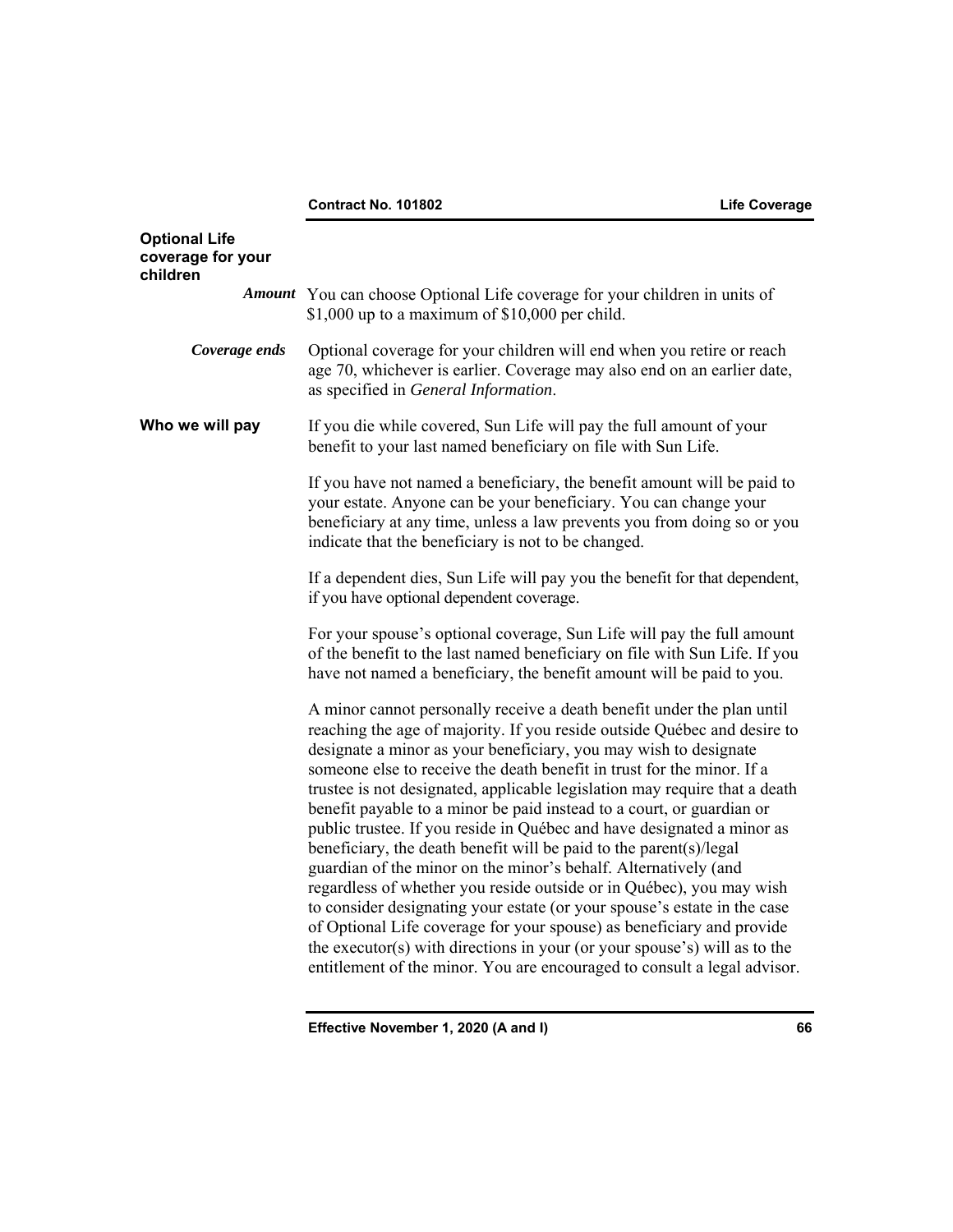## **Contract No. 101802 Life Coverage**

| <b>Suicide</b>                             | If you or your spouse have any optional coverage that has been in<br>effect for less than 2 years, we will not pay benefits if death is by<br>suicide, regardless of whether you or your spouse have a mental illness<br>or intend or understand the consequences of your actions. However, we<br>will refund all applicable Life coverage premiums that have been paid.                               |    |
|--------------------------------------------|--------------------------------------------------------------------------------------------------------------------------------------------------------------------------------------------------------------------------------------------------------------------------------------------------------------------------------------------------------------------------------------------------------|----|
| <b>Coverage during</b><br>total disability | If you become totally disabled before you retire or reach age 65,<br>whichever is earlier, Life coverage will continue without the payment<br>of premiums while you are receiving Long-Term Disability benefit<br>payments. This continued coverage is subject to the terms of the<br>contract which were in effect on the date you became totally disabled,<br>including reductions and terminations. |    |
|                                            | If you start receiving Long-Term Disability benefit payments after an<br>individual insurance policy becomes effective as a result of converting<br>the group Life coverage, the group Life coverage will be reduced by<br>the amount of the individual insurance policy, unless the individual<br>insurance policy is exchanged for a refund of premiums.                                             |    |
|                                            | Spouse Optional Life coverage will also continue without payment of<br>premiums, as long as your Life coverage is continued without payment<br>of premiums, but not after the Spouse Optional Life benefit is<br>terminated.                                                                                                                                                                           |    |
|                                            | Child Optional Life coverage will also continue without payment of<br>premiums, as long as your Life coverage is continued without payment<br>of premiums, but not after the Child Optional Life benefit is terminated.                                                                                                                                                                                |    |
| <b>Converting Life</b><br>coverage         | If your Life coverage ends or reduces for any reason other than your<br>request, you may apply to convert the group Life coverage to an<br>individual Life policy with Sun Life without providing proof of good<br>health.                                                                                                                                                                             |    |
|                                            | If your spouse's Optional Life coverage ends for any reason other than<br>your request, your spouse may apply to convert the group Life<br>coverage to an individual Life policy with Sun Life without providing<br>proof of good health. This is not available for dependent children.                                                                                                                |    |
|                                            | Where necessary in order to comply with applicable legislation: If your<br>child's Optional Life coverage ends due to the termination of your Life                                                                                                                                                                                                                                                     |    |
|                                            | Effective November 1, 2020 (A and I)                                                                                                                                                                                                                                                                                                                                                                   | 67 |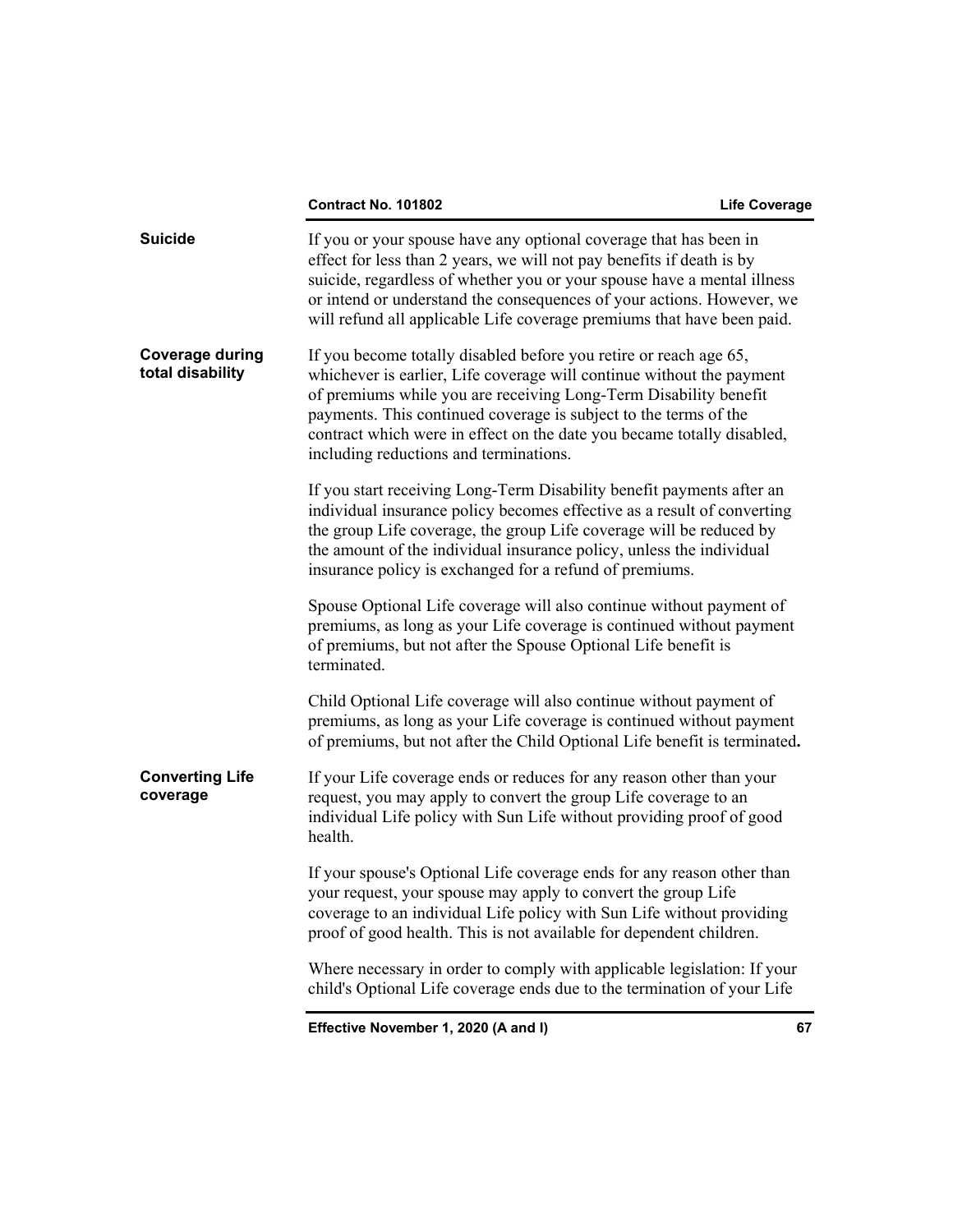coverage, you may apply to convert the group Life coverage for your child to an individual Life policy with Sun Life without providing proof of good health.

 The request must be made within 31 days of the reduction or end of the Life coverage.

 There are a number of rules and conditions in the group contract that apply to converting this coverage, including the maximum amount that can be converted. Please contact your employer for details.

## **When and how to make a claim**  Claims for Life benefits must be made as soon as reasonably possible. Claim forms are available from your employer.